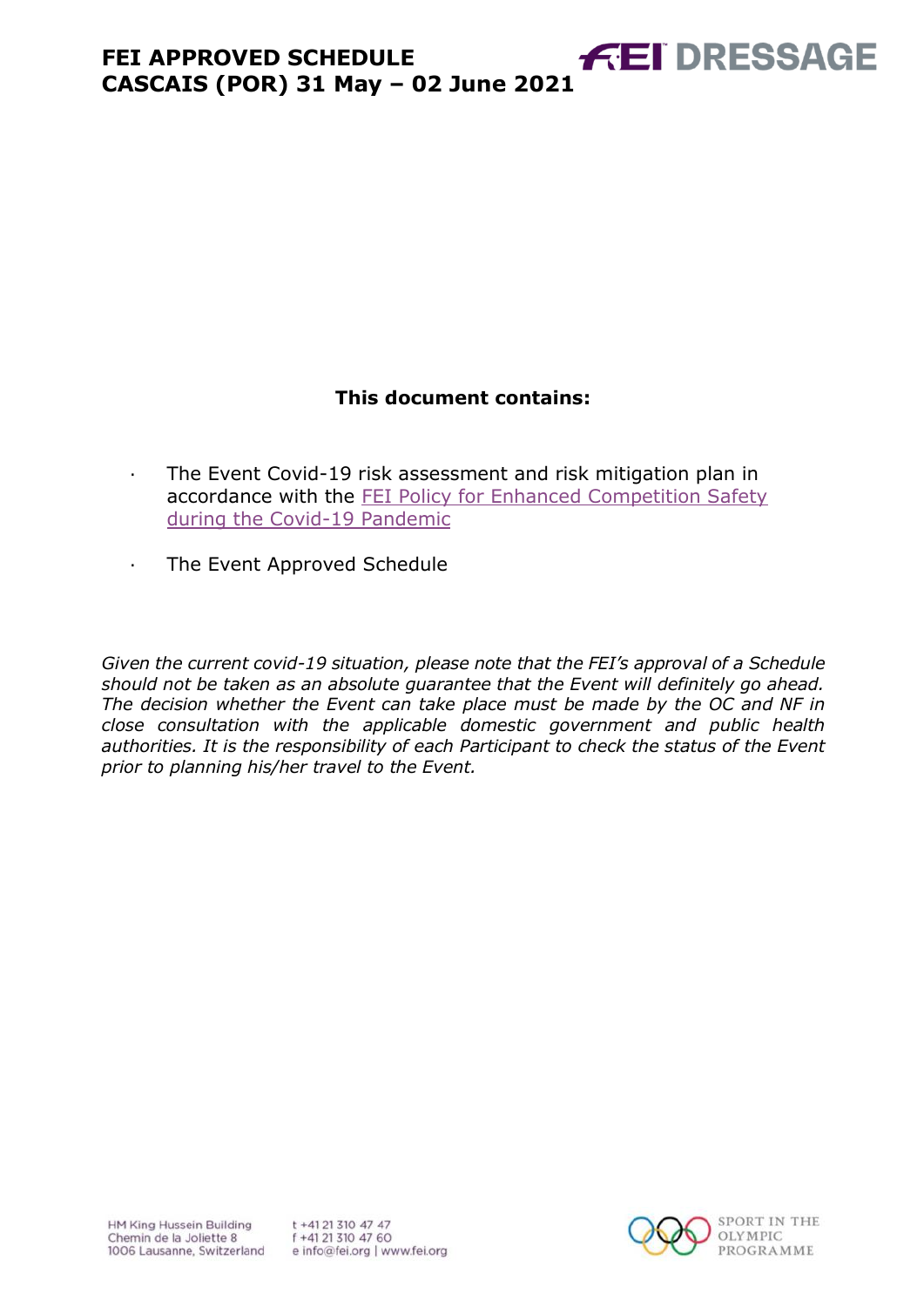### **Risk assessment for COVID-19: Addendum for sporting events.**

| Additional risk of COVID-19 to the<br>sporting event                                                                                                                                                                                                                                                                                                                  | Yes $(1)/N$ o $(0)$ | <b>Score</b>   |
|-----------------------------------------------------------------------------------------------------------------------------------------------------------------------------------------------------------------------------------------------------------------------------------------------------------------------------------------------------------------------|---------------------|----------------|
| Will the event be held in a country that<br>has documented active local transmission<br>of COVID-19 (community spread)?                                                                                                                                                                                                                                               | $\mathbf{1}$        | $\mathbf{1}$   |
| Will the event be held in a single venue or<br>multiple venues/cities/countries?<br>(single venue = $0$ ; multiple venues = 1)                                                                                                                                                                                                                                        | $\Omega$            | 0              |
| Will the event include international<br>participants (athletes and spectators)<br>from countries that have documented<br>active local transmission of COVID-19<br>(community spread)? (NB: if the Events<br>does not involve spectators, please clarify this<br>in the comments to the questions in relation<br>to spectators in the "Mitigation Checklist"<br>sheet) | 1                   | 1              |
| Will the event include a significant<br>number of participants (athletes or<br>spectators) at higher risk of severe<br>COVID-19 disease (e.g., people over 65<br>years of age or people with underlying<br>health conditions)?                                                                                                                                        | 0                   | $\Omega$       |
| Will the event include sports that are<br>considered at higher risk of spread for<br>COVID-19 (eg, contact sports)?                                                                                                                                                                                                                                                   | $\Omega$            | $\Omega$       |
| Will the event be held indoors?<br>$(Yes = 1; No = 0)$                                                                                                                                                                                                                                                                                                                | 0                   | $\overline{0}$ |
| <b>Total COVID-19 risk score</b>                                                                                                                                                                                                                                                                                                                                      |                     | $\overline{2}$ |

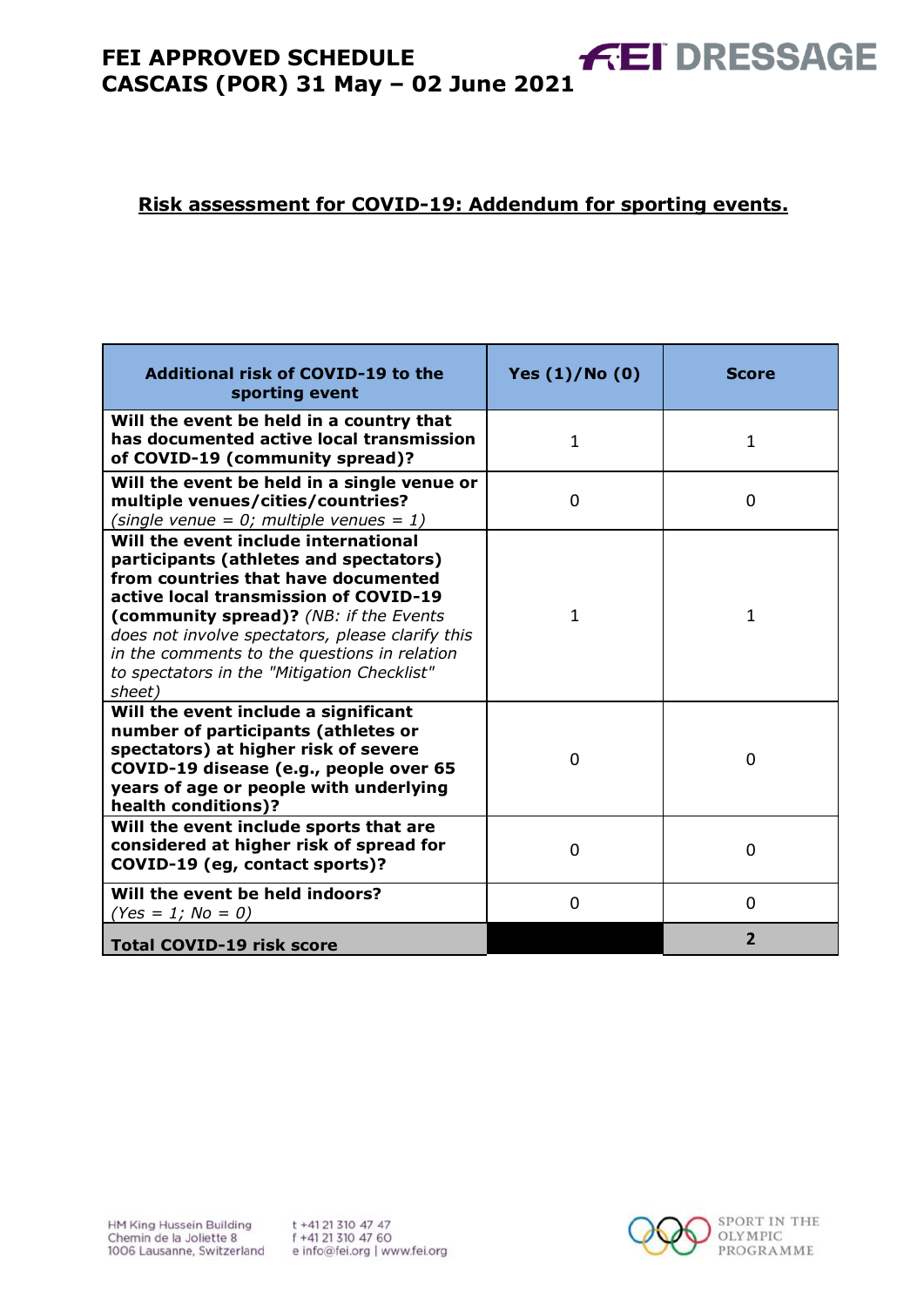### **Mitigation Checklist.**

| <b>Topic</b>                                                                                                        | <b>Key consideration</b>                                                                                                                                                                                                                                                                                                                                                 | <b>Score</b><br><b>Yes/Completed</b><br>$(2)$ , Maybe/In<br>progress $(1)$ ,<br>No/Not<br>considered (0) | Weighting    | <b>Total</b><br>score | <b>Comments</b> |
|---------------------------------------------------------------------------------------------------------------------|--------------------------------------------------------------------------------------------------------------------------------------------------------------------------------------------------------------------------------------------------------------------------------------------------------------------------------------------------------------------------|----------------------------------------------------------------------------------------------------------|--------------|-----------------------|-----------------|
| <b>Understanding</b><br>of the<br>overview of<br>the current<br>COVID-19<br>situation by<br>the event<br>organizers | Have the relevant OC and responsible staff<br>been informed about the <b>latest available</b><br>guidance on the COVID-19 outbreak<br>(official web resources available from WHO,<br>CDC, ECDC, UN, local public health<br>authorities)? And are the OC and staff<br>concerned committed to following the<br>available guidance?                                         | $\overline{2}$                                                                                           | 1            | $\overline{2}$        |                 |
|                                                                                                                     | Is the OC aware of global and local daily<br>situation reports as provided by WHO or local<br>public health authorities?                                                                                                                                                                                                                                                 | $\mathbf{2}$                                                                                             | 1            | $\overline{2}$        |                 |
|                                                                                                                     | Do the OC and responsible staff understand<br>the risks and transmission routes of COVID-<br>19, the steps that Event attendees can take<br>to limit spread, the recognized best practices<br>(including respiratory etiquette, hand<br>hygiene, physical distancing, etc.), and the<br>travel restrictions adopted by different<br>countries that may affect the Event? | $\mathbf{2}$                                                                                             | $\mathbf{1}$ | $\mathbf{2}$          |                 |
| <b>Event</b><br>emergency<br>preparedness                                                                           | Has a contingency medical response plan<br>for COVID-19 been developed for the<br>Event?                                                                                                                                                                                                                                                                                 | 1                                                                                                        | 3            | 3                     |                 |

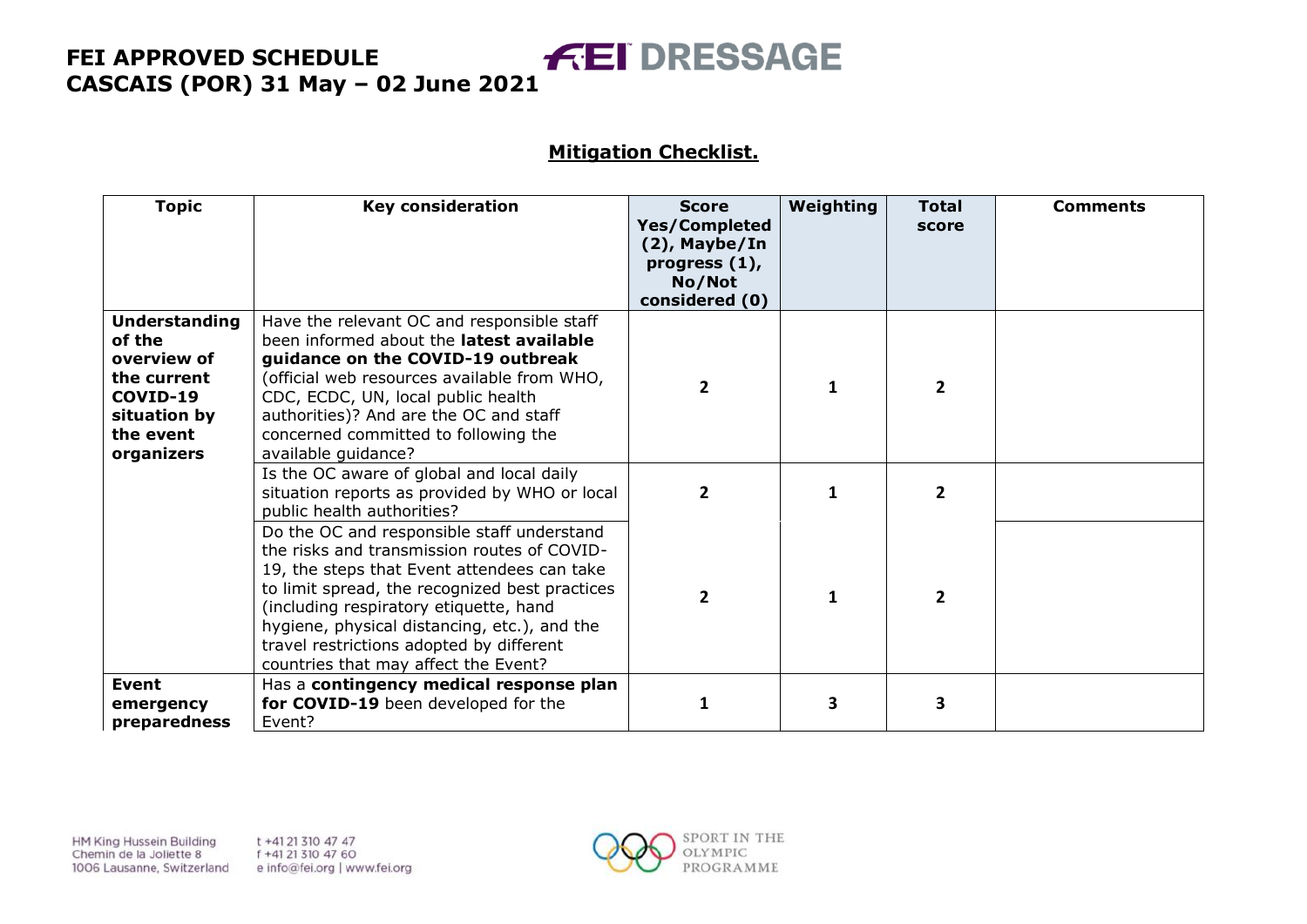| and response<br>plans | Does the contingency medical response plan<br>include information about how attendees<br>should interact with the host country<br>healthcare system (e.g. hotline/helpline<br>telephone number, medical teams and first-<br>aid points for the Event, local health care<br>system)? |  | 6 |  |
|-----------------------|-------------------------------------------------------------------------------------------------------------------------------------------------------------------------------------------------------------------------------------------------------------------------------------|--|---|--|
|                       | Is there an Emergency COVID-19<br><b>Outbreak Response Coordinator/Team in</b><br>the OC or other structure for the Event with<br>defined roles and responsibilities,<br>coordinating the health preparedness and<br>response planning for the outbreak?                            |  |   |  |
|                       | Has the host country or OC requested<br>support from WHO and/or local public<br>health authorities?                                                                                                                                                                                 |  | 6 |  |
|                       | Has the OC acquired the following cupplies to belp reduce the rick of transmission of COVID-102                                                                                                                                                                                     |  |   |  |

**FEI DRESSAGE** 

#### **Has the OC acquired the following supplies to help reduce the risk of transmission of COVID-19?**

| Personal protective equipment (e.g. masks,<br>gloves, gowns) for onsite medical personnel                                                                                                                                       |  |  |
|---------------------------------------------------------------------------------------------------------------------------------------------------------------------------------------------------------------------------------|--|--|
| Hand sanitizer and alcohol rubs/gels, tissues,<br>frequently replaced soap canisters and closed<br>bins for safe disposal of hygienic materials<br>(e.g. tissues, towels, sanitary products) in<br>washrooms and changing rooms |  |  |
| Hand sanitizers and alcohol rubs for all<br>entrances and throughout the venue                                                                                                                                                  |  |  |

### **If a person feels unwell/ shows symptoms of an acute respiratory infection during the Event:**

| Is there a procedure for athletes or<br>spectators to clearly identify whom to |  |  |
|--------------------------------------------------------------------------------|--|--|
|                                                                                |  |  |
| contact and how to do so if they or other                                      |  |  |
| Event participants feel unwell?                                                |  |  |
| Is there a protocol on whom the OC should                                      |  |  |
| contact in the host country to report                                          |  |  |
|                                                                                |  |  |

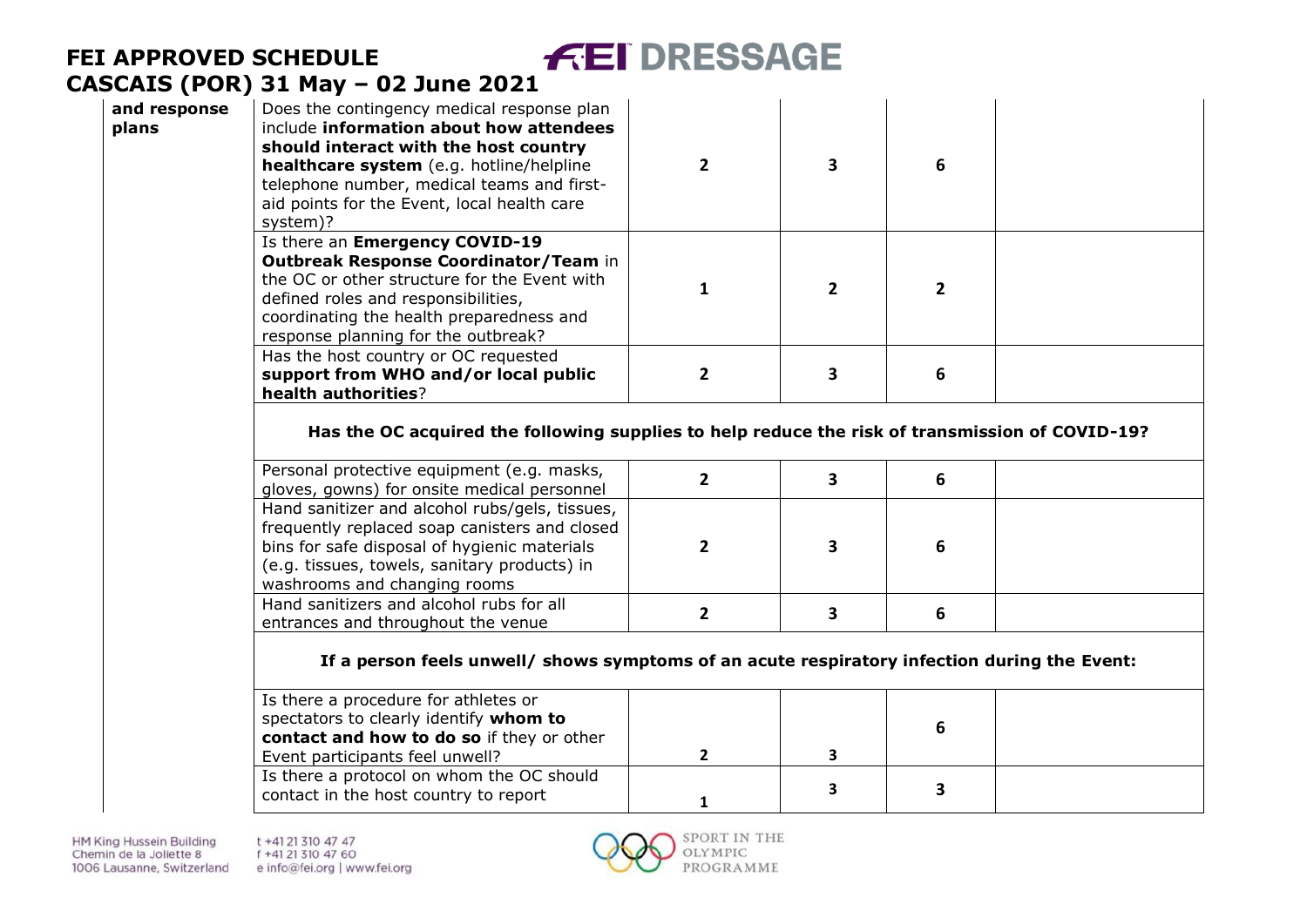| suspected cases and request testing and<br>epidemiological investigations?                                                                                                                                                                                                  |                         |                         |                         |                            |
|-----------------------------------------------------------------------------------------------------------------------------------------------------------------------------------------------------------------------------------------------------------------------------|-------------------------|-------------------------|-------------------------|----------------------------|
| Are first-aid services or other medical<br>services in-place and equipped to support<br>patients with respiratory symptoms?                                                                                                                                                 | $\overline{2}$          | $\overline{2}$          | 4                       |                            |
| Are there isolation rooms or mobile<br>isolation units available onsite?                                                                                                                                                                                                    | $\overline{2}$          | $\overline{2}$          | $\overline{\mathbf{4}}$ |                            |
| Are there any designated medical<br>facilities that manage patients with COVID-<br>19 infection in the host country?                                                                                                                                                        | $\mathbf{2}$            | 2                       | 4                       |                            |
| Are there transportation services with<br>trained medical professionals available to<br>transport critically ill patients with severe<br>acute respiratory infections to a hospital or<br>to evacuate them from the host country, if<br>necessary?                          | $\overline{\mathbf{2}}$ | 2                       | 4                       |                            |
| Has a cleaning schedule been developed to<br>ensure the venue is clean and hygienic -<br>wiping surfaces and any equipment regularly<br>with disinfectant is strongly recommended<br>(before, during and after the event and<br>between each round of competition)?         | $\overline{2}$          | 3                       | 6                       |                            |
| Are there established screening measures,<br>including temperature checks in place for<br>participants at the point of entry, venues,<br>routes and on-site medical facilities (first-aid<br>points)? (Please specify in Comments what<br>these screening measures include) | $\mathbf{1}$            | 3                       | 3                       |                            |
| Is the host country conducting COVID-19<br>laboratory diagnostic tests? (If Yes,<br>please specify in comments the type of<br>COVID-19 diagnostic test used)                                                                                                                | $\overline{2}$          | 3                       | $6\phantom{1}$          | Molecular (RT - PCR) tests |
| Does the host country have a national<br>public health emergency preparedness<br>and response plan that can address severe<br>respiratory diseases, including COVID-19?                                                                                                     | $\overline{2}$          | $\overline{\mathbf{2}}$ | 4                       |                            |

**FEI DRESSAGE** 

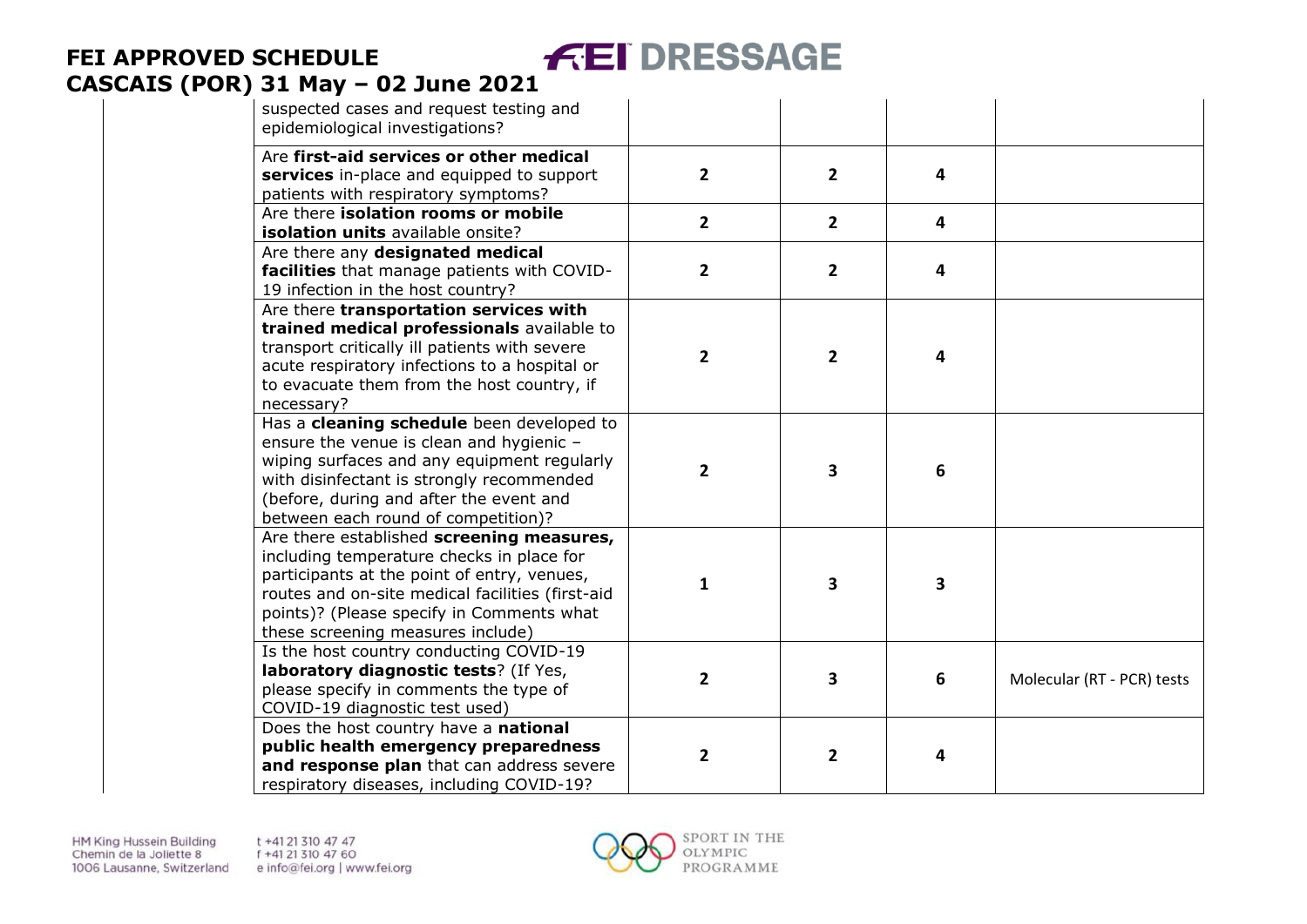|                                                   | Is there a preliminary agreement by the<br>host country to provide care for any<br>COVID-19 cases connected with the Event?                                                                                                                                                                                                                                                                               | $\mathbf{1}$   | $\overline{\mathbf{3}}$ | 3            |  |
|---------------------------------------------------|-----------------------------------------------------------------------------------------------------------------------------------------------------------------------------------------------------------------------------------------------------------------------------------------------------------------------------------------------------------------------------------------------------------|----------------|-------------------------|--------------|--|
|                                                   | If the Event is for a duration of 14 days or<br>longer, does the medical response plan for<br>the event include resources and protocols for<br>managing all public health interventions that<br>would be necessary and supporting the<br>national public health authorities if<br>participants are infected and become unwell<br>at the Event? (If the event is for less than 14<br>days, please score 0) | $\Omega$       | $\overline{\mathbf{3}}$ | $\mathbf{0}$ |  |
|                                                   | If the Event is for less than 14 days, does<br>the medical response plan include protocols<br>for OCs to notify all participants of possible<br>exposure to COVID-19 if the OCs are made<br>aware of any suspected or confirmed cases<br>that attended the Event? (If the event is for<br>14 days or longer, please score 0)                                                                              | $\overline{2}$ | $\overline{\mathbf{3}}$ | 6            |  |
| <b>Stakeholder</b><br>and partner<br>coordination | Is there an established mechanism for<br>collaboration and coordination between the<br>health and security sectors, which is<br>considered as crucial?                                                                                                                                                                                                                                                    | $\mathbf 0$    | $\overline{2}$          | $\mathbf 0$  |  |
|                                                   | Are there agreed, clear and easily<br>understood processes in place for reporting<br>to external multi-sectoral stakeholders<br>(including surveillance authorities, WHO,<br>CDC, ECDC, etc.) and disseminating risk<br>communication messages (Media)?                                                                                                                                                   | $\Omega$       | $\overline{2}$          | $\mathbf{0}$ |  |
| <b>Command and</b><br>control                     | Is there a decision-making authority/body<br>and an agreed procedure to modify,<br>restrict, postpone or cancel the Event<br>related to the evolving COVID-19 outbreak?                                                                                                                                                                                                                                   | $\overline{2}$ | 3                       | 6            |  |
|                                                   | Are there arrangements to activate a<br>strategic health operation centre if there<br>are suspected COVID-19 cases in connection<br>with the Event?                                                                                                                                                                                                                                                       | $\overline{2}$ | $\mathbf{2}$            | 4            |  |

**FEI DRESSAGE** 

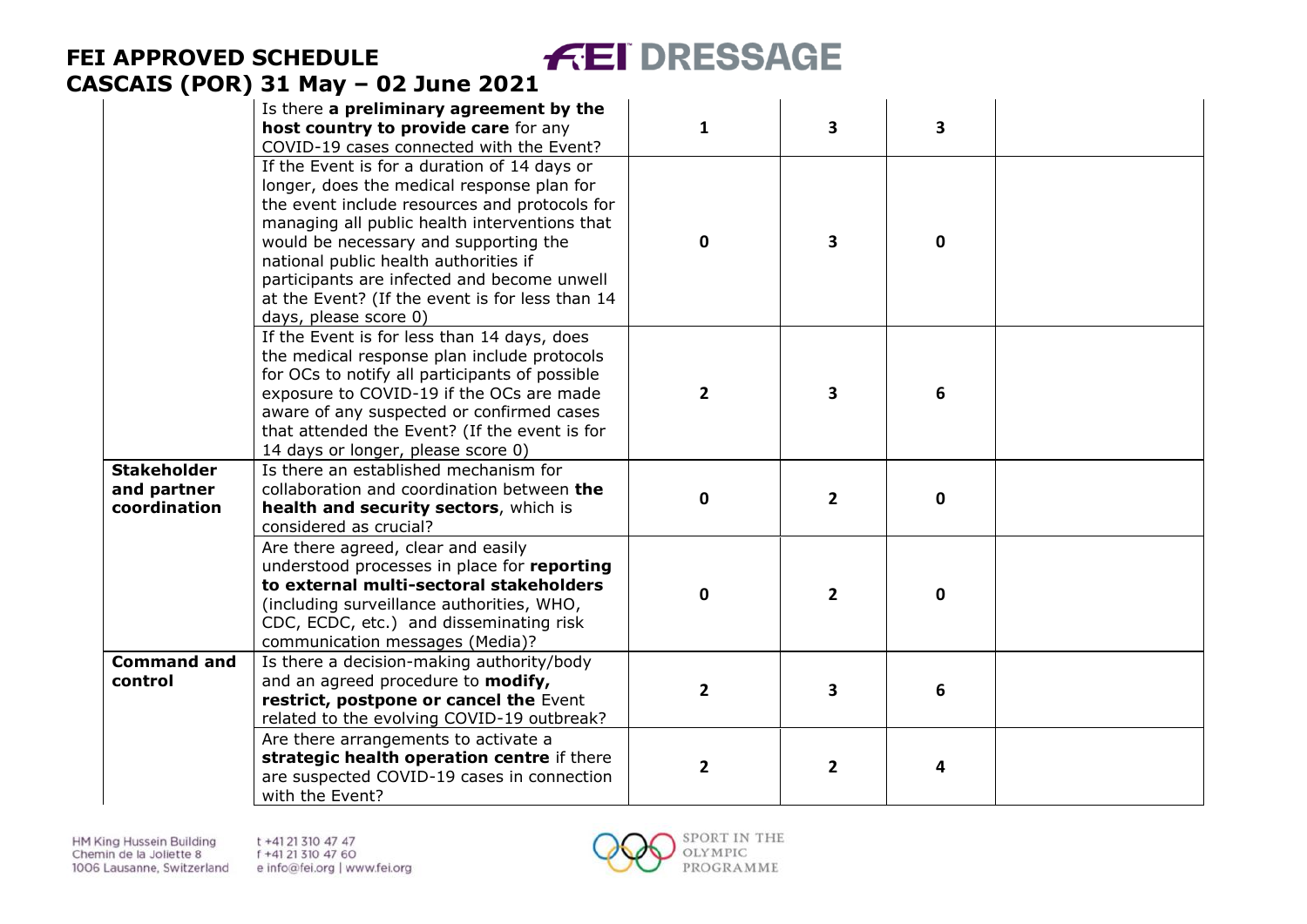|                                                                                       | CASCAIS (POR) 31 May - 02 June 2021                                                                                                                                                                                                                                                                                                                                                                                   |                |                |                |  |
|---------------------------------------------------------------------------------------|-----------------------------------------------------------------------------------------------------------------------------------------------------------------------------------------------------------------------------------------------------------------------------------------------------------------------------------------------------------------------------------------------------------------------|----------------|----------------|----------------|--|
|                                                                                       | Have the OC and staff undergone training<br>and exercises on personal safety procedures<br>and emergency mitigation measures<br>(including those specifically listed in this<br>checklist)?                                                                                                                                                                                                                           | $\overline{2}$ | 3              | 6              |  |
| <b>Risk</b><br>communication                                                          | Is there a risk communication strategy<br>for the Event in regard to COVID-19?                                                                                                                                                                                                                                                                                                                                        | $\overline{2}$ | 3              | 6              |  |
|                                                                                       | Is there a designated person(s) to lead<br>media activities and tasked with managing<br>all external communications with national<br>and international government officials, the<br>general public, and the media? (If yes,<br>please identify the spokesperson in<br>comments)                                                                                                                                       | $\overline{2}$ | $\overline{2}$ | 4              |  |
|                                                                                       | Has there been monitoring of national and<br>international media and social media<br>established for rumours to be able to<br>counter them early? (Please explain in the<br>comments what protocols are in place for<br>counter messaging)                                                                                                                                                                            | 1              | $\overline{2}$ | $\overline{2}$ |  |
|                                                                                       | Has coordination been set up with major<br>official media channels and social media sites<br>such as Twitter, Facebook and Instagram so<br>that messaging can be coordinated with, and<br>assisted by, the platforms to provide<br>targeted messaging from OCs (including<br>messaging to counter fake news and<br>rumours, and proactive messaging about the<br>status of the sporting event, including<br>changes)? | $\overline{2}$ | $\overline{2}$ | 4              |  |
| <b>Public health</b><br>awareness of<br>COVID-19<br>before and<br>during the<br>event | Has public health advice on clinical<br>features of COVID-19, preventive measures,<br>especially respiratory etiquette, hand<br>hygiene practices, and physical distancing,<br>been shared with all staff involved in the<br>Event, athletes, the public, and personnel of<br>all relevant stakeholders?                                                                                                              | $\mathbf{2}$   | 3              | 6              |  |

**FEI DRESSAGE** 

**FEI APPROVED SCHEDULE**

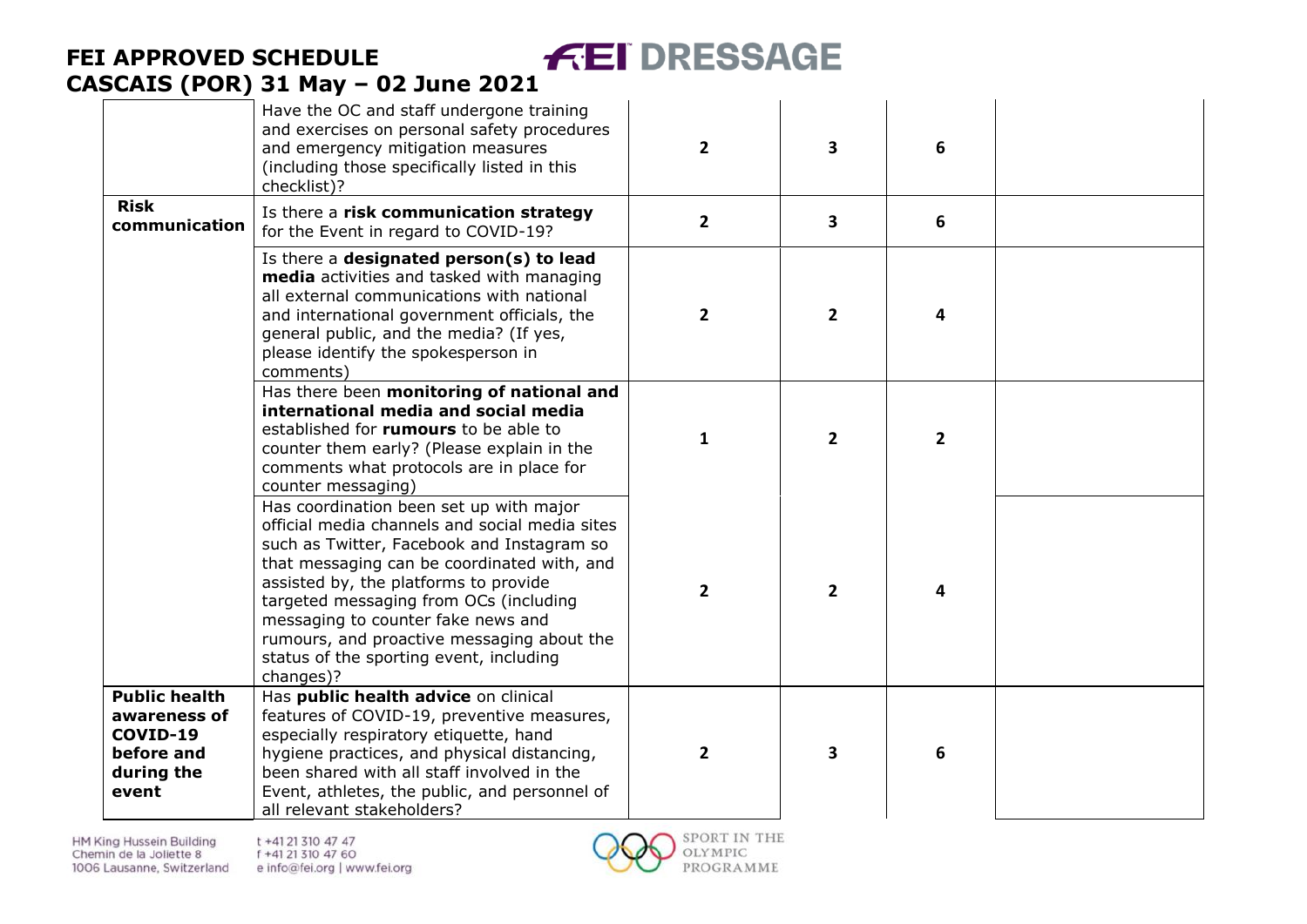|                               | Has information on the at-risk populations<br>been provided to all athletes, the public and<br>others so they may make an informed<br>decision on their attendance based on their<br>personal risks? | $\overline{2}$                                   | 3              | 6           | Public not allowed at the<br>event |
|-------------------------------|------------------------------------------------------------------------------------------------------------------------------------------------------------------------------------------------------|--------------------------------------------------|----------------|-------------|------------------------------------|
|                               | Has public advice included information on the<br>meaning of the following measures:<br>quarantine, self-isolation and self-<br>monitoring?                                                           | $\overline{2}$                                   | $\overline{2}$ | 4           |                                    |
| <b>Surge capacity</b>         | Are there any surge arrangements in place in the event of a public health emergency during the Event -                                                                                               | (i.e. suspected and confirmed cases of COVID-19? |                |             |                                    |
|                               | Do these surge arrangements include funding<br>for mitigation measures?                                                                                                                              | $\overline{2}$                                   | 3              | 6           |                                    |
|                               | Do these surge arrangements include<br>stockpiles of equipment (e.g. personal<br>protective equipment, etc.)                                                                                         | $\overline{2}$                                   | 3              | 6           |                                    |
|                               | Do these surge arrangements include<br>training of extra staff?                                                                                                                                      | $\overline{2}$                                   | $\overline{2}$ | 4           |                                    |
|                               | Do these surge arrangements include<br>volunteers?                                                                                                                                                   | $\overline{2}$                                   | $\overline{2}$ | 4           |                                    |
| <b>Specific</b><br>mitigation | Will there be daily health checks of<br>athletes/competitors?                                                                                                                                        | $\overline{2}$                                   | $\overline{2}$ | 4           |                                    |
| measures                      | Will the athletes be separated from other<br>groups, such as officials, support staff and<br>spectators, to limit transmission?                                                                      | $\overline{2}$                                   | $\overline{2}$ | 4           |                                    |
|                               | Are there measures in place to limit the<br>sharing of equipment, water bottles,<br>towels, etc.?                                                                                                    | $\overline{2}$                                   | 3              | 6           |                                    |
|                               | Will athletes be given closed containers to<br>allow for the safe disposal or storing of<br>all hygienic materials (e.g. tissues, towels,<br>$etc.$ )?                                               | 0                                                | 3              | $\mathbf 0$ |                                    |
|                               | Will the Event have designated seating for<br>all spectators?                                                                                                                                        | $\mathbf 0$                                      | 3              | $\mathbf 0$ | Public not allowed at the<br>event |

**FEI DRESSAGE** 

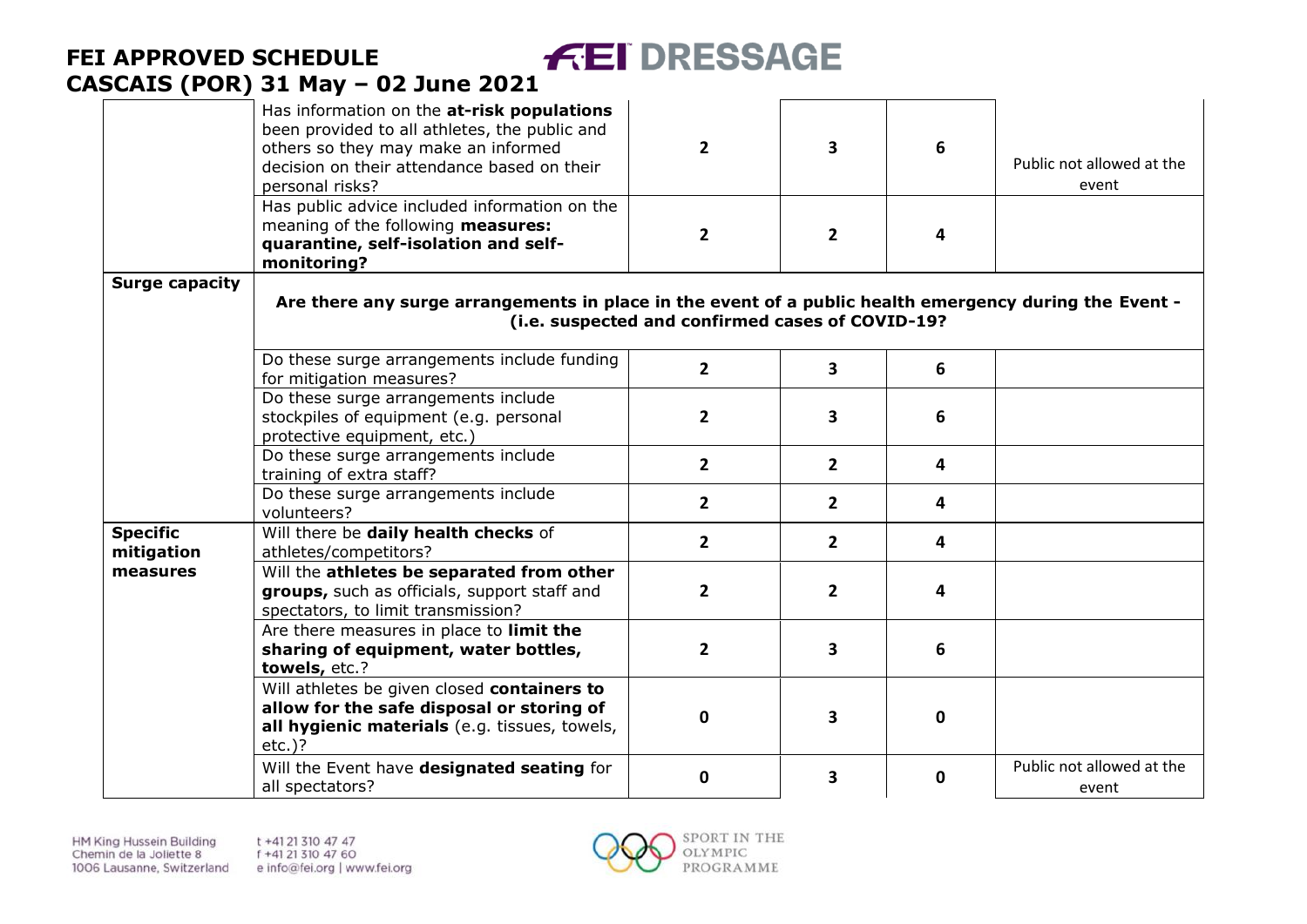| Does the designated seating provided<br>allow for physical distancing between<br>spectators (minimum of 1 metre)?                                       |  |  |
|---------------------------------------------------------------------------------------------------------------------------------------------------------|--|--|
| Have pre-travel health checks been<br>performed on all athletes to ensure<br>underlying co-morbidities, medications,<br>allergies, etc. are documented? |  |  |

| <b>Sum of mitigation measures</b> |     |     |
|-----------------------------------|-----|-----|
|                                   | 176 | 176 |
| Total mitigation score (%)        | 80  |     |

HM King Hussein Building Chemin de la Joliette 8 1006 Lausanne, Switzerland t +41 21 310 47 47 f +41 21 310 47 60 e info@fei.org | www.fei.org

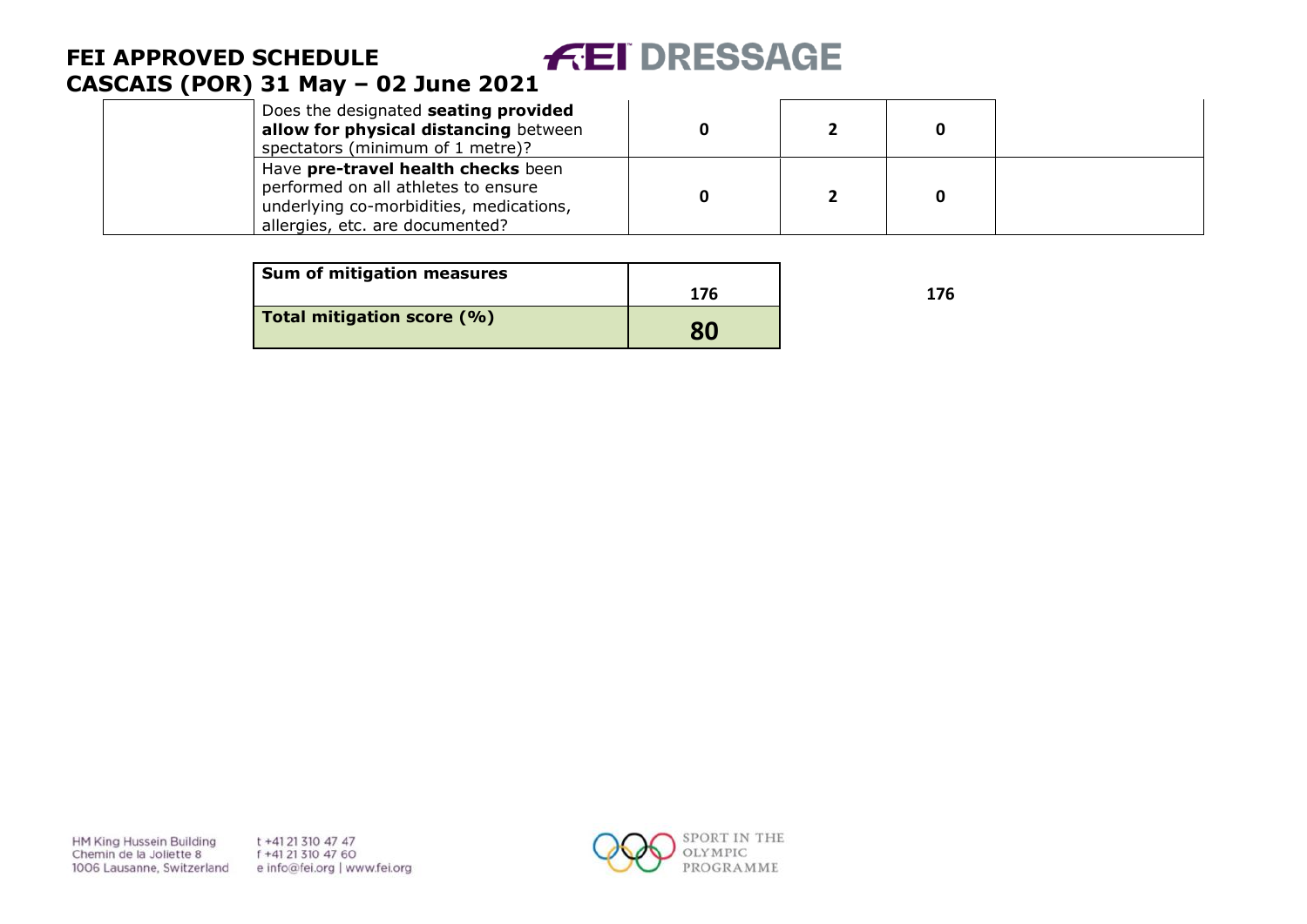The decision matrix takes the risk score and the mitigation score to provide a colour determination. This colour determination identifies the total risk of transmission and further spread of COVID-19 in relation to the mass gathering. The "Colour Determination" key below the decision matrix describes the total risk for each colour.

| <b>Total COVID-19 risk score</b><br>(from "Risk Assessment" Tab) | $\mathbf{z}$ |
|------------------------------------------------------------------|--------------|
| <b>Total mitigation score</b>                                    |              |
| (from "Mitigation Checklist" Tab)                                | 80           |

### **Risk Vs. Mitigation Matrix**

| <b>Total Risk Assessment Score</b> | Very Prepared to<br>Mitigate COVID-19<br>Impacts<br>$(76-100)$ | Somewhat Prepared<br>to Mitigate COVID-<br>19 Impacts<br>$(51 - 75)$ | Somewhat<br>Unprepared to<br>Mitigate COVID-19<br>Impacts<br>(26-50) | Very Unprepared to<br>Mitigate COVID-19<br>Impacts<br>$(0-25)$ |
|------------------------------------|----------------------------------------------------------------|----------------------------------------------------------------------|----------------------------------------------------------------------|----------------------------------------------------------------|
| 0 - Negligible                     | <b>Very low</b>                                                | <b>Very low</b>                                                      | <b>Very low</b>                                                      | <b>Very low</b>                                                |
| 1 - Very Low Risk                  | <b>Very low</b>                                                | <b>Very low</b>                                                      | Low                                                                  | Low                                                            |
| 2 - Low Risk                       | Low                                                            | Low                                                                  | Low                                                                  | <b>Moderate</b>                                                |
| 3 - Moderate Risk (low-moderate)   | Low                                                            | <b>Moderate</b>                                                      | <b>Moderate</b>                                                      | <b>Moderate</b>                                                |
| 4 - Moderate Risk (high-moderate)  | <b>Moderate</b>                                                | <b>Moderate</b>                                                      | <b>High</b>                                                          | <b>Very High</b>                                               |
| 5 - High Risk                      | <b>High</b>                                                    | <b>High</b>                                                          | <b>Very High</b>                                                     | <b>Very High</b>                                               |
| 6 - Very High Risk                 | <b>Very High</b>                                               | <b>Very High</b>                                                     | <b>Very High</b>                                                     | <b>Very High</b>                                               |

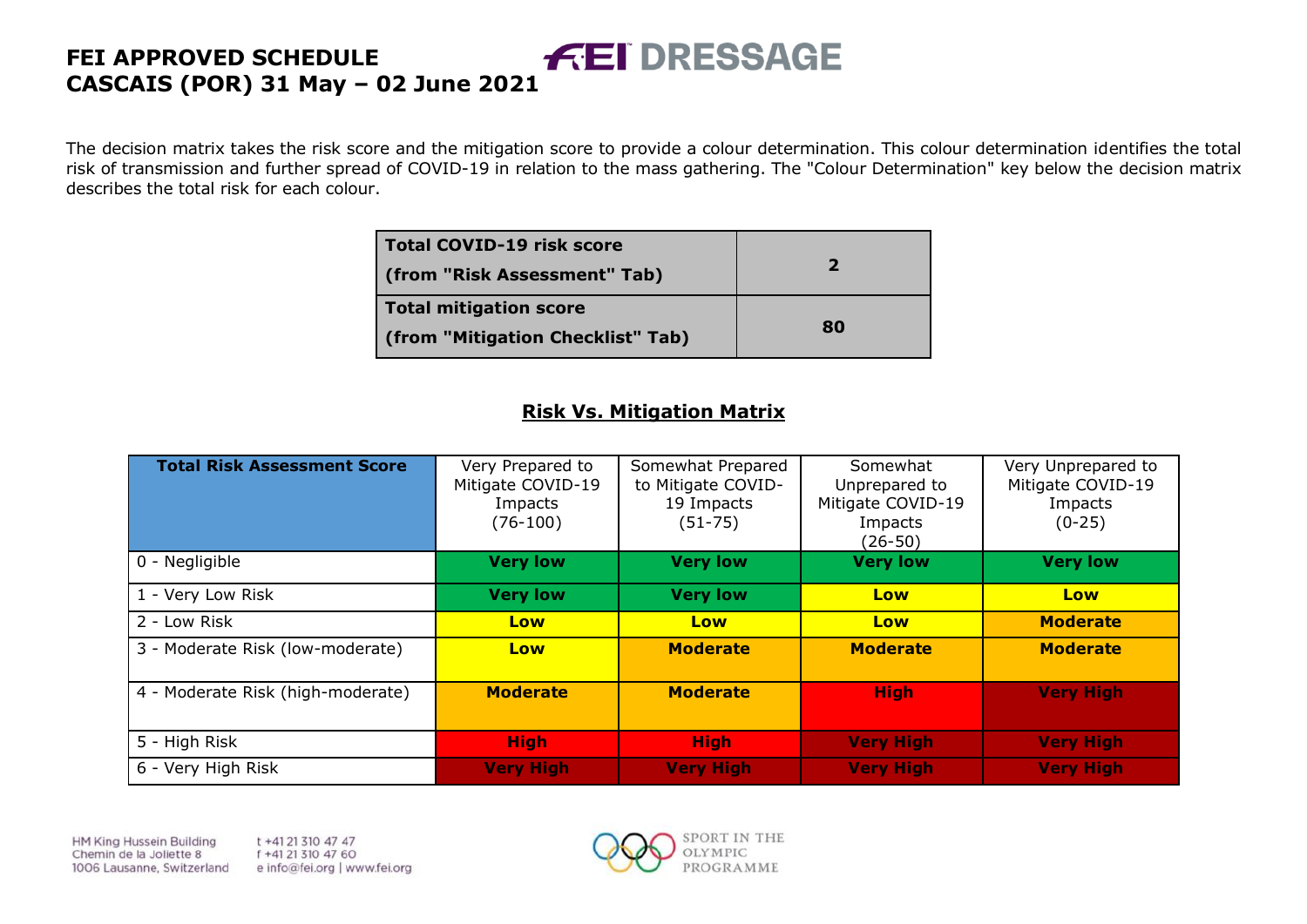|                  | <b>KEY FOR COLOUR DETERMINATION OF OVERALL RISK</b>                                                                                                                                                                                                      |
|------------------|----------------------------------------------------------------------------------------------------------------------------------------------------------------------------------------------------------------------------------------------------------|
| <b>VERY LOW</b>  | Overall risk of transmission and further spread of COVID-19<br>in relation to the Event is considered very low.                                                                                                                                          |
| <b>LOW</b>       | Overall risk of transmission and further spread of COVID-19<br>in relation to the Event is considered low. Recommend<br>checking whether mitigation measures can be strengthened.                                                                        |
| <b>MODERATE</b>  | Overall risk of transmission and further spread of COVID-19<br>in relation to the Event is considered moderate. Recommend<br>significant efforts to improve mitigation measures or reduce<br>risk of transmission (decrease risk assessment score).      |
| <b>HIGH</b>      | Overall risk of transmission and further spread of COVID-19<br>in relation to the Event is considered high. Recommend<br>significant efforts to improve both mitigation measures and<br>reduce risk of transmission (decrease risk assessment<br>score). |
| <b>VERY HIGH</b> | Overall risk of transmission and further spread of COVID-19<br>in relation to the Event is considered very high.                                                                                                                                         |

HM King Hussein Building Chemin de la Joliette 8 1006 Lausanne, Switzerland t +41 21 310 47 47 f +41 21 310 47 60 e info@fei.org | www.fei.org

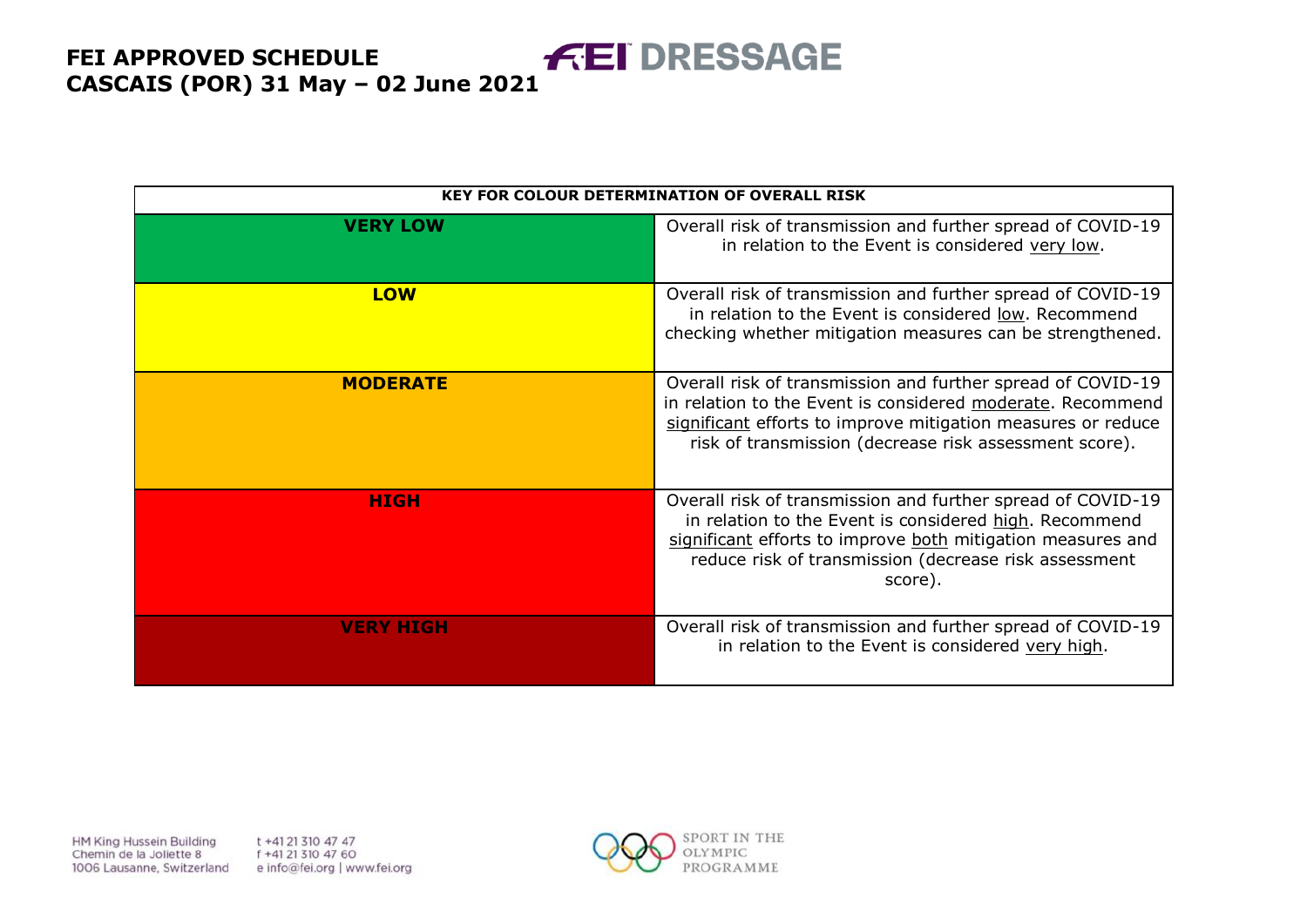### *Cascais CDI's COVID-19 Mitigation Plan*

Due to the current COVID-19 Pandemic, the following protocol and procedure will be followed during the Events so that the CHCE can hold its next 2021 CDI's safely and ensure everybody stays in good health.

### **If you have any symptoms, please stay home!**

We have deliberately limited the number of horses and thanks to the size and layout of the facilities, as well as to the experience of our team, adequate conditions are provided for the fluid development of the competitions, following the guidelines set by the Portuguese health authorities and the Portuguese Equestrian Federation (FEP) to avoid risks associated with COVID-19 disease.

Those measures can be changed according to the evolution of the local rules and guidelines/recommandations.

### **1. GENERAL:**

- Wearing of masks is **compulsory** on the entire facilities (Inside and outside areas);
- A safety distance of at least 2m must be maintained at all times whenever possible. In such cases where this is not viable you must wear a mask that covers both your nose and mouth (Surgical masks will be on sale at the Show Office);
- There will be regular disinfections done of all communal areas during the day (Bathrooms, showers, stable areas, horses showers, etc.).
- Hydro-alcoholic gel distributors will be available throughout the premises and you will be expected to use these regularly to sanitize your hands, especially when you access any area such as bathrooms, showers, stables areas, horses' showers, Show Office, Judges boxes, etc.
- There will be regular ventilation of closed areas including warehouses, restaurants, offices, bathrooms, showers, Judges boxes, etc.
- In the case that you experience any symptoms related to COVID-19 you must cancel your entries and may not attend / must leave the premises and enter in contact with the relevant health services. If you deem necessary to be isolated, inform the Show Office immediately.
- The competitions will go on with limited public and therefore accreditation will always be necessary to enter the facilities.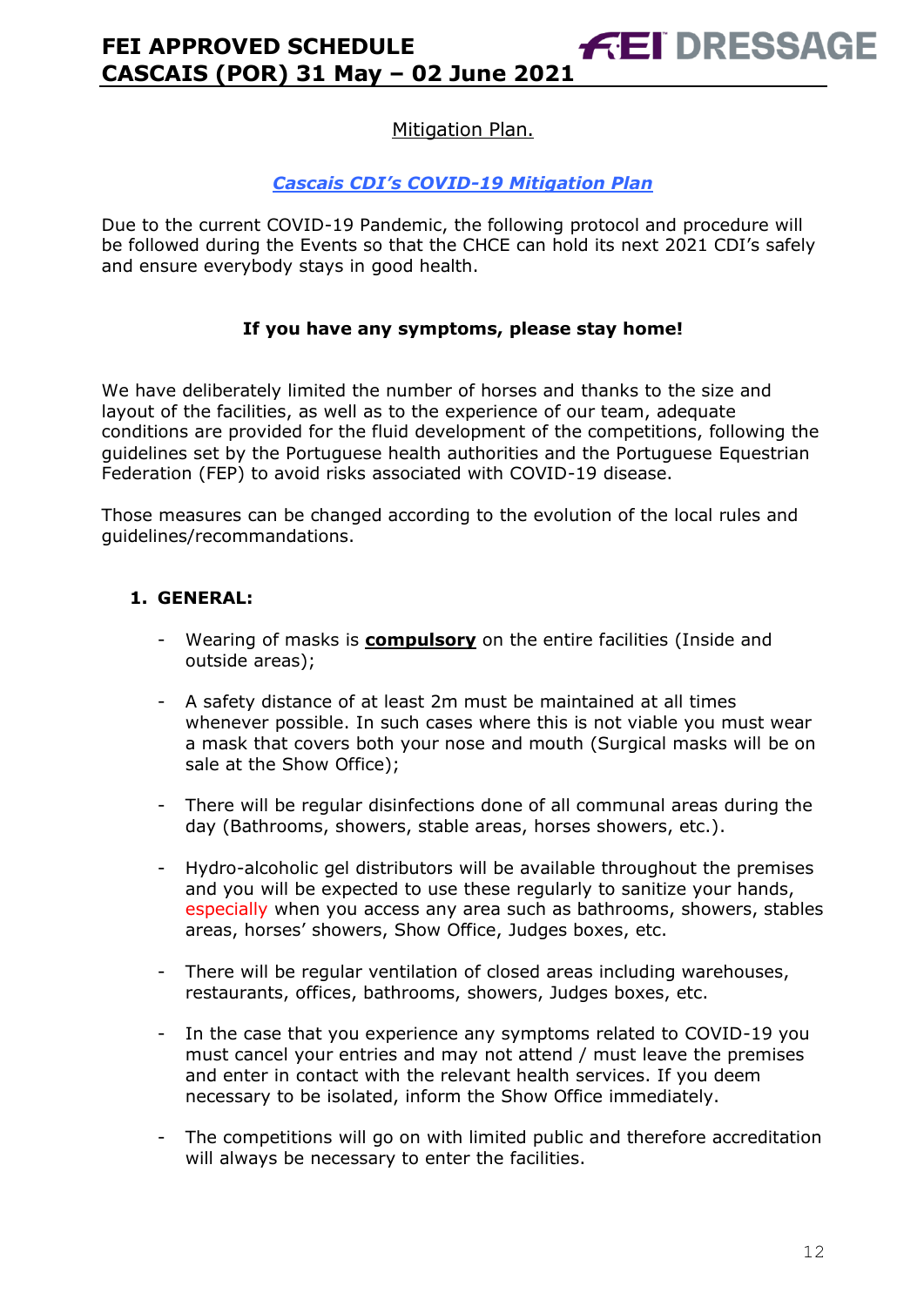The number of people allowed to access the competitions is restricted to the minimum necessary in order for the event to run properly and with maximum safety.

# **2. ON ARRIVAL AT THE SHOWGROUNDS:**

- Upon your arrival, your horses will be directed to their assigned stables/boxes by our Stable Manager.
- Passports and travel documents will be handed over to the Stable Manager.
- Once legal documentation has been passed to the Stable Manager, you will be provided with a file containing your competitions numbers, accreditation for members of your team and a written protocol that must be followed during your stay with us. Please ensure that this Protocol is read carefully.
- Please make sure that you wear a mask on any visit to the Show Office. Surgical masks will be available for sale at the Show Office. There will be a limit of three people in the Show office at any one time. The secretary will attend only one person at a time, we are asking you not to come to the office in groups but delegate a single person.
- We recommend that you visit the Show Office only for essential matters.
- Riders will find entries orders and all other relevant details on the online OC website:

<https://events.linesup.pt/events?t=2&e=>

# **3. STABLE AREA**

- Empty stables will be left between group of riders. These are not to be used.
- We recommend that everyone takes the utmost care to sanitize their own allocated areas during the competitions, at adequate intervals.
- Hydrogel's distributors will be available both at the entrances to the stables and at the horses' showers areas.
- The horses' showers will be regularly sanitized by our staff. The use of hydrogel before using those facilities is mandatory.

# **4. SECRETARY**

We recommend the use of [www.linesup.pt](http://www.linesup.pt/) for planning at the competitions.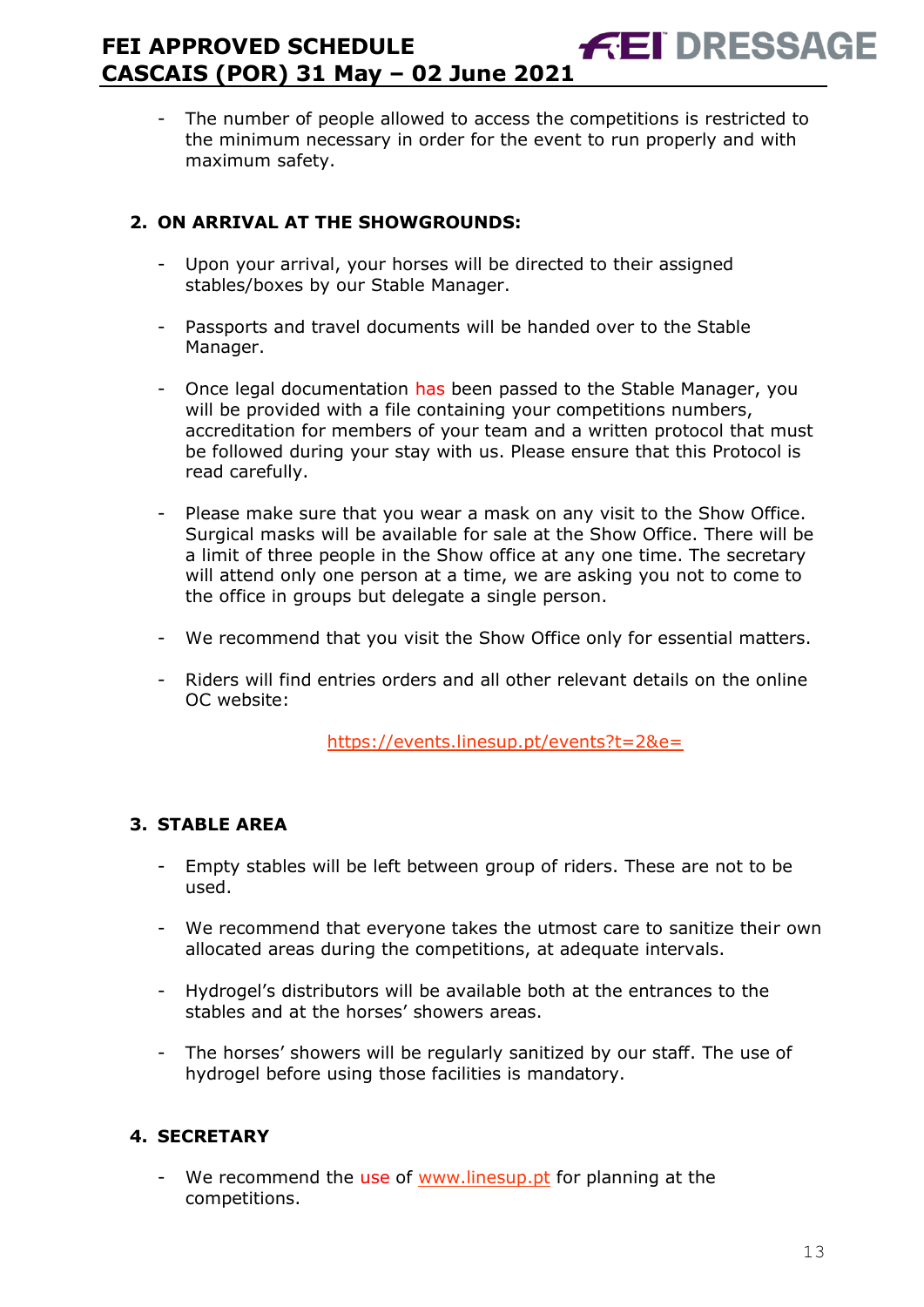- Information boards will be available at the showground in various locations (With useful information, timetables, order to go, Start lists, results, etc. etc.).

# **5. WARM UP ARENA**

- Access to the arena will be controlled at all times, only 6 horses that are entered in the current/relevant class will be allowed to enter.
- Circular arena is reserved for lunging only.
- Only one person per rider may access the warm up arena.
- Stewards will be in charge of monitoring and enforcing the aforementioned.

# **6. PRIZE GIVING CEREMONIES**

- Protocol for prize giving ceremonies will be explained on the show ground.

# **7. IMPORTANT CONTACTS**

- SHOW OFFICE:  $+ 351 214 872 064 / + 351 965037024$  (Cell.)
- COVID-19 HOTLINE: +351 808 24 24 24
- IN CASE OF EMERGENCY: Call 112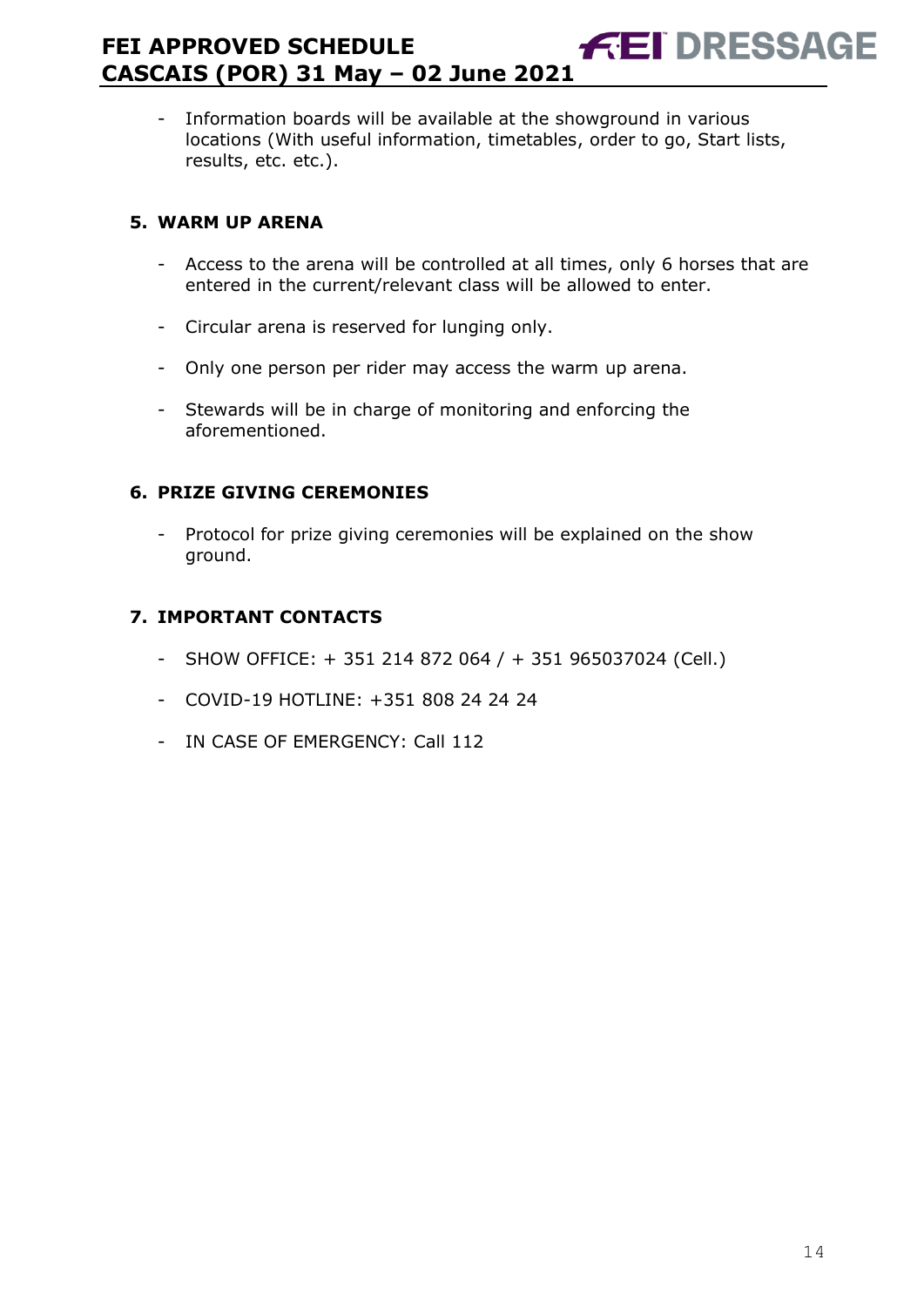# **I. DENOMINATION OF EVENT**

| <b>VENUE:</b>                                                                      |                                                                    | <b>CASCAIS</b>                                              |                               |                                                      |       |
|------------------------------------------------------------------------------------|--------------------------------------------------------------------|-------------------------------------------------------------|-------------------------------|------------------------------------------------------|-------|
| DATE:                                                                              |                                                                    | 31 May 2021 to 02 June 2021                                 |                               |                                                      |       |
| NF:                                                                                |                                                                    | <b>PORTUGAL</b>                                             |                               |                                                      |       |
| Indoor:                                                                            |                                                                    | Outdoor:                                                    | IХI                           |                                                      |       |
| $CDI1*$<br>$CDIO2*$<br><b>CDIJ</b><br><b>CDIOJ</b><br><b>CDIAm</b><br>Championship | $CDI2*$<br>$CDIO3*$<br><b>CDIY</b><br><b>CDIOY</b><br><b>CDIYH</b> | $CDI3*$<br>$CDIO4*$<br><b>CDIP</b><br><b>CDIOP</b><br>Games | $CDI4*$<br>$CDIO5*$<br>CDIU25 | $CDI5*$<br>$-NC$<br><b>CDICh</b><br>$CDIOU25$ CDIOCh | CDI-W |

# <span id="page-14-0"></span>**II. GENERAL CONDITIONS**

- FEI Statutes, 24<sup>th</sup> edition, effective 19 November 2019.
- FEI General Regulations, 24<sup>th</sup> edition, 1<sup>st</sup> January 2020, updates effective 1<sup>st</sup> January 2021.
- FEI Veterinary Regulations,  $14<sup>th</sup>$  edition, effective  $1<sup>st</sup>$  January 2018, updates effective 1<sup>st</sup> January 2021.
- **- FEI Dressage Rules (25 th edition, effective 1st January 2014, including updates 1 st January 2021) and if applicable the FEI Dressage World CupTM Rules 2020/2021 and 2021/2022 and FEI Dressage Nations CupTM Rules 2021.**
- Equine Anti-Doping and Controlled Medication Regulations (EADCMR), 3rd Edition, effective 1<sup>st</sup> January 2021.
- FEI Anti-Doping Rules for Human Athletes (ADRHA), based upon the 2021 WADA Code, effective 1<sup>st</sup> January 2021.
- The FEI Policy for Enhanced Competition Safety during the Covid-19 Pandemic, effective as of 1 July 2020 and until further notice.
- Given the current Covid-19 situation, please note that the FEI's approval of a Schedule should not be taken as an absolute guarantee that the Event will definitely go ahead. The decision whether the Event can take place must be made by the OC and NF in close consultation with the applicable domestic government and public health authorities. It is the responsibility of each Participant to check the status of the Event prior to planning his/her travel to the Event.
- All subsequent published revisions, the provisions of which will take precedence.

Approved by the FEI, Lausanne, on 06/05/2021.

Bettina De Rham FEI Director Dressage & Para Dressage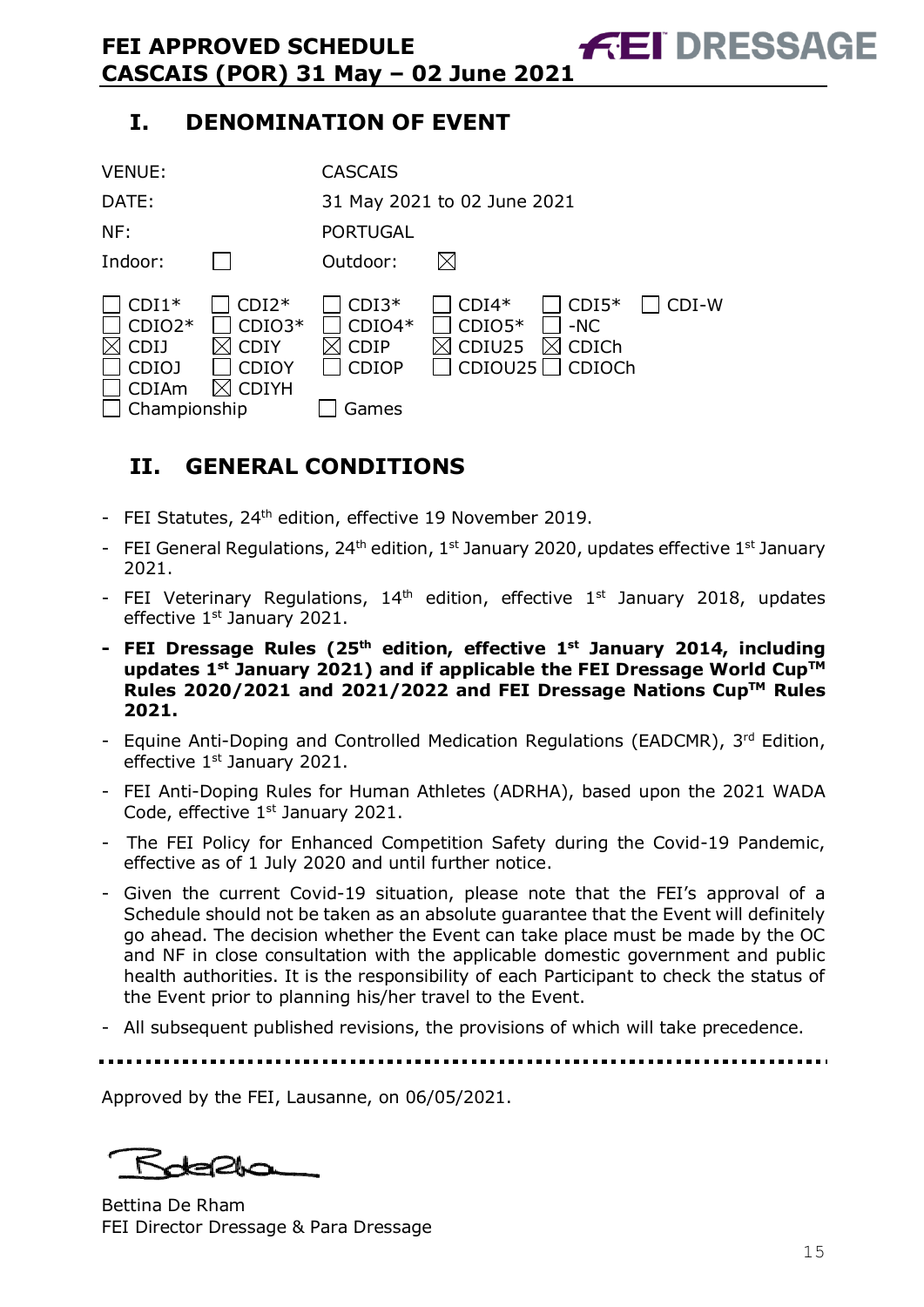# **TABLE OF CONTENTS**

| I.                                                                             |                                                                                                                 |
|--------------------------------------------------------------------------------|-----------------------------------------------------------------------------------------------------------------|
| II.                                                                            |                                                                                                                 |
|                                                                                | III. THE FEI CODE OF CONDUCT FOR THE WELFARE OF THE HORSE                                                       |
| IV.<br>1.<br>2.<br>3.                                                          |                                                                                                                 |
| V.                                                                             |                                                                                                                 |
|                                                                                |                                                                                                                 |
| 1.<br>2.<br>3.<br>4.                                                           | ADDITIONAL FEES/CHARGES BY ORGANISING COMMITTEE: 22<br>DEGREE OF DIFFICULTY - FLOORPLAN GRAND PRIX FREESTYLE 23 |
|                                                                                |                                                                                                                 |
| IX.                                                                            |                                                                                                                 |
| 1.<br>2.                                                                       | ………. 30                                                                                                         |
| XI.<br>1.<br>2.<br>3.<br>4.<br>5.<br>6.<br>7.<br>8.<br>9.<br>10.<br>11.<br>12. | LOGISTICAL/ADMINISTRATIVE/TECHNICAL INFORMATION. 31                                                             |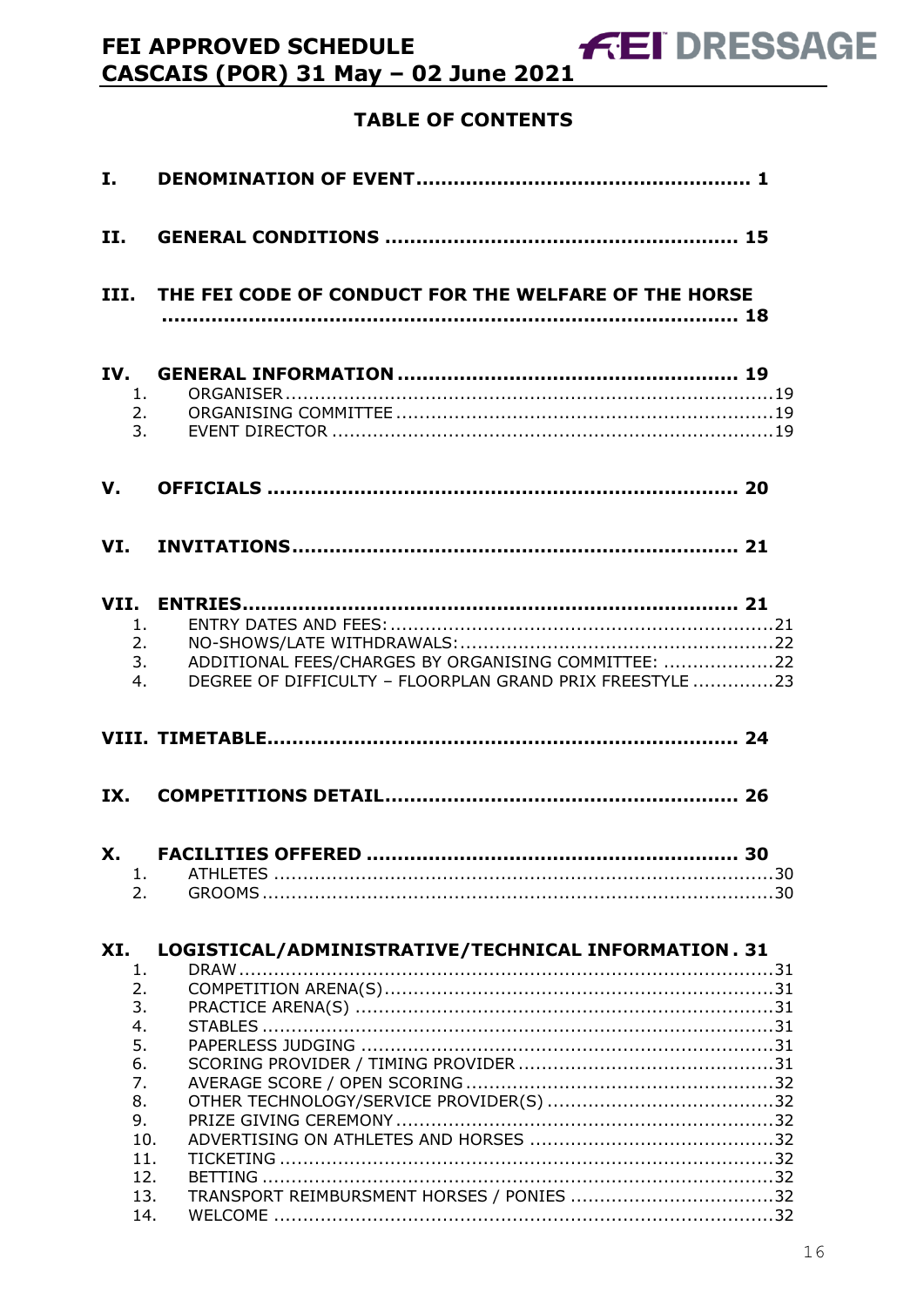| 15. LOCAL TRANSPORTATION - ARRANGEMENTS FROM HOTEL TO |
|-------------------------------------------------------|
|                                                       |
| 16. ENTRY RIGHT TO SHOWGROUNDS/ACCREDITED PERSONS 33  |
|                                                       |

| $\mathbf{1}$ .   |                                                        |  |
|------------------|--------------------------------------------------------|--|
| 2.               |                                                        |  |
| 3.               |                                                        |  |
| 4.               |                                                        |  |
| 5.               |                                                        |  |
| 6.               |                                                        |  |
| $\overline{7}$ . | VENUE ARRIVAL INFORMATION & FITNESS TO COMPETE 35      |  |
| 8.               | EQUINE ANTI-DOPING AND CONTROLLED MEDICATION PROGRAMME |  |
|                  |                                                        |  |

### **XIII. [HUMAN ANTI-DOPING...........................................................](#page-36-1) 37**

|    | 1. THE FEI POLICY FOR ENHANCED COMPETITION SAFETY DURING THE |  |
|----|--------------------------------------------------------------|--|
|    |                                                              |  |
| 2. |                                                              |  |
| 3. |                                                              |  |
| 4. |                                                              |  |
| 5. |                                                              |  |
| 6. | ADDITIONAL INFORMATION FROM THE ORGANISER 40                 |  |
|    |                                                              |  |

| XV. |  |
|-----|--|
|     |  |
|     |  |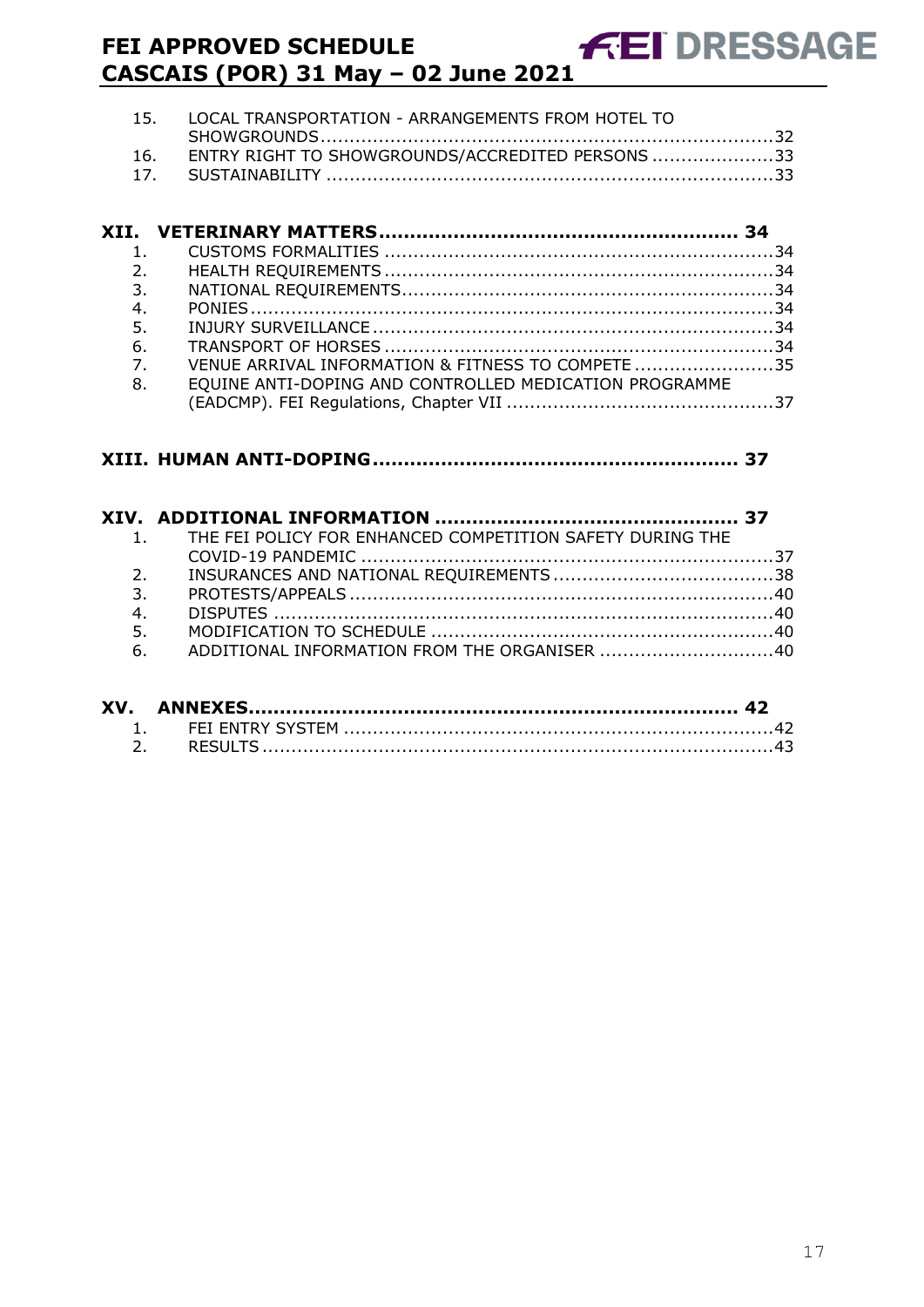# <span id="page-17-0"></span>**III. THE FEI CODE OF CONDUCT FOR THE WELFARE OF THE HORSE**

The Fédération Equestre Internationale (FEI) expects all those involved in international equestrian sport to adhere to the FEI's Code of Conduct and to acknowledge and accept that at all times the welfare of the horse must be paramount and must never be subordinated to competitive or commercial influences.

- 1. At all stages during the preparation and training of competition horses, welfare must take precedence over all other demands. This includes good horse management, training methods, farriery and tack, and transportation.
- 2. Horses and athletes must be fit, competent and in good health before they are allowed to compete. This encompasses medication use, surgical procedures that threaten welfare or safety, pregnancy in mares and the misuse of aids.
- 3. Events must not prejudice horse welfare. This involves paying careful attention to the competition areas, ground surfaces, weather conditions, stabling, site safety and fitness of the horse for onward travel after the event.
- 4. Every effort must be made to ensure that horses receive proper attention after they have competed and that they are treated humanely when their competition careers are over. This covers proper veterinary care, competition injuries, euthanasia and retirement.
- 5. The FEI urges all involved with the sport to attain the highest levels of education in their areas of expertise.

A full copy of this Code can be obtained from the Fédération Equestre Internationale, Chemin de la Joliette 8, CH-1006 Lausanne, Switzerland. Telephone: +41 21 310 47 47. The Code is available in English. The Code is also available on the FEI's website: <http://inside.fei.org/>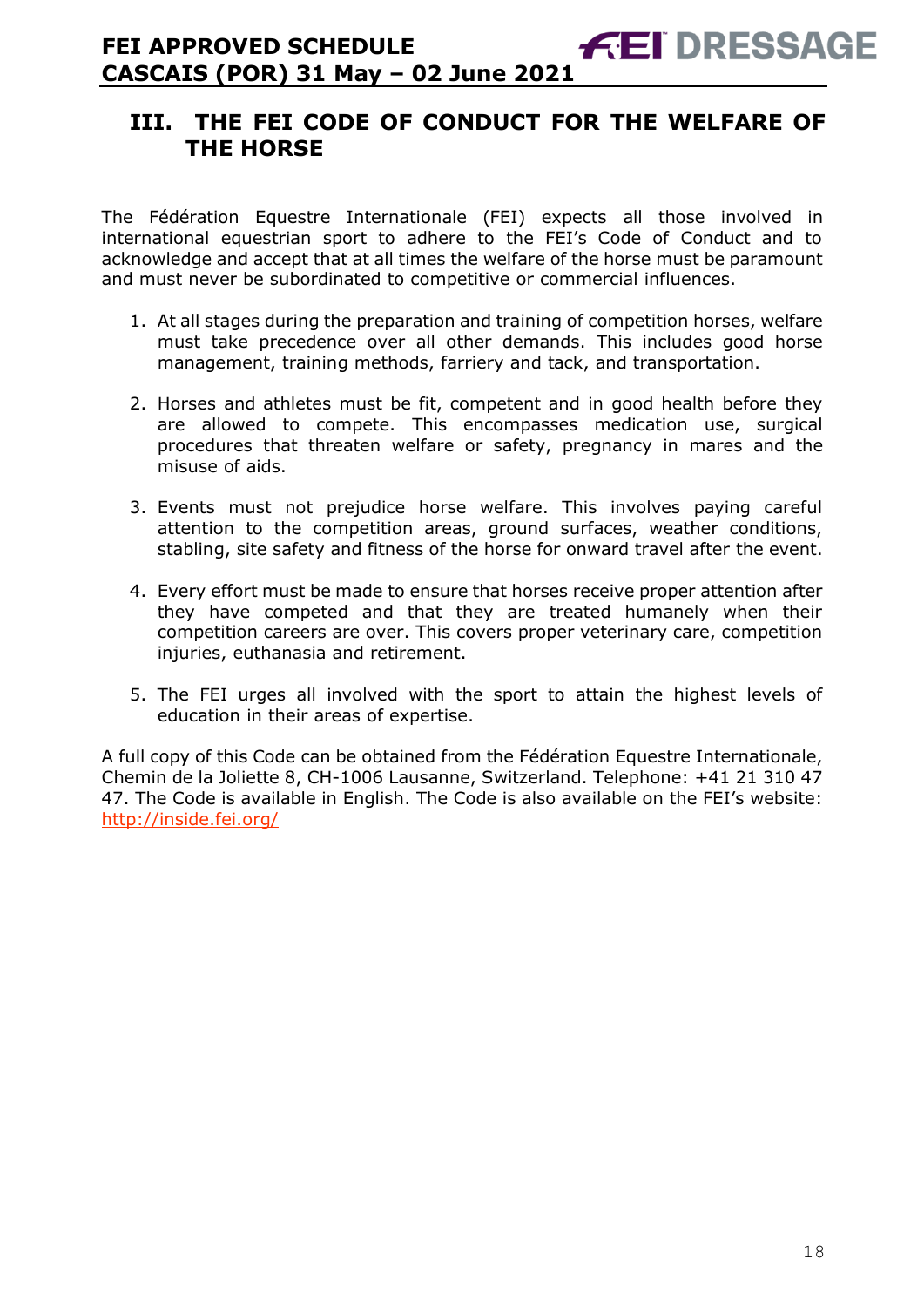<span id="page-18-0"></span>**IV. GENERAL INFORMATION**

### <span id="page-18-1"></span>**1.ORGANISER**

| Name:      | CENTRO HIPICO DA COSTA DO ESTORIL                        |
|------------|----------------------------------------------------------|
| Address:   | Avenida da Charneca, no. 186, 2750-530 Cascais, Portugal |
| Telephone: | +351 917328170 (Cell.), +351 214872064                   |
| Email:     | geral@centrohipicocostaestoril.com                       |
| Website:   | www.centrohipicocostaestoril.com                         |

### Contact Details Show Ground:

| Address:                | Avenida da Charneca no. 186, 2750-530 Cascais, Portugal |
|-------------------------|---------------------------------------------------------|
| Telephone:              | +351 917328170 (Cell.)                                  |
| <b>GPS Coordinates:</b> | N 38º 44' 02" - W 9º 26' 58"                            |

Accessibility details (directions by road, nearest airport / train station):

Take the A5 direction CASCAIS, leave to the right at exit 12 Malveira - Cabo da Roca - Guincho, continue straight ahead on Estrada da Malveira for about 1,5 km and showground will be on your left.

Nearest Airport: LISBON / Nearest train station: CASCAIS

### <span id="page-18-2"></span>**2.ORGANISING COMMITTEE**

Honorary President: Dr. Carlos Carreiras, Mayor of the municipality of CASCAIS

President of the event: Adele Gambini

| Show Secretary: |  | Marisa Raio |  |
|-----------------|--|-------------|--|
|                 |  |             |  |

Press Officer: Marisa Raio

### <span id="page-18-3"></span>**3.EVENT DIRECTOR**

| Name:      | <b>Colonel Manuel Teles Grilo</b>                       |
|------------|---------------------------------------------------------|
| Address:   | Avenida da Charneca no. 186, 2750-530 Cascais, Portugal |
| Telephone: | +351 214872064                                          |
| Mobile:    | +351 969 069 548 (Cell.)                                |
| Email:     | manueltg222@gmail.com                                   |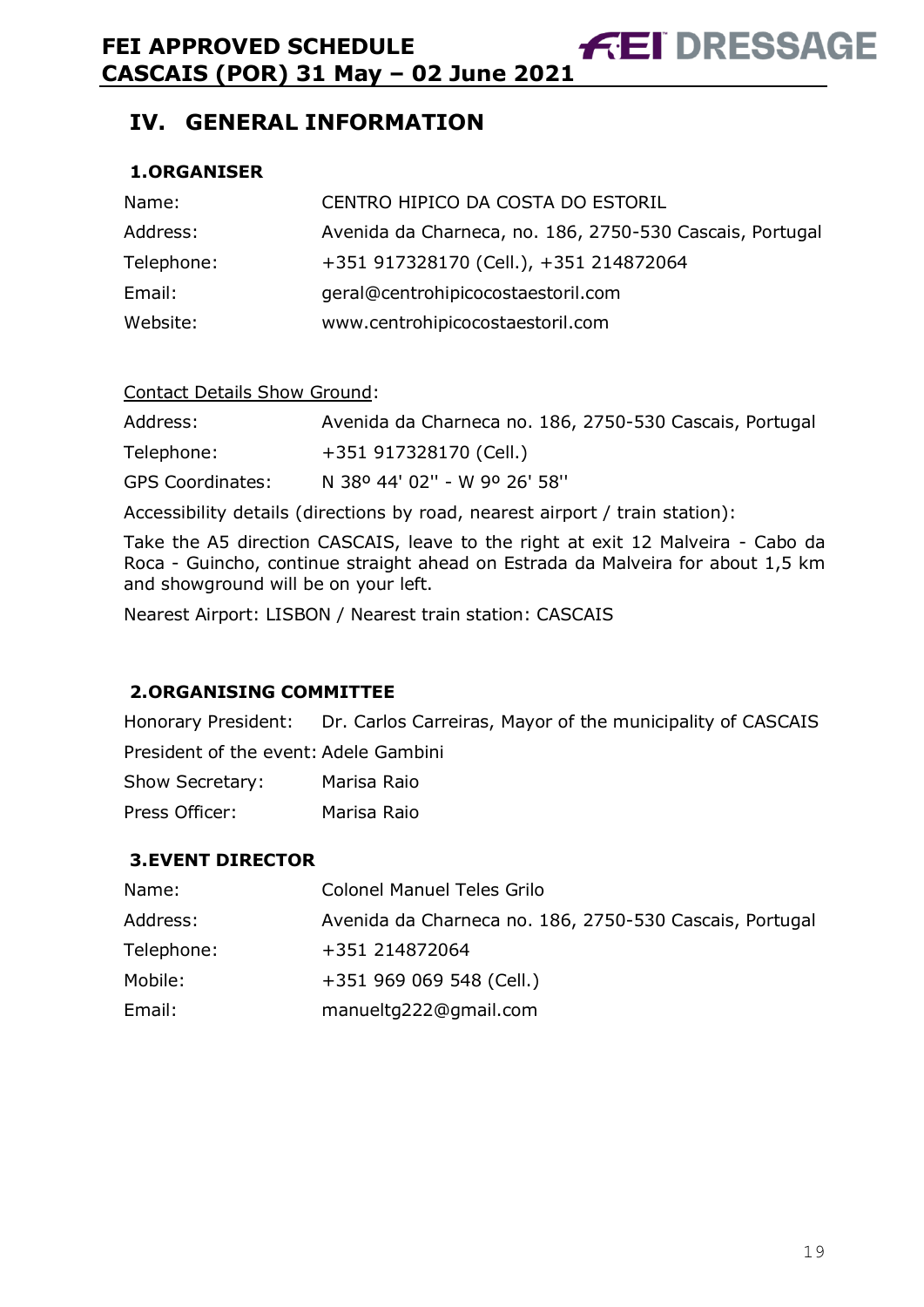# **V. OFFICIALS**

Please note that the schedule has been approved under the provision that all appointed Officials have successfully passed the on-line FEI Competency Evaluation Test.

<span id="page-19-0"></span>

| Ref.                    | <b>Panel</b>                | <b>Function</b>                 | <b>FEI ID</b> | <b>Name</b>                 | <b>NF</b>  | <b>Level</b>   | <b>Contact Email</b>                                 |
|-------------------------|-----------------------------|---------------------------------|---------------|-----------------------------|------------|----------------|------------------------------------------------------|
|                         |                             | Ground Jury President           | 10038239      | <b>Christof UMBACH</b>      | LUX        | $5*/YH$        | christof.umbach@yahoo.com                            |
|                         |                             | Ground Jury Member              | 10051062      | Maria COLLIANDER            | <b>FIN</b> | $5*/YH$        | maria.kaannos@kolumbus.fi                            |
|                         |                             | Ground Jury Member              | 10184209      | Claudia MATOS               | <b>POR</b> | $3*$           | cem@advlex.pt                                        |
| 1                       | Ground Jury                 | Ground Jury Member              | 10050036      | <b>Gotthilf RIEXINGER</b>   | <b>GER</b> | $5*/YH$        | riexinger@handelsagentur-<br>riexinger.de            |
|                         |                             | Ground Jury Member              | 10052580      | Carlos LOPES                | <b>POR</b> | $4*/YH$        | carloslucaslopes@me.com                              |
|                         |                             | Ground Jury Member              | 10023884      | <b>Frederico PINTEUS</b>    | <b>POR</b> | $3*/YH$        | fpinteus@hotmail.com                                 |
|                         |                             | Foreign Judge                   | 10050487      | Francis Verbeek Van Roy     | <b>NED</b> | $5*/YH$        | verbeek.francis@gmail.com                            |
| $\overline{\mathbf{2}}$ | Foreign Technical Delegate  | Foreign Technical Delegate      |               |                             |            |                |                                                      |
| 3                       | <b>Chief Steward</b>        | Chief Steward                   | 10063553      | Armindo CAIXINHA            | <b>POR</b> | $\overline{2}$ | antonio-caixinha@hotmail.com                         |
|                         |                             | <b>Assistant Steward</b>        | 10050871      | Luis Pedro MACHADO          | <b>POR</b> | 3              | Ipgsmachado@sapo.pt                                  |
| 4                       |                             | <b>Assistant Steward</b>        | 10052052      | Dinário SEROMENHO           | <b>POR</b> | $\overline{2}$ | di.seruca@gmail.com                                  |
|                         | <b>Assistant Stewards</b>   | <b>Assistant Steward</b>        | 10159460      | Andre MARTINS SANTOS        | <b>POR</b> | $\mathbf{1}$   | martins228@hotmail.com                               |
|                         |                             | <b>Assistant Steward</b>        |               |                             |            |                |                                                      |
|                         |                             | <b>Veterinary Delegate</b>      | 10053600      | João Pedro DA COSTA PEREIRA | <b>POR</b> | 3              | geral@centrohipicocostaestoril.com                   |
|                         | FEI Veterinary Delegate     | Additional Veterinary Delegate  |               |                             |            |                |                                                      |
| 5                       |                             | Veterinary Commission President |               |                             |            |                |                                                      |
|                         | FEI Veterinary Commission   | Foreign Veterinary Delegate     |               |                             |            |                |                                                      |
|                         |                             | Veterinary Commission Member    |               |                             |            |                |                                                      |
|                         | Veterinary Services Manager | Veterinary Services Manager     | 10186147      | Marta GARIN                 | <b>POR</b> |                | +351 919268518                                       |
| 6                       | Treating Veterinarian       | Permitted Treating Veterinarian |               |                             |            |                |                                                      |
| 7                       | Doctor/Medical Service      | Doctor/Medical Service          |               | <b>BOMBEIROS DE CASCAIS</b> | <b>POR</b> |                | +351 214828400                                       |
| 8                       | Farrier                     | Farrier                         |               | Americo REBELO              | <b>POR</b> |                | +351 967151861<br>geral@centrohipicocostaestoril.com |
| 9                       | NF Delegate                 | NF Delegate (if applicable)     |               |                             |            |                |                                                      |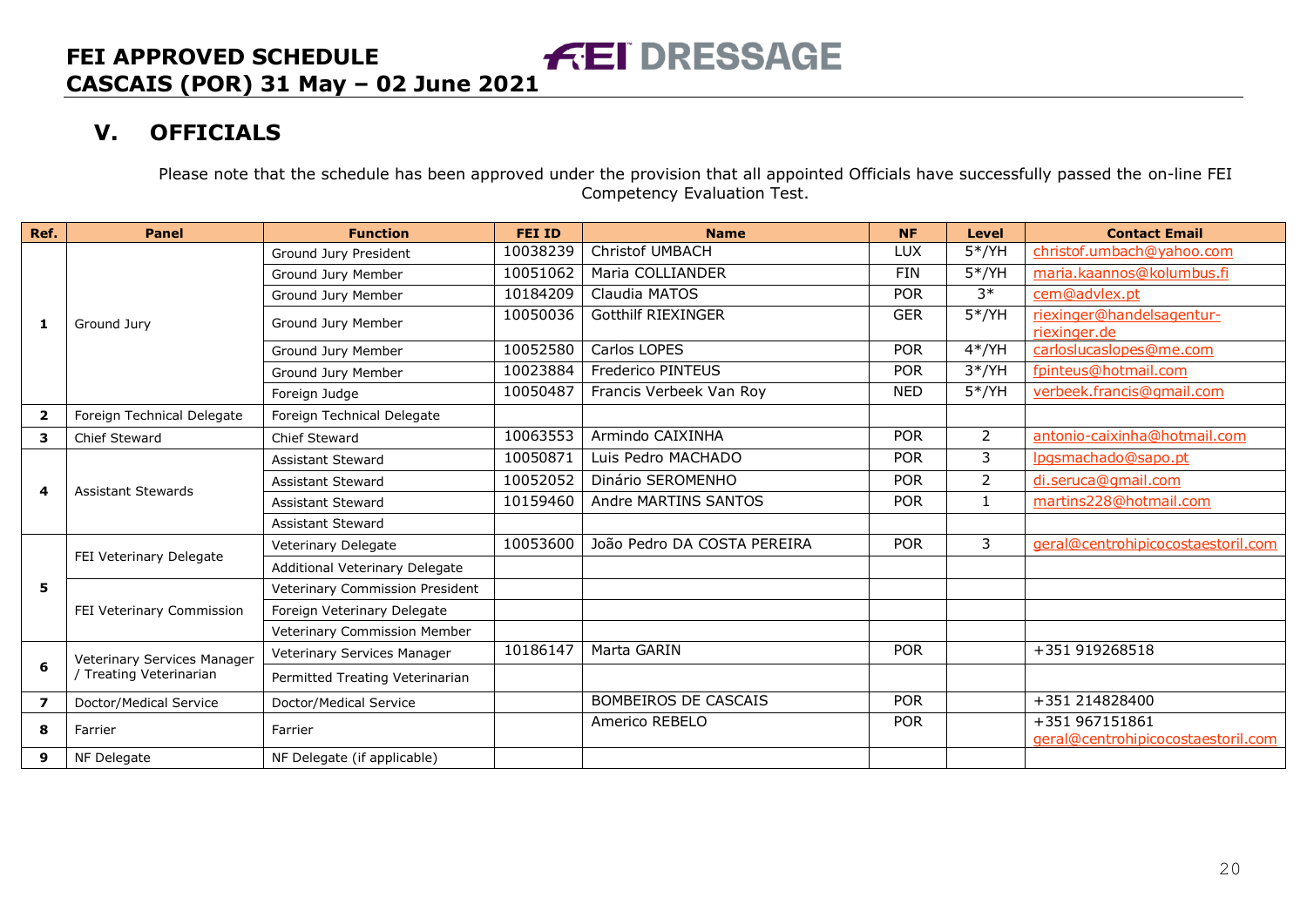# <span id="page-20-0"></span>**VI. INVITATIONS**

| <b>ALL</b>                |
|---------------------------|
| N/A                       |
| N/A                       |
| 40                        |
| 20                        |
| <b>MAX. 12</b>            |
| CDIYH: 2 per age category |
| Other CDIs: 2             |
|                           |

Athletes are invited by the Organiser through their NF.

One (1) groom per athlete.

The OC reserves the right to invite athletes (through their respective NF) in the limit of available entries and to limit the entries in order to judge 40 horses per day and per judge. The OC reserves the right to increase or reduce the number of riders by NF and / or horses by rider in the case where nominative entries would be deficient or too numerous or according to the definitive entries. Any such changes will be immediately notified to all competitors, officials, NFs and FEI.

# <span id="page-20-1"></span>**VII. ENTRIES**

- You must use the FEI Entry System for all categories of this Event: [https://entry.fei.org](https://entry.fei.org/)
- You will find additional documentation on: <https://inside.fei.org/fei/your-role/it-services/it-platforms/fei-entry-system>
- All Athletes and Horses participating in any International Competition must be registered with the FEI.
- Athletes and/or Horses present at the Event without having been entered through the FEI's Online Entry System will automatically be disqualified unless compelling circumstances warrant otherwise.

### <span id="page-20-2"></span>**1.ENTRY DATES AND FEES:**

### **Deadlines for entries**

Definite Entries: 26 May 2021

Last date for substitutions: 31 May 2021

Entries have to be in accordance with art 423 of the Dressage Rules and art 116 of the General Regulations.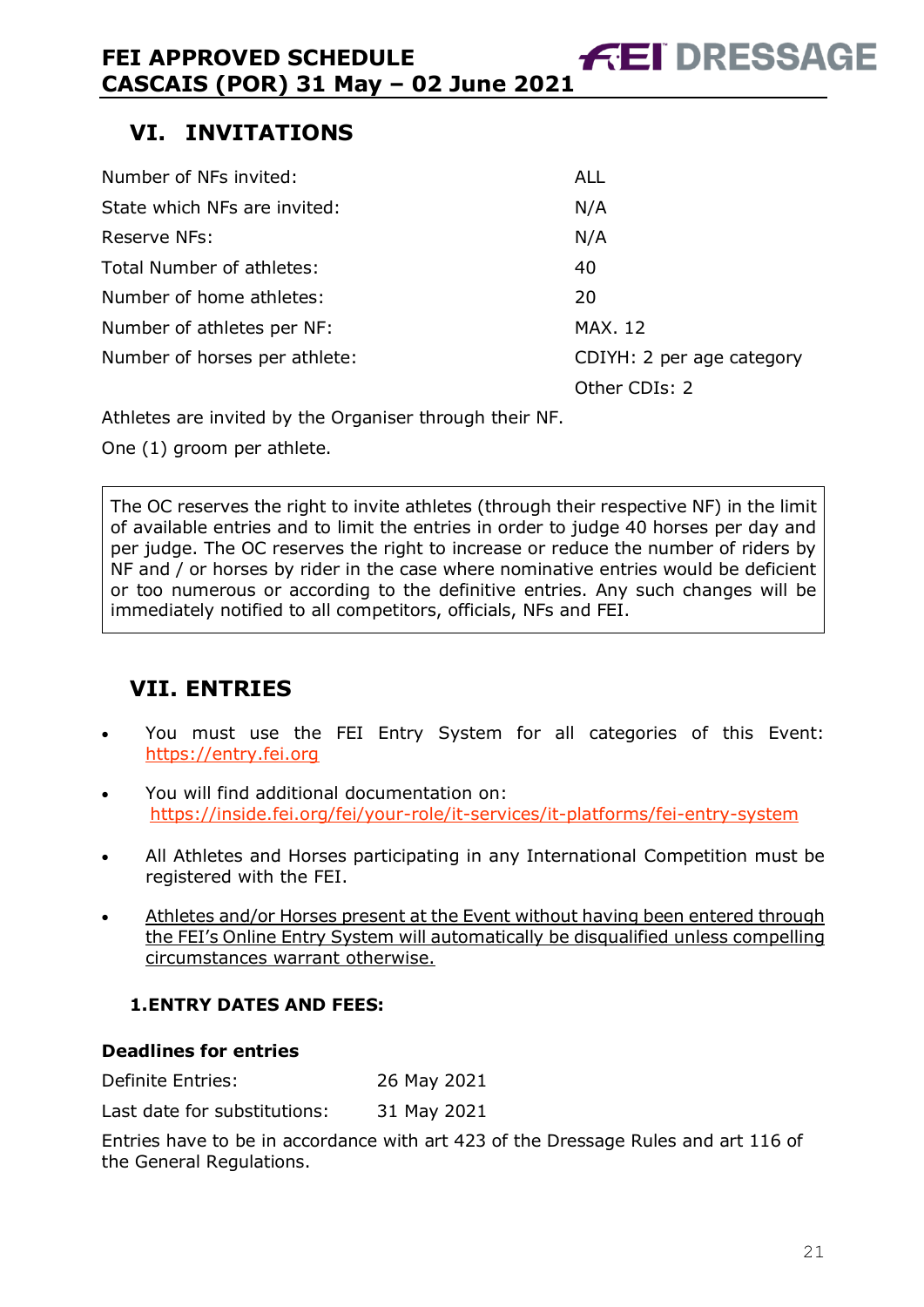| <b>Entry fee per horse:</b>                                                                                                                       |                                   |  |  |  |  |
|---------------------------------------------------------------------------------------------------------------------------------------------------|-----------------------------------|--|--|--|--|
| CDICh / CDIP                                                                                                                                      | $\epsilon$ 370 (VAT not included) |  |  |  |  |
| CDIJ / CDIY / CDIYH / CDIU25                                                                                                                      | $\in$ 400 (VAT not included)      |  |  |  |  |
| Stabling fee per horse: Included from Monday 31/05/2021 until Sunday 06/06/2021<br>(morning) for horses participating to both CASCAIS CDI's 2021. |                                   |  |  |  |  |
| Starting fee per horse (if any): N/A                                                                                                              |                                   |  |  |  |  |
| <b>VAT: 23%</b>                                                                                                                                   |                                   |  |  |  |  |
| Total fee per horse:                                                                                                                              |                                   |  |  |  |  |
| CDICh / CDIP                                                                                                                                      | € 455,10                          |  |  |  |  |
| CDIJ / CDIY / CDIYH / CDIU25                                                                                                                      | €492,00                           |  |  |  |  |
|                                                                                                                                                   |                                   |  |  |  |  |

Entries fees have to be paid until the definite entries date: 14/02/2021 by bank transfer to: IBAN: **PT50 0010 0000 4521 5320 0012 9**

Swift: **BBPIPTPL**

Account holder name: **Centro Hipico da Costa do Estoril, Lda**

The evidence of payment shall be sent to: [geral@centrohipicocostaestoril.com](mailto:geral@centrohipicocostaestoril.com)

### <span id="page-21-0"></span>**2.NO-SHOWS/LATE WITHDRAWALS:**

**NB:** In the case of withdrawals after the date of definite entries or no-shows the athlete or the respective NF will be held liable to reimburse the Organiser for the actual financial loss incurred by the Organiser (i.e., stabling and hotel expenses) as a result of the late withdrawal or no-show.

Amount charged: € 350

### <span id="page-21-1"></span>**3.ADDITIONAL FEES/CHARGES BY ORGANISING COMMITTEE:**

All other fees must be listed hereunder with the details of the amounts to be charged and approved by the FEI. Only fees approved by the FEI and listed in the approved Schedule can be charged by the Organiser.

EADCMP Fee:

Included in compulsory entry fee  $\Box$  Not included in compulsory entry fee  $\boxtimes$ 

Lower Level Events (CIMs) CHF 18 per horse per event (For definition of CIMs see Appendix E of the FEI General Regulations) Higher Level Events CHF 25 per horse per event (All other events not defined as CIM)

Electricity (upon request):  $\epsilon$  100 Manure disposal: € 25 Hay:  $E = 12$  per bale Straw: **€ 9 per bale** Shavings: € 12 per bag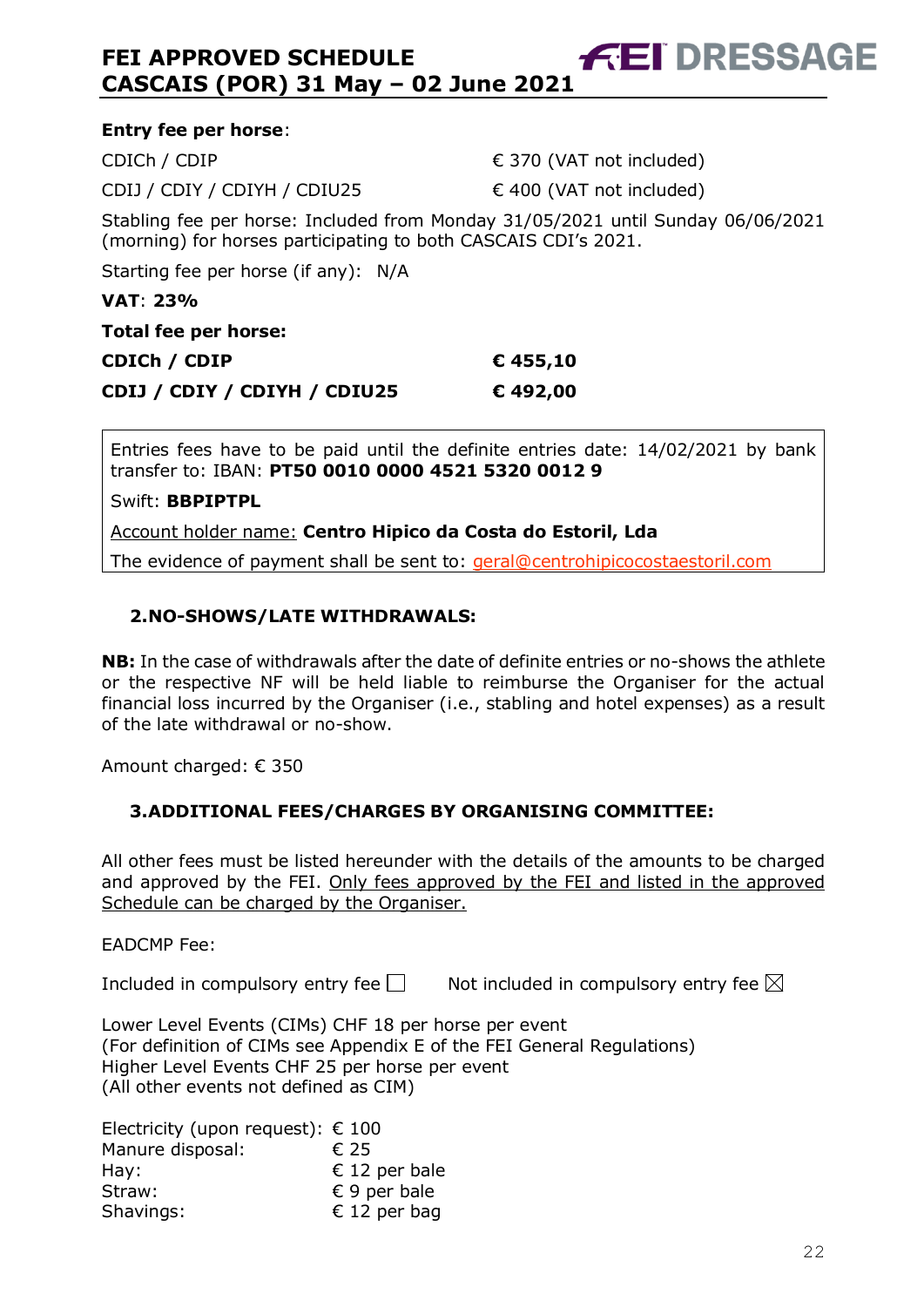| Tack box***:         | € 150                                                                        |
|----------------------|------------------------------------------------------------------------------|
| Additional night:    | $\epsilon$ 24 (N/A for horses participating to both CDI's Cascais:           |
|                      | 31/05/2021 to 02/06/2021 and 04-06/06/2021)                                  |
| Health papers:       | € 40 per horse                                                               |
| Non competing horse: | $\epsilon$ 285 per horse; limited & under request only before<br>28/05/2021. |
| Credit card fee:     | $\epsilon$ 5%                                                                |

### **All aforementioned amounts are including VAT**

VAT Number of the Organiser: PT 501322299

\*\*\* Tack boxes are limited and have to be ordered in advance. They will be made available on a first come first serve basis.

### <span id="page-22-0"></span>**4. DEGREE OF DIFFICULTY – FLOORPLAN GRAND PRIX FREESTYLE**

 $\Box$  DoD will be used.  $\Box$  DoD will not be used.  $\boxtimes$  Not Applicable.

Athletes are required to login using their own credentials on to [http://dressagefreestyle.fei.org](http://dressagefreestyle.fei.org/) to create or assign their Grand Prix Freestyle floorplan at the latest 2 hours prior to:

 $\Box$  the horse inspection.

 $\Box$  the draw of the Grand Prix.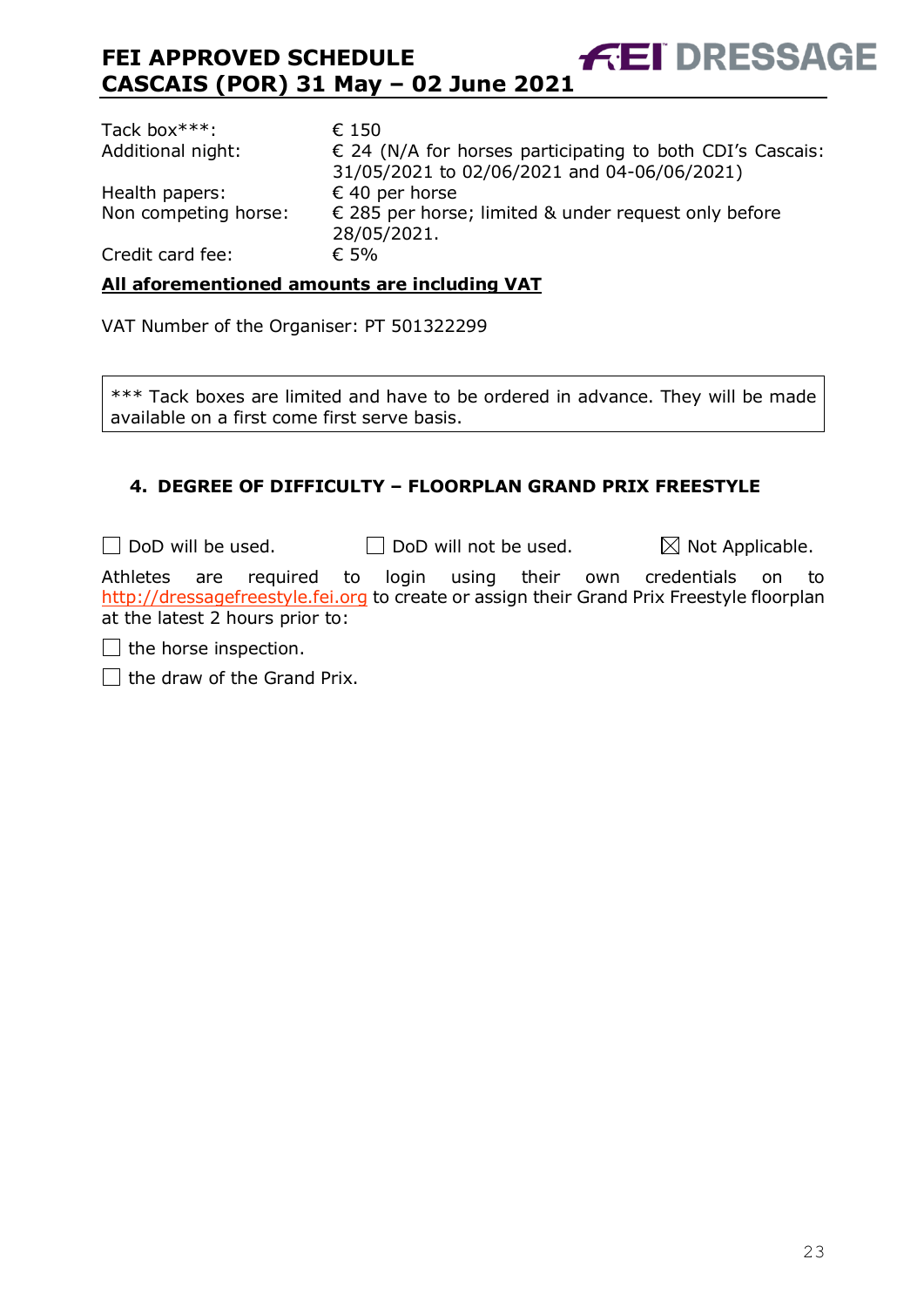# <span id="page-23-0"></span>**VIII. TIMETABLE**

### **Competitions must not start before 08:00 and must not finish after 23:00 unless prior approval is granted by the FEI.**

**The current edition of Dressage Tests at the date of the show will be used and all tests must be ridden from memory.** <https://inside.fei.org/fei/your-role/organisers/dressage/tests>

|                           | Day                                                        | <b>Date</b> | <b>Time</b>                      |
|---------------------------|------------------------------------------------------------|-------------|----------------------------------|
| • Opening of stables      | Monday                                                     | 31/05/2021  | 09:00                            |
| • Horse Inspection        | Tuesday                                                    | 01/06/2021  | 09:00                            |
| • Familiarization         | Monday                                                     | 31/05/2021  | $10:00 - 13:00;$<br>14:00 -18:00 |
| • Declaration of Starters | Not later than one (1) hour after the horse<br>inspection. |             |                                  |
| • Draw:                   | Tuesday                                                    | 01/06/2021  | 10:30                            |

| <b>Competitions CDIP:</b>       | Day       | Date       | <b>Time</b> | <b>Prize Money</b> |
|---------------------------------|-----------|------------|-------------|--------------------|
| Competition 4: Pony Team        | Tuesday   | 01/06/2021 | Not before  | N/A                |
|                                 |           |            | 8:00        |                    |
| Competition 14: Pony Individual | Wednesday | 02/06/2021 | Not before  | N/A                |
|                                 |           |            | 8:00        |                    |
| <b>Total Prize Money</b>        |           |            |             | N/A                |
| <b>Prizes in Kind</b>           |           |            |             | Trophies/rosettes  |

| <b>Competitions CDICh:</b>          | Day       | <b>Date</b> | <b>Time</b> | <b>Prize Money</b> |
|-------------------------------------|-----------|-------------|-------------|--------------------|
| Competition 5: Children Preliminary | Tuesday   | 01/06/2021  | Not before  | N/A                |
| A                                   |           |             | 8:00        |                    |
| Competition 15: Children Team test  | Wednesday | 02/06/2021  | Not before  | N/A                |
|                                     |           |             | 8:00        |                    |
| <b>Total Prize Money</b>            |           |             |             | N/A                |
| <b>Prizes in Kind</b>               |           |             |             | Trophies/rosettes  |

| <b>Competitions CDIJ:</b>          | Dav       | <b>Date</b> | <b>Time</b> | <b>Prize Money</b> |
|------------------------------------|-----------|-------------|-------------|--------------------|
| Competition 6: Juniors Team        | Tuesday   | 01/06/2021  | Not before  | N/A                |
|                                    |           |             | 8:00        |                    |
| Competition 16: Juniors Individual | Wednesday | 02/06/2021  | Not before  | N/A                |
|                                    |           |             | 8:00        |                    |
| <b>Total Prize Money</b>           |           |             |             | N/A                |
| <b>Prizes in Kind</b>              |           |             |             | Trophies/rosettes  |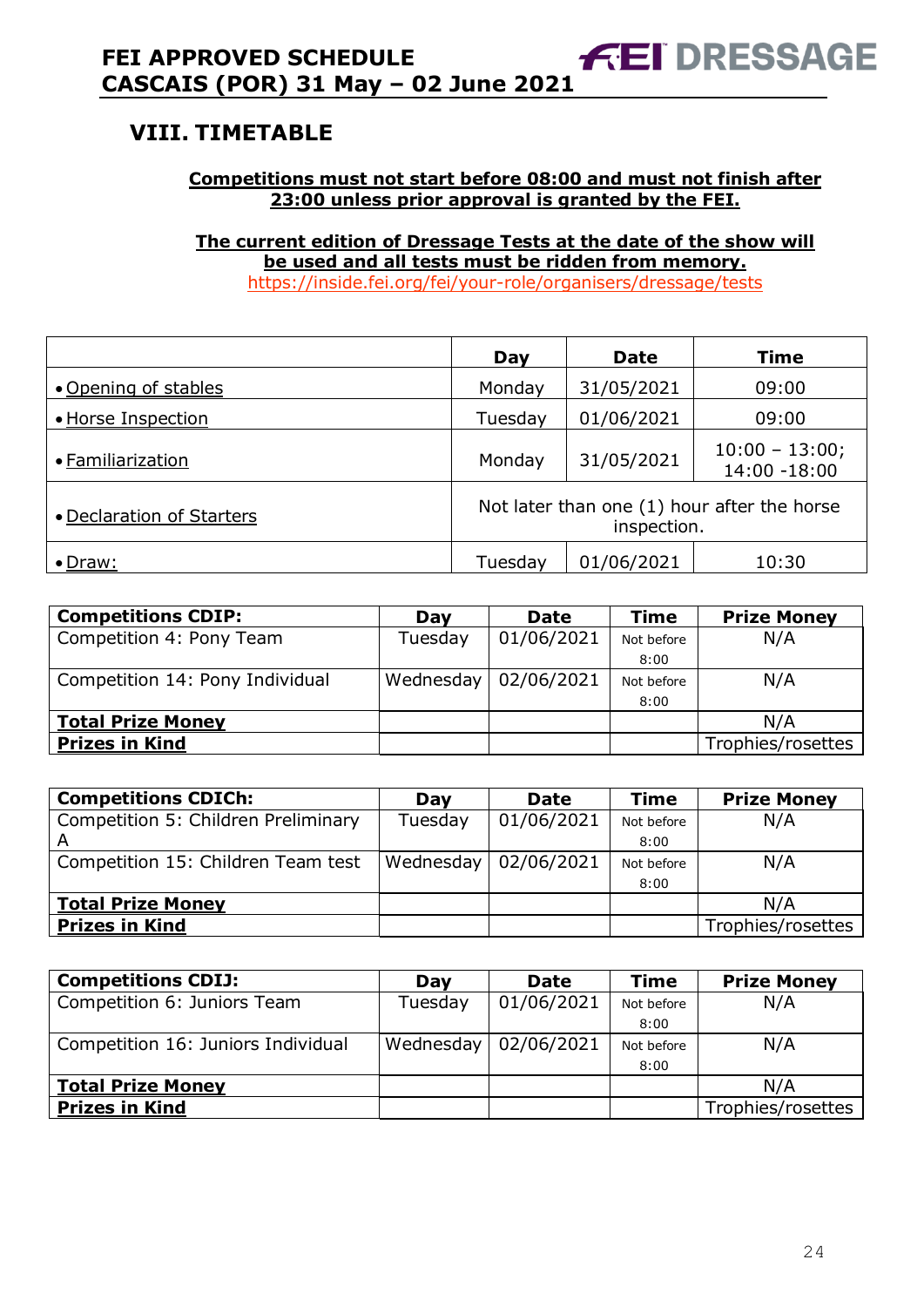| <b>Competitions CDIY:</b>        | Day       | <b>Date</b> | <b>Time</b> | <b>Prize Money</b> |
|----------------------------------|-----------|-------------|-------------|--------------------|
| Competition 7: Young Riders Team | Tuesday   | 01/06/2021  | Not before  | N/A                |
|                                  |           |             | 8:00        |                    |
| Competition 12: Young Riders     | Wednesday | 02/06/2021  | Not before  | N/A                |
| Individual                       |           |             | 8:00        |                    |
| <b>Total Prize Money</b>         |           |             |             | N/A                |
| <b>Prizes in Kind</b>            |           |             |             | Trophies/rosettes  |

| <b>Competitions CDIU25:</b>      | Day       | <b>Date</b> | <b>Time</b> | <b>Prize Money</b> |
|----------------------------------|-----------|-------------|-------------|--------------------|
| Competition 8: Intermediate II   | Tuesday   | 01/06/2021  | Not before  | N/A                |
|                                  |           |             | 8:00        |                    |
| Competition 13: Grand Prix 16-25 | Wednesday | 02/06/2021  | Not before  | N/A                |
|                                  |           |             | 8:00        |                    |
| <b>Total Prize Money</b>         |           |             |             | N/A                |
| <b>Prizes in Kind</b>            |           |             |             | Trophies/rosettes  |

| <b>Competitions CDIYH:</b>      | Day       | <b>Date</b> | <b>Time</b> | <b>Prize Money</b> |
|---------------------------------|-----------|-------------|-------------|--------------------|
| Competition 1: 5 YO Preliminary | Tuesday   | 01/06/2021  | Not before  | N/A                |
|                                 |           |             | 8:00        |                    |
| Competition 9: 5 YO Final       | Wednesday | 02/06/2021  | Not before  | N/A                |
|                                 |           |             | 8:00        |                    |
| Competition 2: 6 YO Preliminary | Tuesday   | 01/06/2021  | Not before  | N/A                |
|                                 |           |             | 8:00        |                    |
| Competition 10: 6 YO Final      | Wednesday | 02/06/2021  | Not before  | N/A                |
|                                 |           |             | 8:00        |                    |
| Competition 3: 7 YO Preliminary | Tuesday   | 01/06/2021  | Not before  | N/A                |
|                                 |           |             | 8:00        |                    |
| Competition 11: 7 YO Final      | Wednesday | 02/06/2021  | Not before  | N/A                |
|                                 |           |             | 8:00        |                    |
| <b>Total Prize Money</b>        |           |             |             | N/A                |
| <b>Prizes in Kind</b>           |           |             |             | Trophies/rosettes  |

### **GENERAL CLASSIFICATION AT THE END OF THE COMPETITIONS:**

| N/A |
|-----|
| N/A |
| N/A |
| N/A |
|     |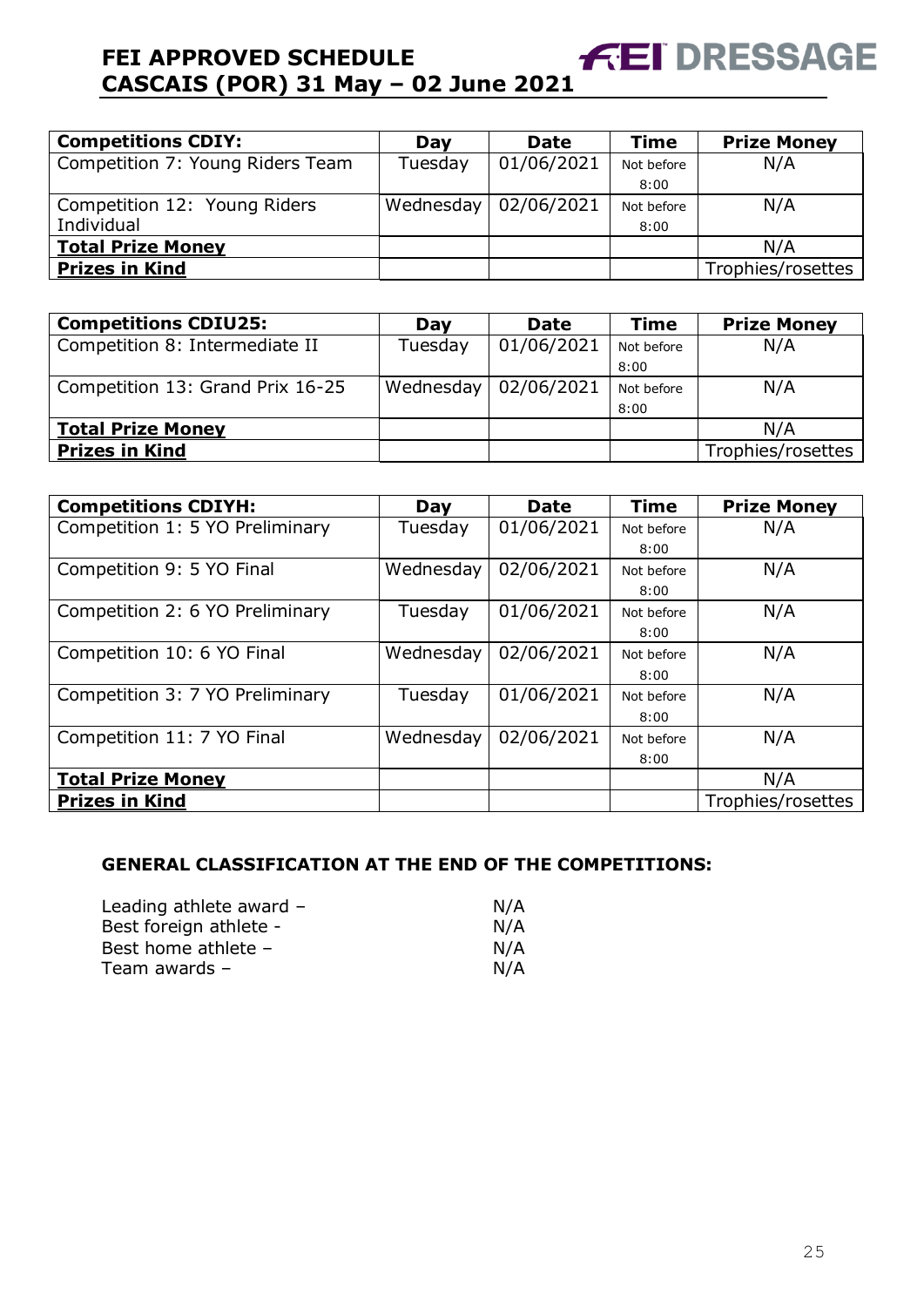# <span id="page-25-0"></span>**IX. COMPETITIONS DETAIL**

### **FIRST DAY: Tuesday DATE: 01 June 2021**

**FEI DRESSAGE** 

#### **COMPETITION No 1 CDIYH**

| ~~~~                            |                                       |
|---------------------------------|---------------------------------------|
| Test:                           | FEI Preliminary for 5-year old horses |
| Number of horses per athlete: 2 |                                       |
| Open to:                        | All entries of this test              |
| Draw/Art:                       | Ordinary draw Art. 425.2              |
| Prize money:                    | None                                  |
|                                 |                                       |

\* \* \* \* \* \* \* \* \* \*

#### **COMPETITION No 2 CDIYH**

| ~~~~                            |                                       |
|---------------------------------|---------------------------------------|
| Test:                           | FEI Preliminary for 6-year old horses |
| Number of horses per athlete: 2 |                                       |
| Open to:                        | All entries of this test              |
| Draw/Art:                       | Ordinary draw Art. 425.2              |
| Prize money:                    | <b>None</b>                           |
|                                 |                                       |

\* \* \* \* \* \* \* \* \* \*

### **COMPETITION No 3**

# **CDIYH** Number of horses per athlete: 2 Open to: All entries of this test Draw/Art: Ordinary draw Art. 425.2 Prize money: None

Test: FEI Preliminary for 7-year old horses

\* \* \* \* \* \* \* \* \* \*

# **COMPETITION No 4**

**CDIP** Test: Test: FEI Pony Team Number of horses per athlete: 2 Open to: All entries of this test Draw/Art: Ordinary draw Art. 425.2 Prize money: None

\* \* \* \* \* \* \* \* \* \*

# **COMPETITION No 5**

| <b>CDICh-A</b>                  |                            |
|---------------------------------|----------------------------|
| Test:                           | FEI Children Preliminary A |
| Number of horses per athlete: 2 |                            |
| Open to:                        | All entries of this test   |
| Draw/Art:                       | Ordinary draw Art. 425.2   |
| Prize money:                    | None                       |
|                                 |                            |

\* \* \* \* \* \* \* \* \* \*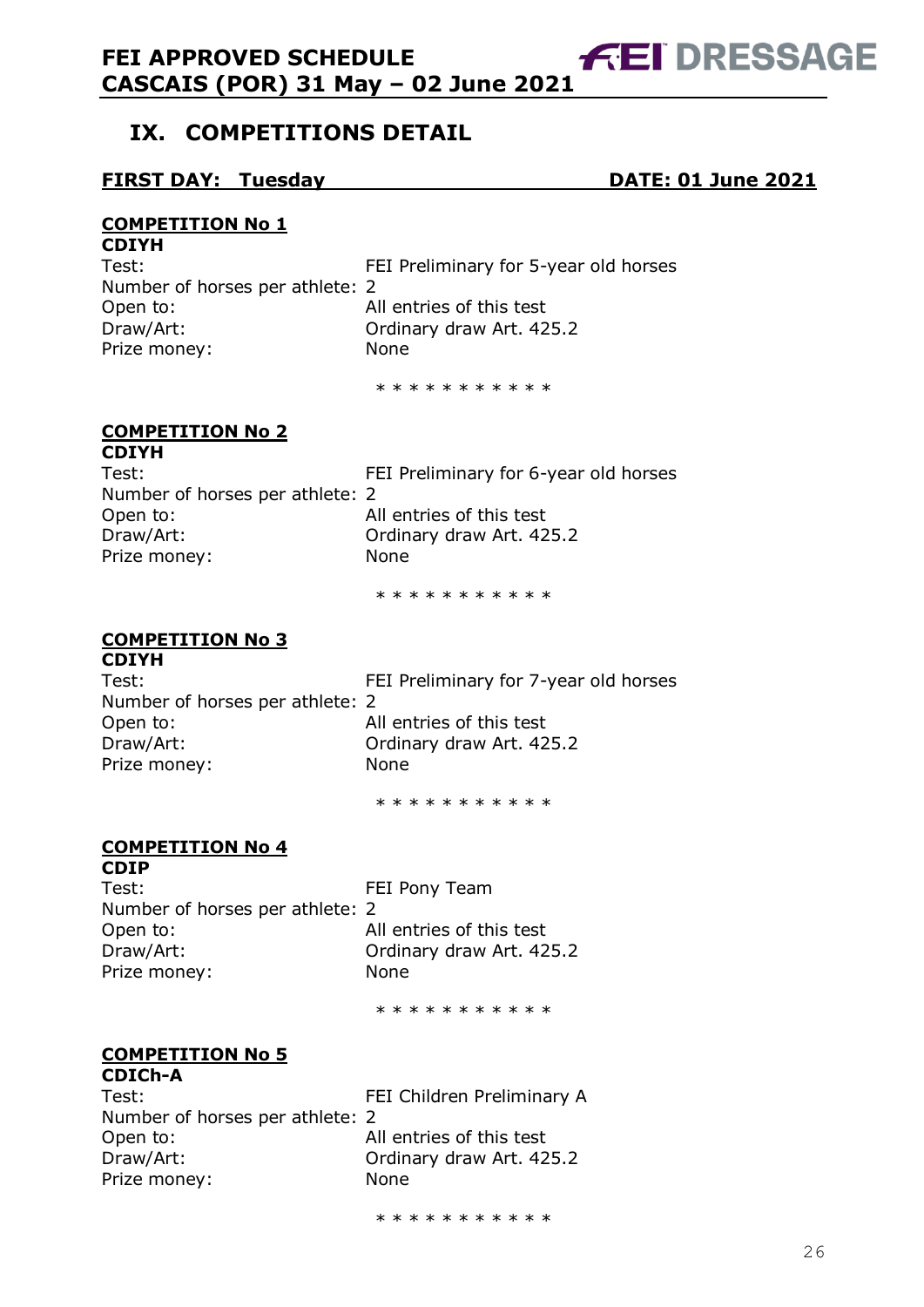### **COMPETITION No 6**

**CDIJ** Test: Test: FEI Junior Team Number of horses per athlete: 2 Open to: All entries of this test Draw/Art: Ordinary draw Art. 425.2 Prize money: None

\* \* \* \* \* \* \* \* \* \* \*

#### **COMPETITION No 7 CDIY**

Test: Test: FEI Young Rider Team Number of horses per athlete: 2 Open to: All entries of this test Draw/Art: Ordinary draw Art. 425.2 Prize money: None

\* \* \* \* \* \* \* \* \* \*

#### **COMPETITION No 8 CDIU25**

| Test:                           | FEI Intermediate II      |
|---------------------------------|--------------------------|
| Number of horses per athlete: 2 |                          |
| Open to:                        | All entries of this test |
| Draw/Art:                       | Ordinary draw Art. 425.2 |
| Prize money:                    | <b>None</b>              |
|                                 |                          |

\* \* \* \* \* \* \* \* \* \* \*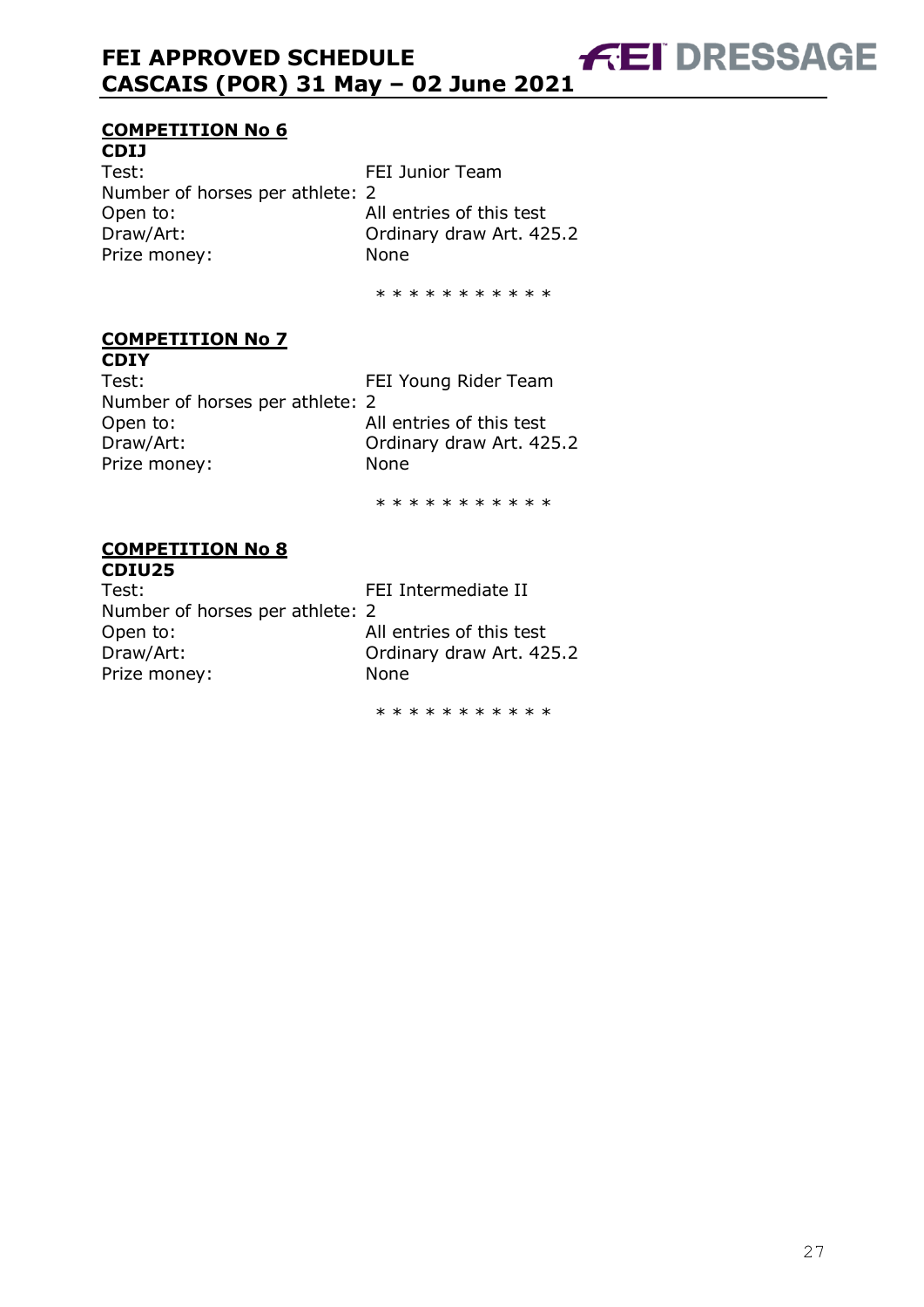### **SECOND DAY: Wednesday DATE: 02 June 2021**

### **COMPETITION No 9**

**CDIYH** Test: Test: FEI Final for 5-year old horses Number of horses per athlete: 2 Open to: All entries of this test Draw/Art: Ordinary draw Art. 425.2 Prize money: None

\* \* \* \* \* \* \* \* \* \*

#### **COMPETITION No 10 CDIYH**

| Test:                           | FEI Final for 6-year old horses |
|---------------------------------|---------------------------------|
| Number of horses per athlete: 2 |                                 |
| Open to:                        | All entries of this test        |
| Draw/Art:                       | Ordinary draw Art. 425.2        |
| Prize money:                    | None                            |
|                                 |                                 |

\* \* \* \* \* \* \* \* \* \*

### **COMPETITION No 11**

**CDIYH** Test: Test: FEI Final or 7-year old horses Number of horses per athlete: 2 Open to: All entries of this test Draw/Art: Ordinary draw Art. 425.2 Prize money: None

\* \* \* \* \* \* \* \* \* \*

### **COMPETITION No 12**

**CDIY** Test: FEI Young Rider Individual Number of horses per athlete: 2 Open to: All entries of this test Draw/Art: Ordinary draw Art. 425.2 Prize money: None

\* \* \* \* \* \* \* \* \* \*

#### **COMPETITION No 13 CDIU25**

Test: FEI Grand Prix 16-25 Number of horses per athlete: 2 Open to: All entries of this test Draw/Art: Ordinary draw Art.425.2.1.a Prize money: None

\* \* \* \* \* \* \* \* \* \*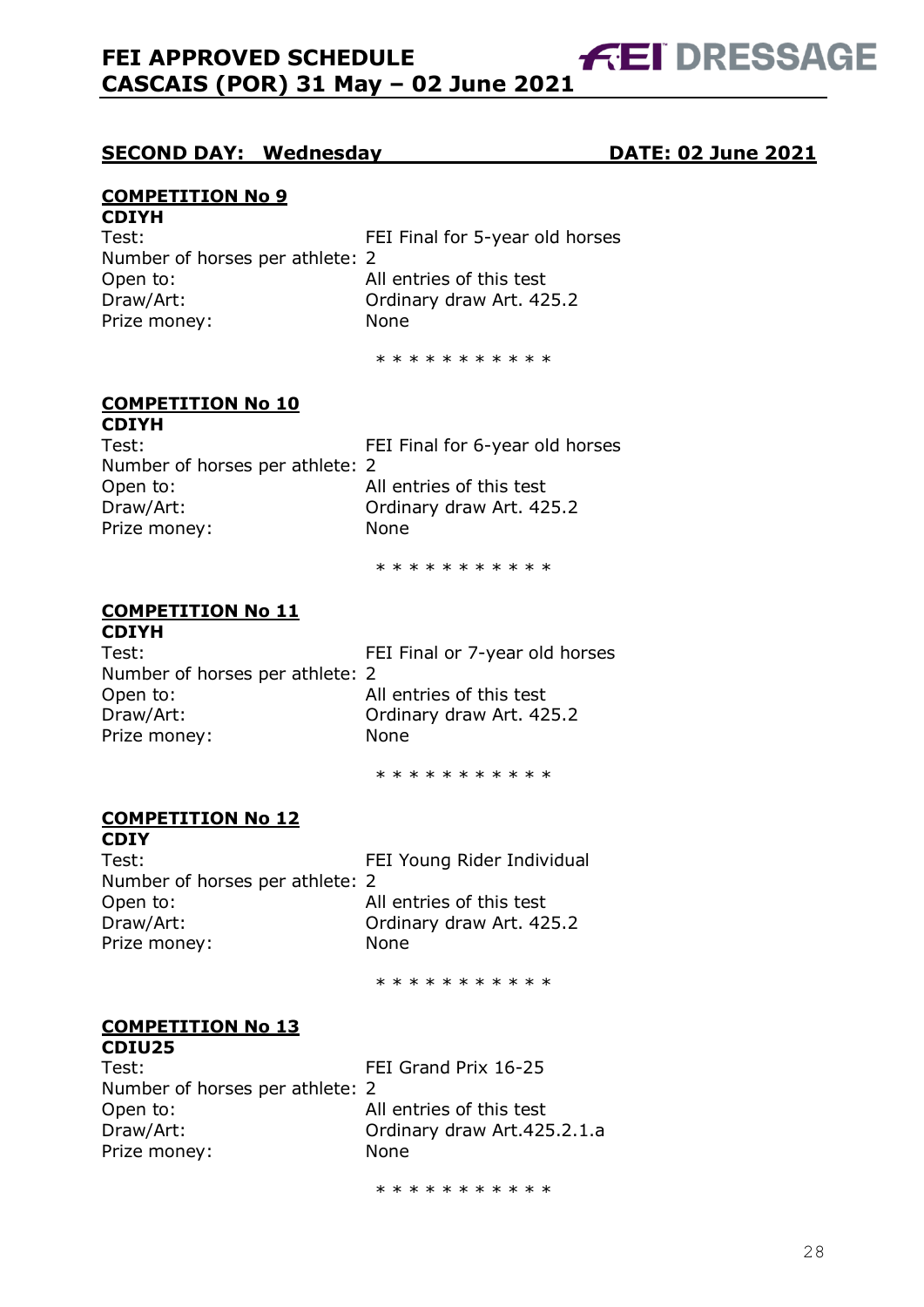# **COMPETITION No 14**

**CDIP** Test: Test: FEI Pony Individual Number of horses per athlete: 2 Open to: All entries of this test Draw/Art: Ordinary draw Art. 425.2 Prize money: None

\* \* \* \* \* \* \* \* \* \*

#### **COMPETITION No 15 CDICh-A**

Test: FEI Children Team Number of horses per athlete: 2 Open to: All entries of this test Draw/Art: Ordinary draw Art. 425.2 Prize money: None

\* \* \* \* \* \* \* \* \* \*

#### **COMPETITION No 16 CDIJ**

| Test:                           | FEI Junior Individual    |
|---------------------------------|--------------------------|
| Number of horses per athlete: 2 |                          |
| Open to:                        | All entries of this test |
| Draw/Art:                       | Ordinary draw Art. 425.2 |
| Prize money:                    | <b>None</b>              |
|                                 |                          |

\* \* \* \* \* \* \* \* \* \* \*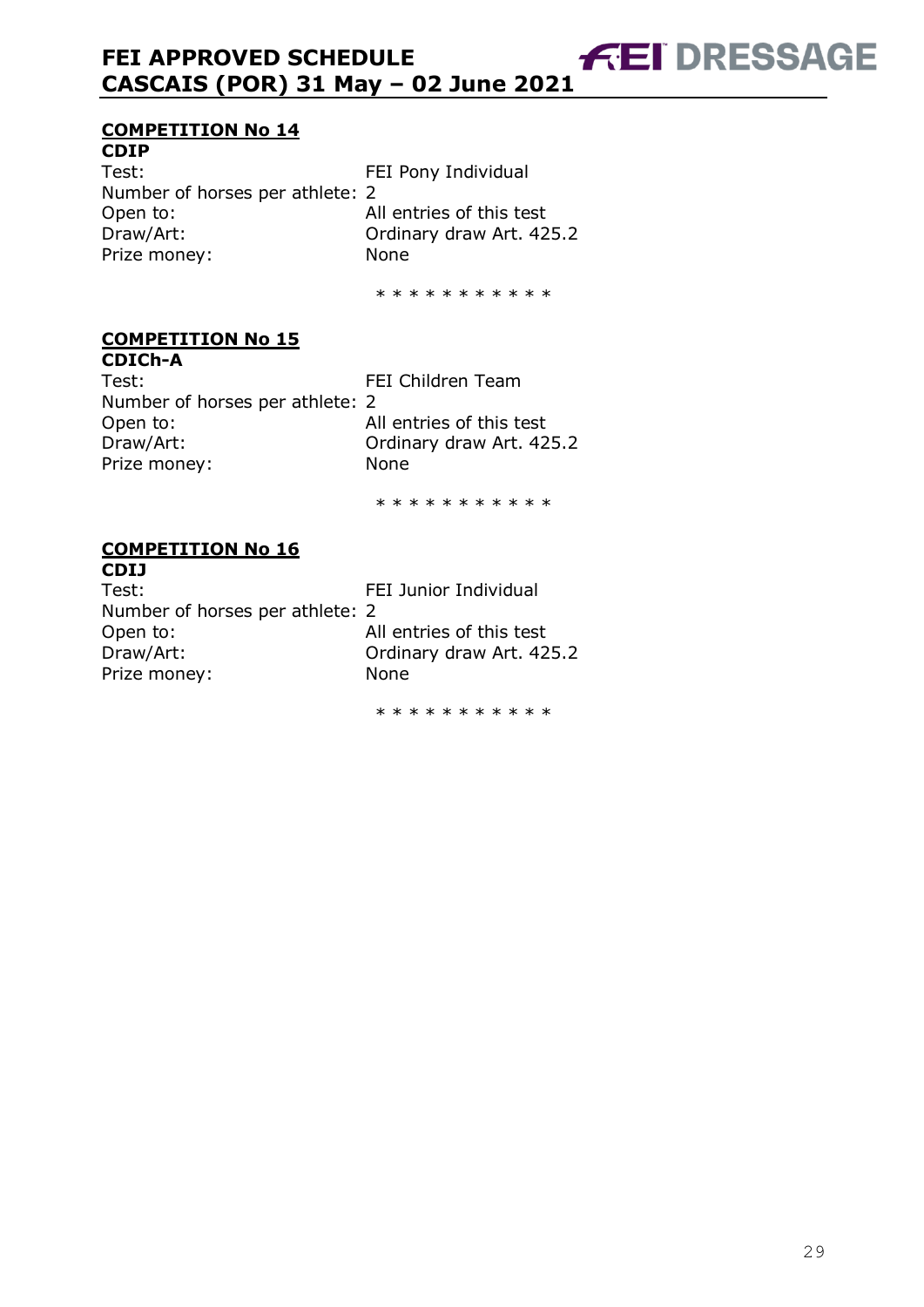# <span id="page-29-0"></span>**X. FACILITIES OFFERED**

# <span id="page-29-1"></span>**1.ATHLETES**

# **Accommodation.**

Hotel: Hotel Vila Gale Cascais Address: Rua Frei Nicolau de Oliveira, 80, Parque da Gandarinha, 2750-641 Cascais Telephone: +351 21 482 6000 At the expense of: The Organiser  $\Box$  or the Athlete  $\boxtimes$ 

# **Meals.**

At the expense of: The Organiser  $\Box$  or the Athlete  $\boxtimes$ 

### <span id="page-29-2"></span>**2.GROOMS**

### **Accommodation.**

Requests for accommodation must be sent with entries.

At the expense of: The Organiser  $\Box$  or the Athlete  $\boxtimes$ 

### **Meals.**

At the expense of: The Organiser  $\Box$  or the Athlete  $\boxtimes$ 

**N.B.** Organiser's must provide proper sanitary conditions. The showering facilities should be sufficient for both male and female grooms with hot and cold water. Shower facilities as well as restrooms should at all times be in a state of cleanliness.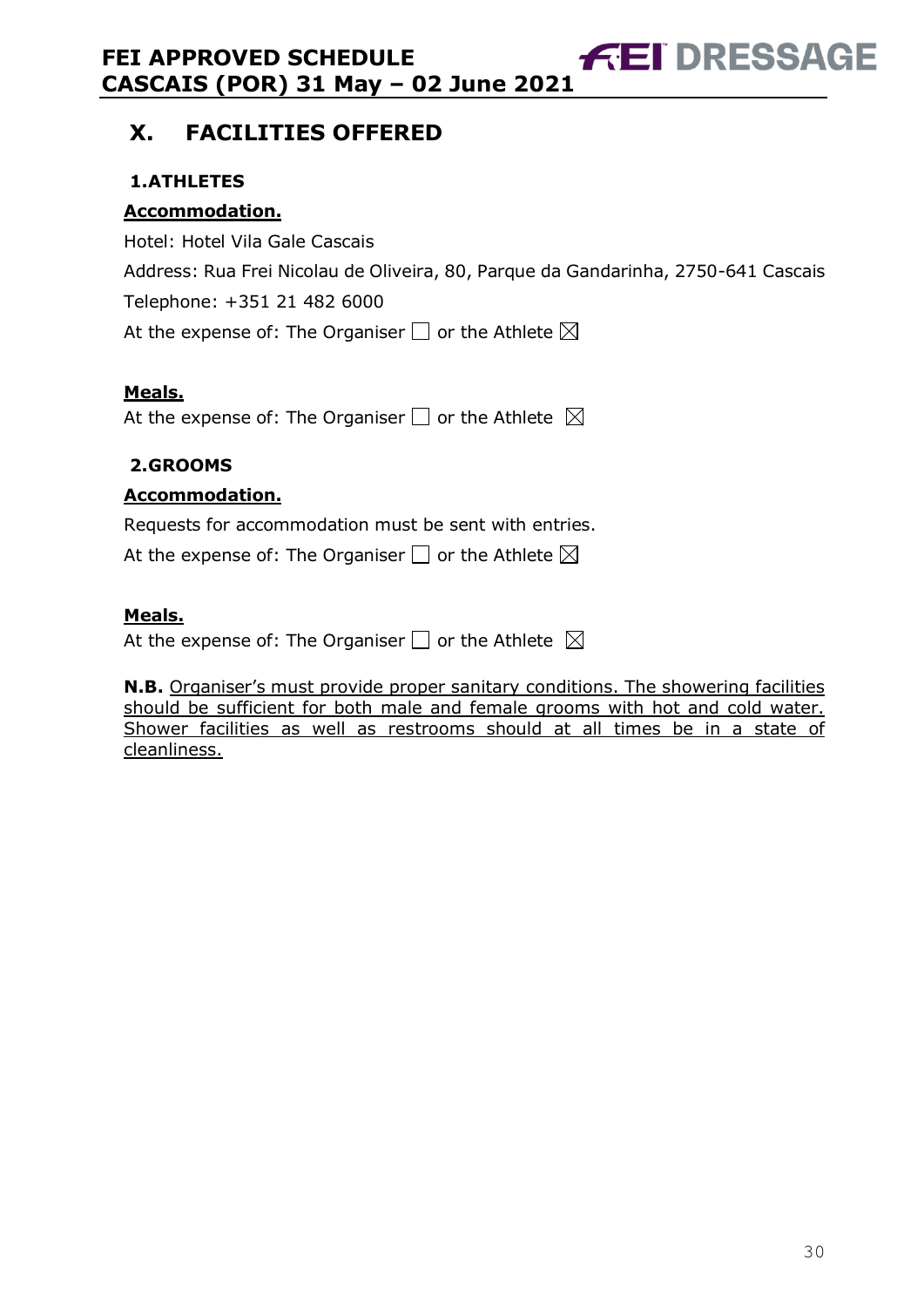# <span id="page-30-0"></span>**XI. LOGISTICAL/ADMINISTRATIVE/TECHNICAL INFORMATION**

### <span id="page-30-1"></span>**1.DRAW**

Location of the draw: At the Show Office

### <span id="page-30-2"></span>**2.COMPETITION ARENA(S)**

| Total dimensions: | 50 x 90 m (Competition arena - dimensions: $20 \times 60$ m) |
|-------------------|--------------------------------------------------------------|
| Type of Footing:  | Ebb & Flow (Silica sand and geotextile)                      |

**FEI DRESSAGE** 

### <span id="page-30-3"></span>**3.PRACTICE ARENA(S)**

| Total dimensions: | 20 $\times$ 60 m (Competition arena - dimensions: 20 $\times$ 60 m) |
|-------------------|---------------------------------------------------------------------|
| Type of Footing:  | Ebb & Flow (Silica sand and geotextile)                             |

### <span id="page-30-4"></span>**4.STABLES**

Size of boxes:  $3 \text{ m} \times 3 \text{ m}$  (minimum  $3 \text{ m} \times 3 \text{ m} + 20 \% 3 \text{ m} \times 4 \text{ m}$ )

Stables are closed from 21:00 to 06:30

### <span id="page-30-5"></span>**5.PAPERLESS JUDGING**

It is compulsory to have a certified software/solution in order to offer Paperless Judging at FEI Dressage Events.

Will you use a FEI Certified Paperless Judging Software/Solution to manage judging at your Event? (The list of certified Service Providers is available here: [https://inside.fei.org/fei/your-role/it-services/it-providers/list\)](https://inside.fei.org/fei/your-role/it-services/it-providers/list)

No  $\boxtimes$ 

### <span id="page-30-6"></span>**6.SCORING PROVIDER / TIMING PROVIDER**

Will you use a FEI Certified Service Provider to manage the scoring and timing at your Event? (The list of certified Service Providers is available here: [https://inside.fei.org/fei/your-role/it-services/it-providers/list\)](https://inside.fei.org/fei/your-role/it-services/it-providers/list)

No  $\boxtimes$ 

Contact person at Event:

Name: Goncalo Queiroz

FEI ID number: 10034629

Contact email: goncalo@gqhorses.pt

The FEI may require to be provided with real time results data feed of your Events according to FEI requirements; in this case you and your provider will be informed accordingly.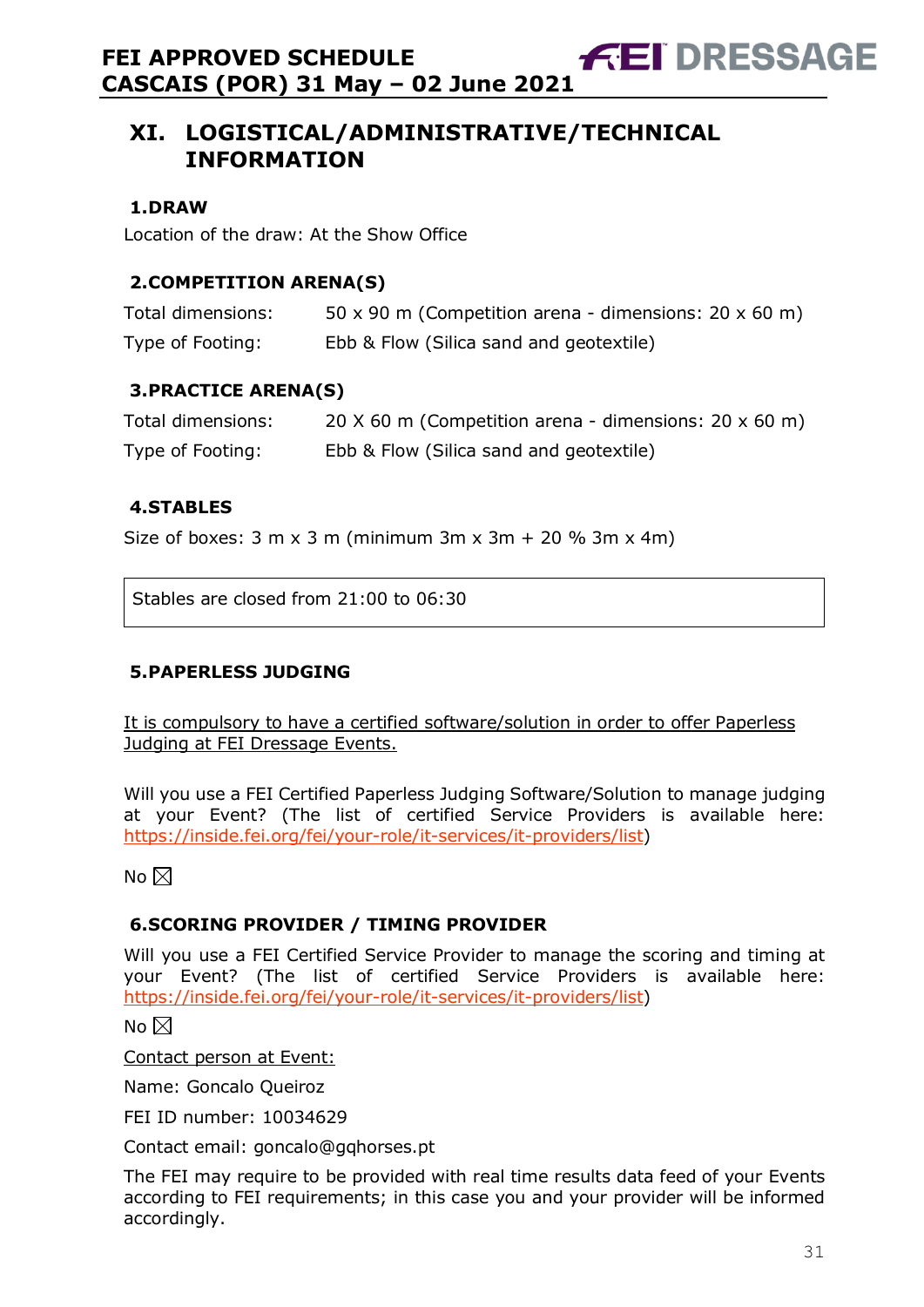### <span id="page-31-0"></span>**7.AVERAGE SCORE / OPEN SCORING**

Average Score and Open Scoring: Yes  $\boxtimes$  No  $\Box$ 

# <span id="page-31-1"></span>**8.OTHER TECHNOLOGY/SERVICE PROVIDER(S)**

Will you use other technology/service provider(s) at your Event? No  $\boxtimes$ 

### <span id="page-31-2"></span>**9.PRIZE GIVING CEREMONY**

The number of athletes required to present themselves for the prize giving ceremony of each competition is 3

All prize giving ceremonies must strictly follow the **Covid-19 guidelines for Prize giving protocols and media activities.**

### <span id="page-31-3"></span>**10. ADVERTISING ON ATHLETES AND HORSES**

The athletes are authorised to carry the logo of their personal sponsor. The Chief Steward will check that the advertising and publicity on athletes and horses complies with Article 135 of the General Regulations.

### <span id="page-31-4"></span>**11. TICKETING**

Are you selling ticket for spectator to attend your event: Yes  $\Box$  No  $\boxtimes$ 

### <span id="page-31-5"></span>**12. BETTING**

Betting will be authorised by the Organiser. Yes  $\Box$  No  $\boxtimes$ 

### <span id="page-31-6"></span>**13. TRANSPORT REIMBURSMENT HORSES / PONIES**

Transport expenses to be paid by:

The Organiser  $\Box$  at entries ber km or the Athlete  $\boxtimes$ 

# <span id="page-31-7"></span>**14. WELCOME**

The time and date of arrival of athletes, horses and their means of transport must be given to the Organiser in order to facilitate them on arrival.

### <span id="page-31-8"></span>**15. LOCAL TRANSPORTATION - ARRANGEMENTS FROM HOTEL TO SHOWGROUNDS**

Walking distance  $\Box$ 

Organiser Shuttle Service

Public Transport  $\boxtimes$  to be paid by the Organiser  $\Box$  or the Athlete  $\boxtimes$ 

If paid by Athlete approximate cost per round trip: 5 Euros

Taxi:  $\boxtimes$  to be paid by the Organiser  $\Box$  or the Athlete  $\boxtimes$ .

If paid by Athlete approximate cost per round trip: 20 Euros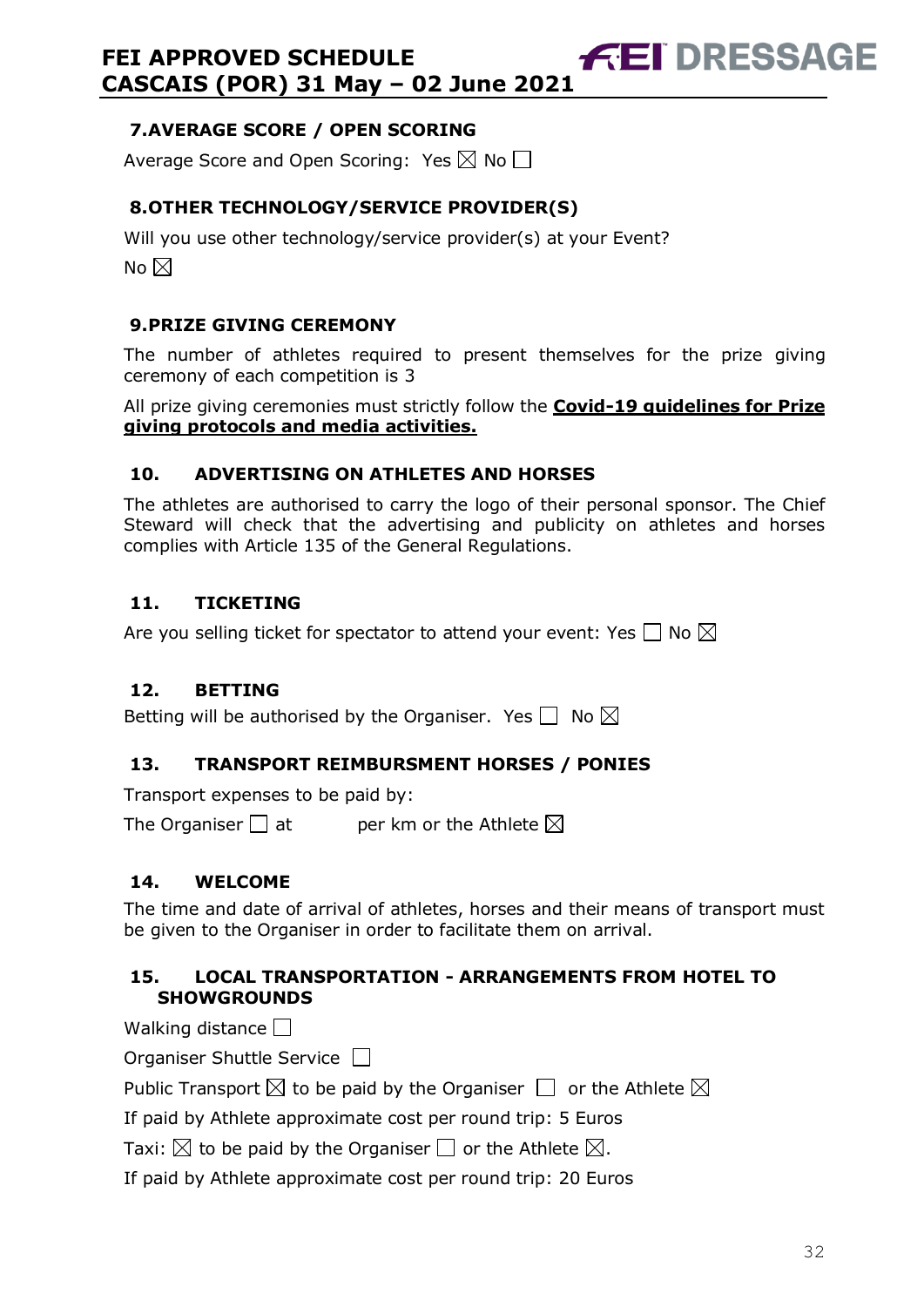### <span id="page-32-0"></span>**16. ENTRY RIGHT TO SHOWGROUNDS/ACCREDITED PERSONS**

Entry right to the stable area acc. to FEI Veterinary Regulations Art. 1008-1009.

### NUMBER ACCREDITED PERSONS:

| Athlete: |  |
|----------|--|
| Partner: |  |
|          |  |

Groom: 1

Horse Owner: 1 two (2) accreditations per horse acc. to FEI Passport Other:

### <span id="page-32-1"></span>**17. SUSTAINABILITY**

Please consider the environment when organising an FEI Event. Please find useful information on FEI Sustainability here:

<http://inside.fei.org/fei/your-role/organisers/handbook>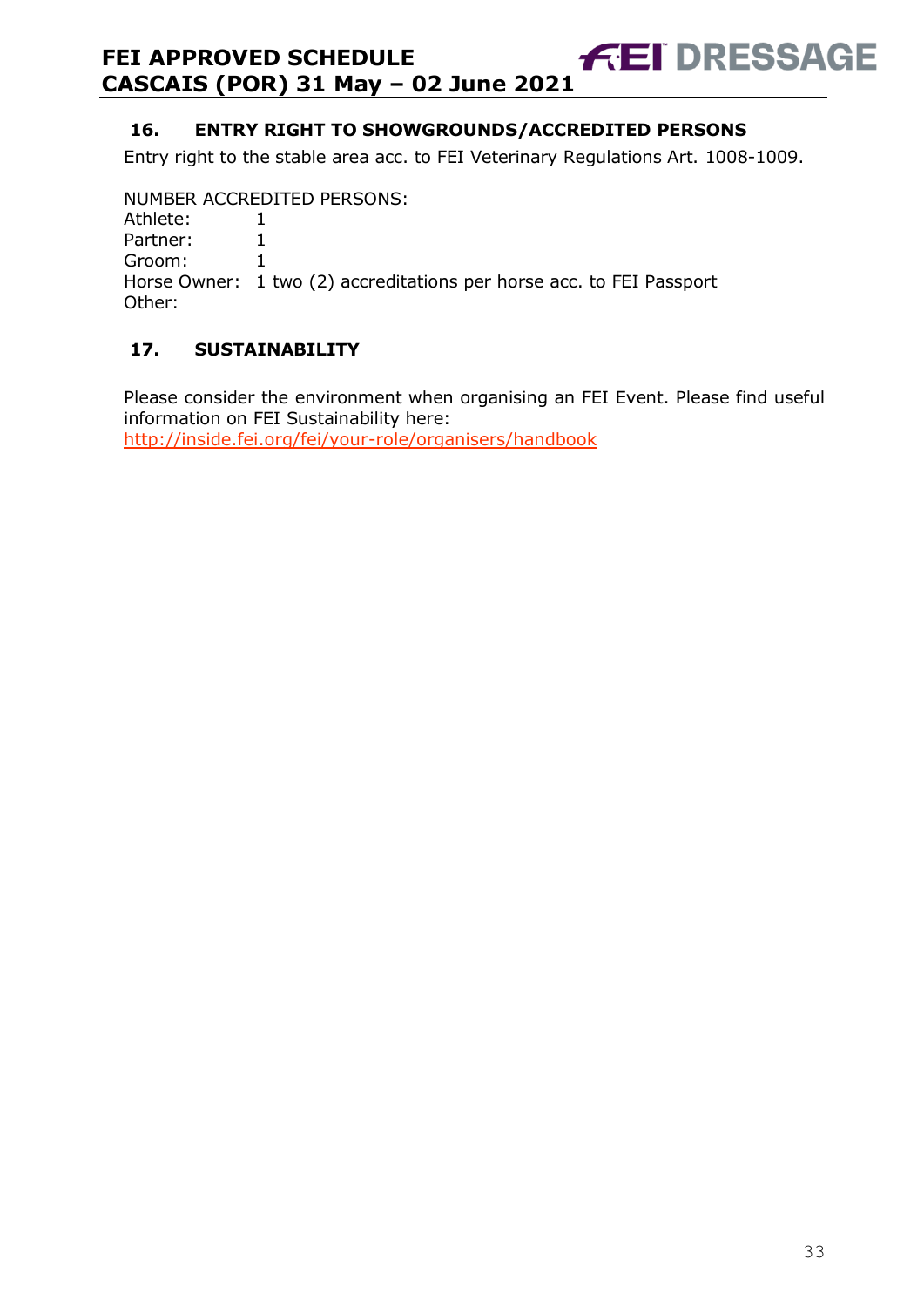<span id="page-33-0"></span>**XII. VETERINARY MATTERS** 

### <span id="page-33-1"></span>**1.CUSTOMS FORMALITIES**

| Name:      | Nuno Braamcamp                       |
|------------|--------------------------------------|
| Address:   | Avenida 25 de Julho, 1200-868 Lisboa |
| Telephone: | +351 213922040                       |
| Email:     | nuno.braamcamp@despachante.cdo.pt    |

Opening hours 09 - 17 h

### <span id="page-33-2"></span>**2.HEALTH REQUIREMENTS**

### **GENERAL**

In accordance with the FEI Code of Conduct for the Welfare of the Horse it is imperative that all Horses at FEI Events are physically fit and free from infectious disease before being allowed to compete.

### **ENTRY OF HORSES**

Required health tests and vaccinations: N/A Quarantine period: N/A Specimen Import Licence applied: N/A

### <span id="page-33-3"></span>**3.NATIONAL REQUIREMENTS**

Horses moved from other member States 8or outside) must be accompanied by an identification Document. Directive 2009/156/EC Regulation (EC 5041 2008). Health papers are required for horses coming to Portugal. 1-Horses coming from the rest of Portugal: Transport and health certificate. 2-Horses from EU: International Transport certificate valid between EU members. 3-Horses coming from other countries: valid certificate which required any moment of import.

### <span id="page-33-4"></span>**4.PONIES**

FEI Veterinary Regulations, Chapter IX and Annex IX: For all Pony Events, Ponies must be available for Pony Measurement if requested by the FEI.

### <span id="page-33-5"></span>**5.INJURY SURVEILLANCE**

FEI Veterinary Regulations, Chapter VIII: Horses participating in FEI Events are subject to injury surveillance protocols; and in the event of fatality, a post mortem examination.

### <span id="page-33-6"></span>**6.TRANSPORT OF HORSES**

Horses must be fit to travel and be transported in suitable vehicles. Any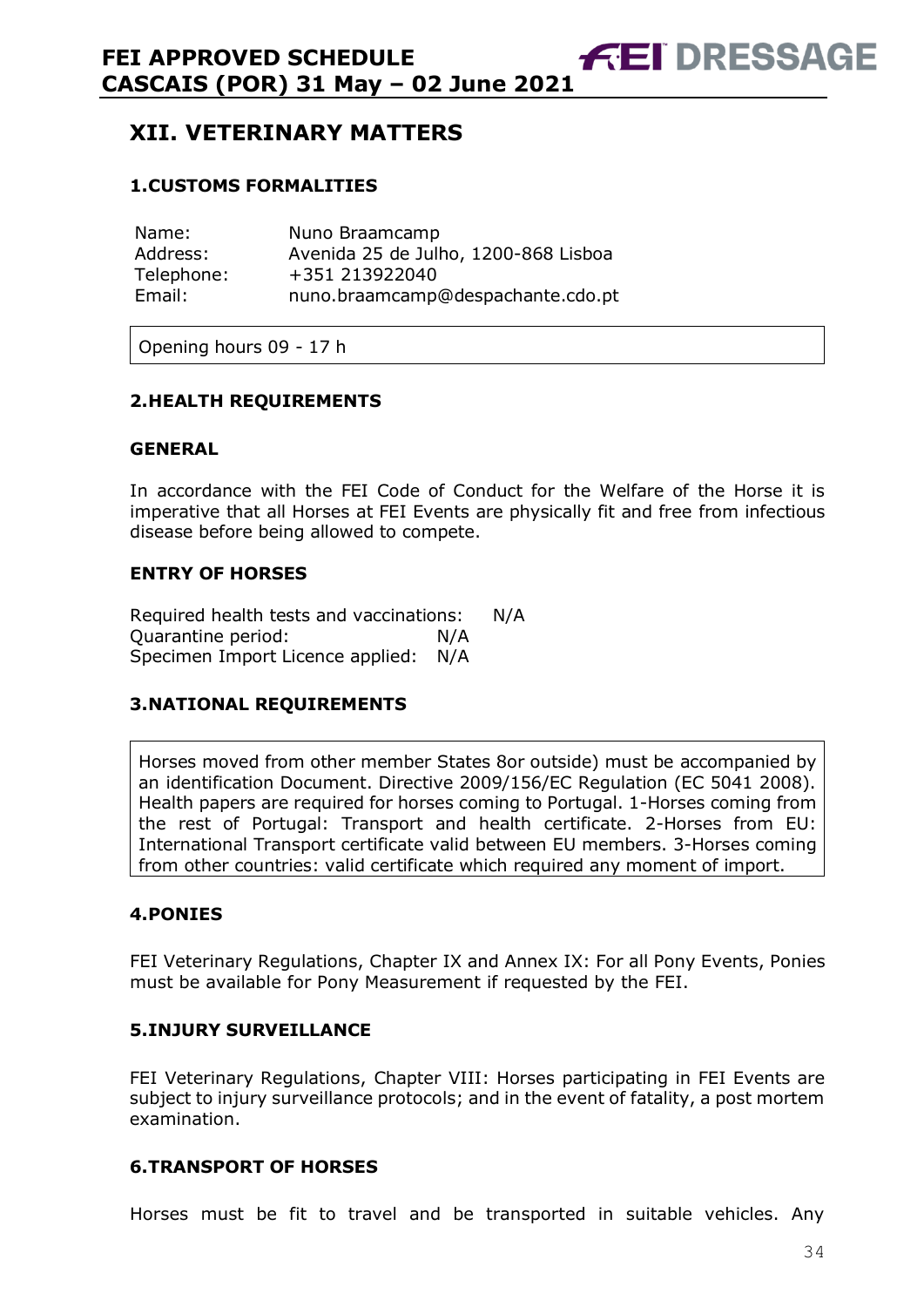government requirements for disease testing and control must be requested well in advance, to ensure that the horse is in compliance by the time of arrival at the border of the country where the Event is taking place. Athletes, or their representatives, have the responsibility to comply with national legislation in both their country of origin and the host nation of the Event. Where necessary athletes must contact local government authorities or veterinary advisors for information regarding animal health requirements and transport legislation. Within the European Union (EU), this includes EU Council Regulation (EC) No 1/2005 concerning the protection of animals during transport within the Member States of the EU.

### <span id="page-34-0"></span>**7.VENUE ARRIVAL INFORMATION & FITNESS TO COMPETE**

### **7.1 PASSPORTS. FEI General Regulations Article 137**

### **For all issues relating to FEI Horse Passports/FEI Recognition Cards please contact your National Federation.**

All Horses competing at FEI Events must be registered with the FEI.

FEI Passports or FEI Recognition Cards (for those Horses with a national passport approved by the FEI) are compulsory for FEI Events.

NB: Horses entered in CIMs in their country of residence are not required to have an FEI Passport or FEI Recognition Card but must be properly registered with the FEI and identifiable (GRs 137.2).

Athletes who do not present a Horse's Passport and/or Recognition Card, or one that is not correctly validated or fail to meet other passport requirements will be **subject to Sanctions in accordance with Annex VI of the FEI Veterinary Regulations** and may not be allowed to compete.

**NB** for Horses permanently resident in a Member State of the European Union: all Horses must have a national EU passport in compliance with EU Regulations to which a FEI Recognition card is applied. The exception to this being Horses in possession of an FEI passport which has been continually revalidated without interruption.

### **7.2 VACCINATIONS - EQUINE INFLUENZA. FEI Veterinary Regulations Article 1003**

Horses competing at FEI Events must comply with the requirements for Equine Influenza vaccination in accordance with the Veterinary Regulations and as summarised below.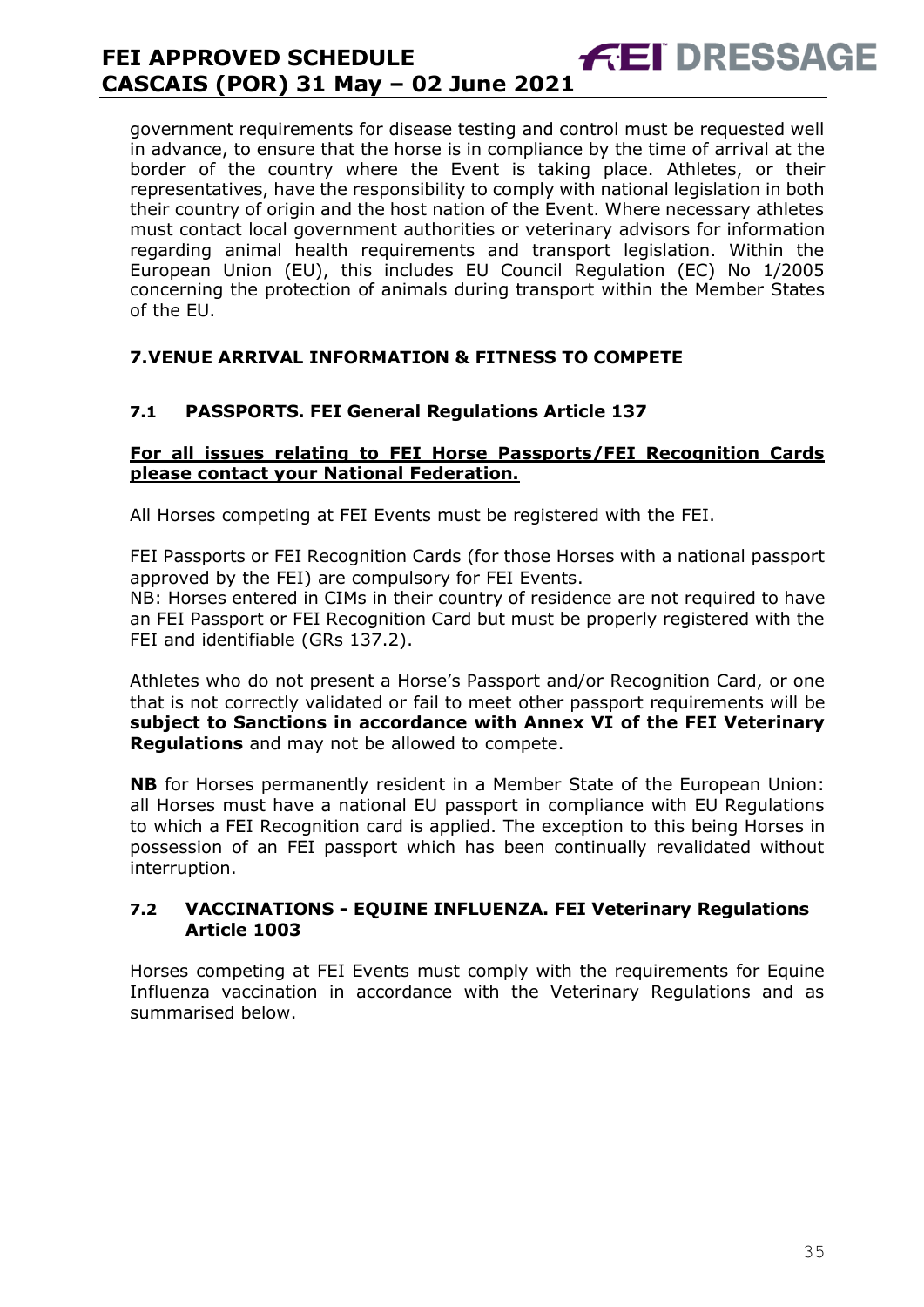| <b>VACCINATION</b>    | <b>PROTOCOL</b>                                                                                                                                                  | <b>ELIGIBILITY TO ENTER</b><br><b>VENUE</b>                                                                                                                              |  |
|-----------------------|------------------------------------------------------------------------------------------------------------------------------------------------------------------|--------------------------------------------------------------------------------------------------------------------------------------------------------------------------|--|
| <b>Primary Course</b> | $1st$ Vaccination: day 0<br>2 <sup>nd</sup> Vaccination: day 21-92                                                                                               | May compete 7 days after the<br>2 <sup>nd</sup> Vaccination                                                                                                              |  |
| <b>First Booster</b>  | Within 7 months of the $2^{nd}$<br>the<br>vaccination of<br>Primary<br>Course                                                                                    | May compete for 6 months $+21$<br>days after the 2 <sup>nd</sup> vaccination of<br>the Primary Course<br>Must not compete in the 7 days<br>after receiving a vaccination |  |
| <b>Boosters</b>       | <b>MINIMUM:</b> within one year of<br>previous booster vaccination<br>IF COMPETING: must be in<br>the 6 months $+21$ days of the<br>booster previous vaccination | Must have been<br>vaccinated<br>within 6 months $+21$ days<br>before arriving at the Event<br>Must not compete in the 7 days<br>after receiving a vaccination            |  |

All FEI registered Horses intending to compete at FEI Events (including CIMs) must be vaccinated against Equine Influenza in accordance with these VRs. The exception being if the applicable domestic legislation prevents the use of Equine Influenza vaccines within the relevant territory

### **7.3 EXAMINATION ON ARRIVAL. FEI Veterinary Regulations Article 1031**

On arrival at an Event venue, all Horses must undergo an examination by a veterinarian to confirm their identification from their passport and micro-chip ID (where present), their vaccination status and general health. To protect all horses attending events, any Horse with a questionable health status concerning vaccination, disease or other concerns, must be stabled within the isolation facilities provided by the Organising Committee pending a decision on entering the venue.

### **7.4 HORSE INSPECTIONS. FEI Veterinary Regulations Articles 1034- 1042**

All Horses will be assessed for their fitness to compete during the Horse Inspection. Any Horse demonstrating questionable fitness may be referred to the Holding Box for further veterinary examination. Horses not deemed fit to compete by the Inspection Panel will not be permitted to compete.

### **7.5 LIMB SENSITIVITY EXAMINATION. FEI Veterinary Regulations Articles 1048-1053**

All Horses are subject to examination under the protocol for abnormal limb sensitivity throughout the period of an Event. For Jumping that includes, but is not limited to, between rounds and before the Jump Off. For Endurance that includes, but is not limited to, pre-ride, during the ride and after the ride. Horses may be examined once or on multiple occasions during the Period of an Event. Horses may be selected for examination under the protocol randomly or they may be targeted. All Horses selected to be tested must submit promptly to the examination or are subject to immediate disqualification. There is no obligation to examine any specific number of Horses at an Event.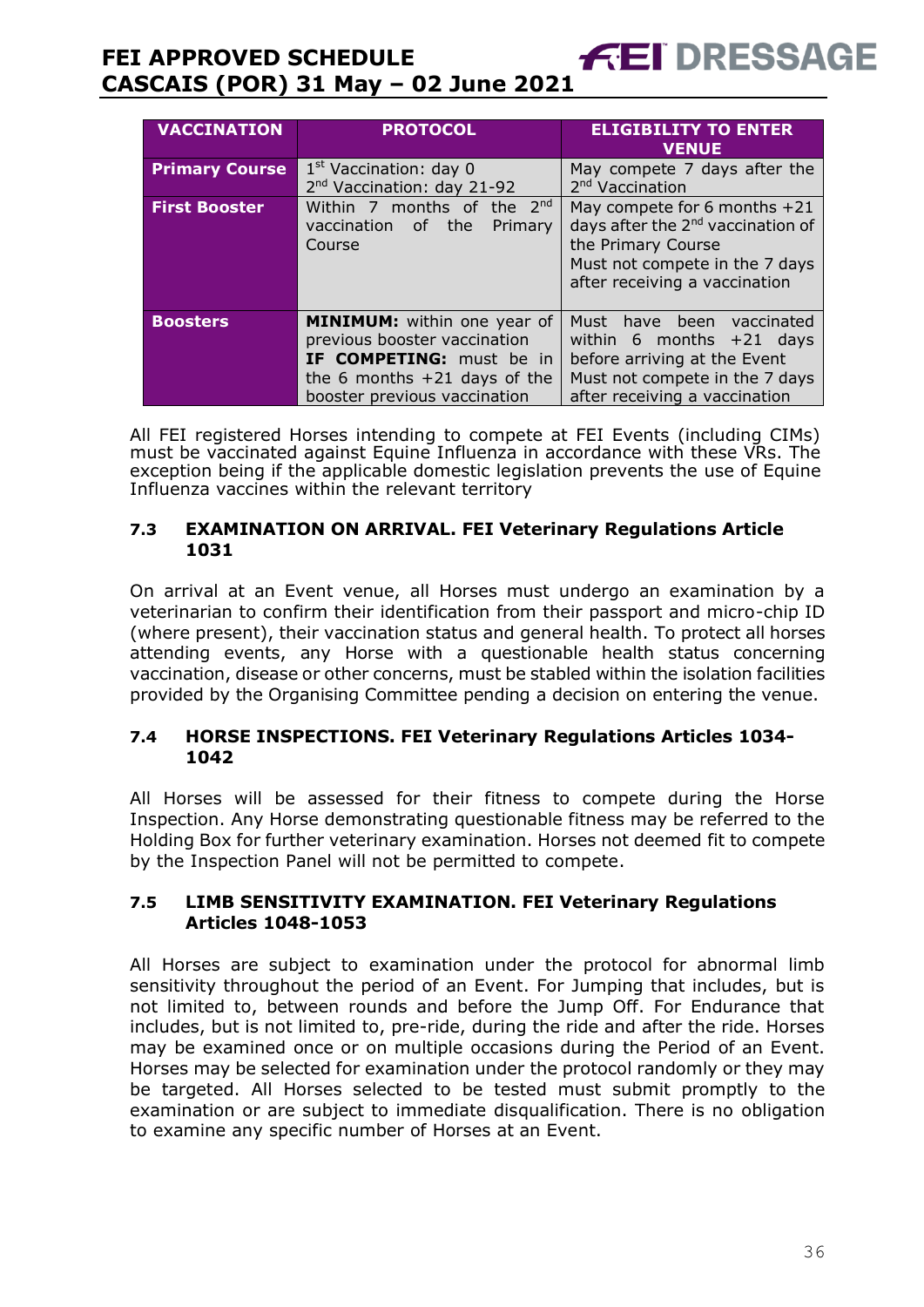### <span id="page-36-0"></span>**8. EQUINE ANTI-DOPING AND CONTROLLED MEDICATION PROGRAMME (EADCMP). FEI Regulations, Chapter VII**

### **8.1 SAMPLING. FEI Veterinary Regulations Chapter VII**

All horses competing at FEI Events may be subject to sampling for the presence of Prohibited Substances in accordance with the Anti-Doping and Controlled Medication Regulations (EADCMRs). Horses may be selected for sampling in accordance with obligatory testing, targeted or random sampling procedures. Refer to FEI Financial Charges for details of fees relating to Equine and Human Anti-Doping program (EADCMP), which OCs/NFs have the right to charge to the athlete (applicable for all FEI events worldwide).

### **8.2 ELECTIVE TESTING. FEI Veterinary Regulations Article 1058**

Elective Testing may be carried out prior to an Event to check for the presence of Prohibited Substances. Please refer to https://inside.fei.org/fei/cleansport/horses for information and details.

# <span id="page-36-1"></span>**XIII. HUMAN ANTI-DOPING**

Athletes can be tested at any FEI Event, by the FEI or by other Anti-Doping Organisations with Testing jurisdiction. Organisers will have the responsibility to provide facilities and staff/volunteers to facilitate such Testing if requested by the FEI as outlined in article 22.3 of the FEIs' Anti-doping Rules for Human Athletes (ADRHA).

The ADRHA rules are published on the FEI's website at <http://inside.fei.org/content/anti-doping-rules>

# <span id="page-36-2"></span>**XIV.ADDITIONAL INFORMATION**

### <span id="page-36-3"></span>**1.THE FEI POLICY FOR ENHANCED COMPETITION SAFETY DURING THE COVID-19 PANDEMIC**

The FEI Policy for Enhanced Competition Safety during the Covid-19 Pandemic ("Policy") [\(https://inside.fei.org/fei/covid-19/return-to-play/policy-tools\)](https://inside.fei.org/fei/covid-19/return-to-play/policy-tools) is mandatory and applies for any FEI Event taking place **as of 1 July 2020**. The Policy has been developed based on currently accepted best practices by the WHO and US Center for Disease Control (CDC) and will be continually reviewed and updated as more information becomes available. It is not intended to replace the applicable guidance and policies from domestic government and health authorities, but to supplement their recommendations with sport specific considerations.

The OC shall submit the risk assessment and mitigation plan (including name and contact details of the person in charge) to the FEI as an annex to the Event Schedule, **at the latest ten (10) working days before the event's deadline for Definite Entries**.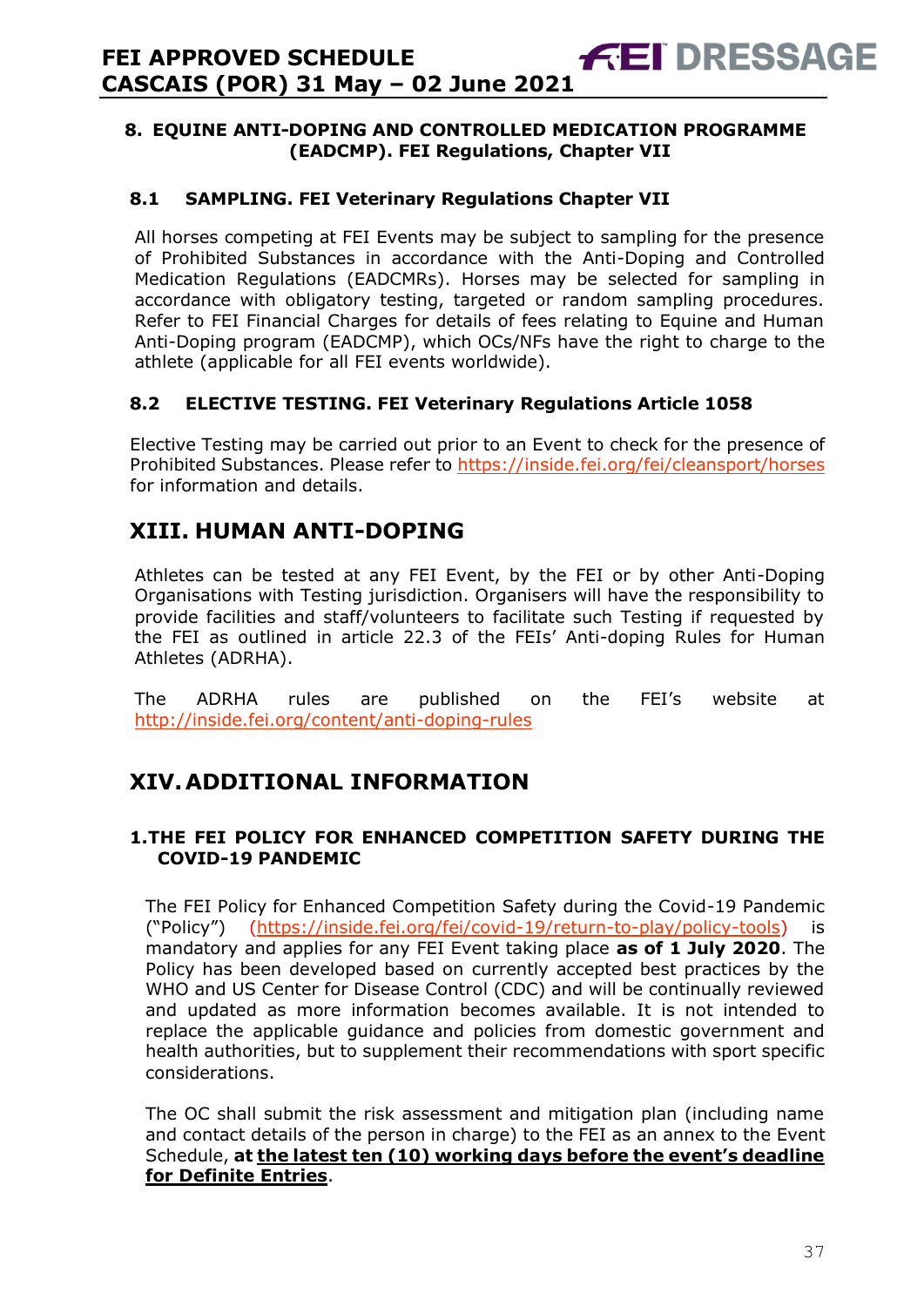Events for which the FEI has not received the documented risk assessment and mitigation measures plan in accordance with article 2.1.g) of the Policy **will be removed from the FEI calendar** in accordance with Article 112.3 of the FEI General Regulations.

### **ASSUMPTION OF RISK / WAIVER OF LIABILITY**

In consideration of being allowed to participate in the Event and related activities, all Participants (as defined in the Policy) acknowledge, appreciate, and agree that:

- 1. Participation includes possible exposure to and illness from infectious diseases including but not limited to COVID-19. While particular rules and personal discipline may reduce this risk, the risk of serious illness and death does exist; and,
- 2. The Participants knowingly and freely assume all such risks, both known and unknown, even if arising from the negligence of the OC or others, and assume full responsibility for their participation; and,
- 3. The Participants willingly agree to comply with the stated and customary terms and conditions for participation as regards protection against infectious diseases. If, however, a Participant observes any unusual or significant hazard during his/her presence or participation, the Participant will remove himself/herself from participation and bring such to the attention of the nearest official immediately; and,
- 4. The Participants, for themselves and on behalf of their heirs, assigns, personal representatives and next of kin, HEREBY RELEASE AND HOLD HARMLESS THE OC AND THE FEI, their officers, officials, agents, and/or employees, other participants, sponsoring agencies, sponsors, advertisers, and if applicable, owners and lessors of premises used to conduct the event ("RELEASEES"), WITH RESPECT TO ANY AND ALL ILLNESS, DISABILITY, DEATH, or loss or damage to person or property, WHETHER ARISING FROM THE NEGLIGENCE OF RELEASEES OR OTHERWISE, to the fullest extent permitted by law.

The Participants confirm to have read this release of liability and assumption of risk agreement, fully understand its terms, understand that they have given up substantial rights.

### <span id="page-37-0"></span>**2.INSURANCES AND NATIONAL REQUIREMENTS**

Equestrian sports involve inherent dangerous risks. To the greatest extent permitted by law, the FEI and the FEI Event Organiser shall NOT be liable for any damages relating to loss of property or injury of any kind to Athletes, Owners, Support Personnel or Horses at or in connection with an FEI Event and the FEI expressly excludes all such liability.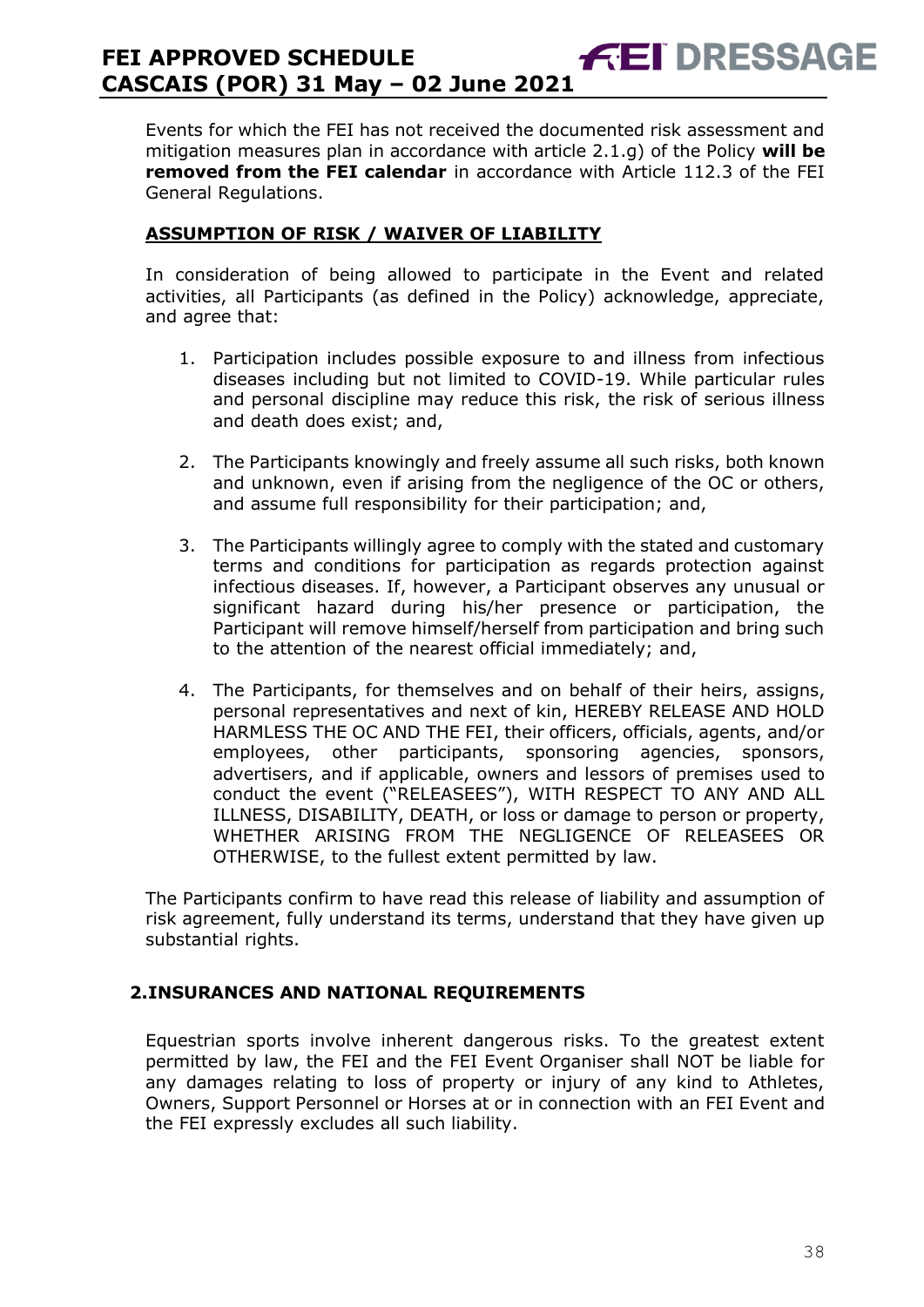# **2.1 ATHLETES, OWNERS AND SUPPORT PERSONNEL**

### **2.1.1 Personal Accident and Health Insurance**

It is your responsibility as an Athlete/Owner/ Support Personnel to ensure that you have adequate personal accident insurance in place to cover your participation at FEI Events and in particular to insure against any personal injury or medical expenses arising from an accident, injury or illness which may occur at a FEI Event.

You should check with your National Federation to confirm if your National Federation's insurance policy (if any) covers personal accidents and/or illnesses which may occur when you are attending at/participating in FEI Events.

If your National Federation does not have a personal accident/health insurance policy or if the National Federation's insurance policy does not cover personal accident or health claims, then you should obtain your own personal accident and health insurance policy to cover your attendance/participation at FEI Events.

### **2.1.2 Personal Property Insurance**

You should also ensure that you are insured against property loss, theft or damage which may occur at an FEI Event.

Again, the advice is to check with your National Federation to confirm if they have an insurance policy in place which would cover you in case of such property loss, theft or damage. If not, then you should obtain your own personal property insurance to cover such situations.

### **2.1.3 Press Equipment**

Press equipment and other items left in the Press workroom, Press lockers, the Press Tribune or anywhere on the showgrounds are left entirely at the owner's risk. The Organising Committee does not accept any responsibility for any loss or damage to such equipment or items. Members of the Press are advised not to leave any equipment or personal items unattended.

### **2.2 ATHLETES AND OWNERS**

### **2.2.1 Third Party Liability Insurance**

As an Athlete/Owner you are personally responsible for damages to third parties caused by you, your employees, Support Personnel, your agents or your Horses. You are, therefore, strongly advised to take out third-party liability insurance providing full coverage in relation to FEI Events at home and abroad, and to keep the policy up to date.

The FEI and the Organiser will NOT be responsible for any damage caused to third parties by you, your employees, Support Personnel, your agents or your Horses.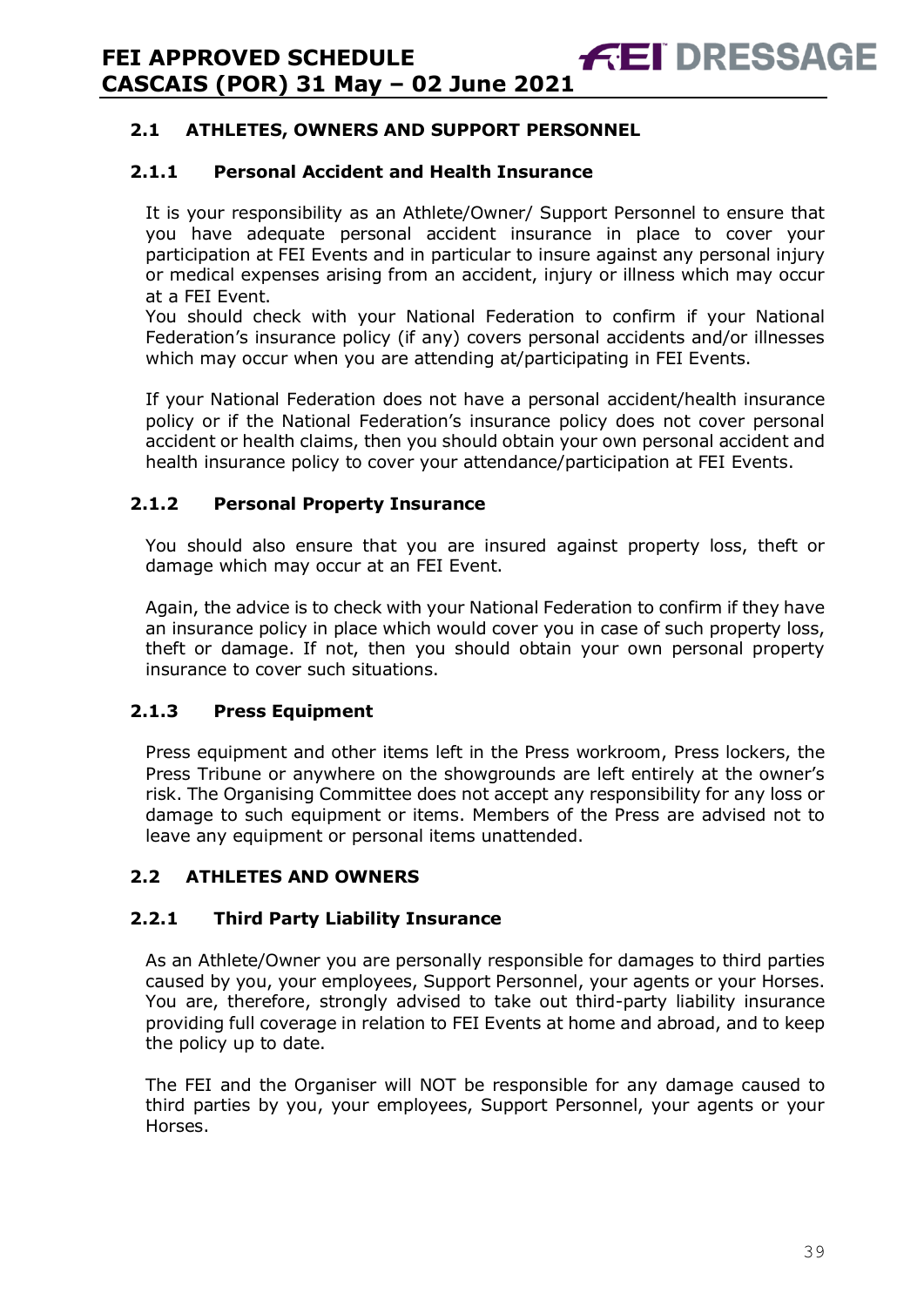### **2.2.2 Additional Liability Information**

N/A

### **2.2.3 Horse Insurance**

As an Owner you should ensure that your Horses are adequately insured against any injuries or illnesses they may sustain while participating at a FEI Event.

### <span id="page-39-0"></span>**3.PROTESTS/APPEALS**

To be valid, all Protests and Appeals must be made in writing and accompanied by a deposit of CHF 150.- or equivalent. Protest and appeal forms are available on the FEI website: Protest:<http://inside.fei.org/sites/default/files/FEI%20Protest%20Form.pdf> Appeal:<http://inside.fei.org/sites/default/files/FEI%20Appeal%20Form.pdf>

### <span id="page-39-1"></span>**4.DISPUTES**

In the event of any discussion concerning the interpretation of the schedule (in translated languages), the English version will be decisive.

### <span id="page-39-2"></span>**5.MODIFICATION TO SCHEDULE**

In exceptional circumstances, together with the Approval of the Chefs d'Equipe, host NF delegate, if any, and the Ground Jury, the OC may change the schedule in order to clarify any matters arising from an omission or due to unforeseen circumstances. Any such changes must be notified to all Athletes and Officials as soon as possible and they must be reported to the FEI by the Foreign Judge.

### <span id="page-39-3"></span>**6.ADDITIONAL INFORMATION FROM THE ORGANISER**

- DOGS

All dogs must be leashed and affixed to a human or stationary object on the showground and in the stable area. Violation of this rule will incure a fina of CHF 100 per offence and, in case of repeated offence at the Event, may lead to exclusion from the Venue (Art. 109.13 General RG)

- SMOKING Smoking is not allowed in the stables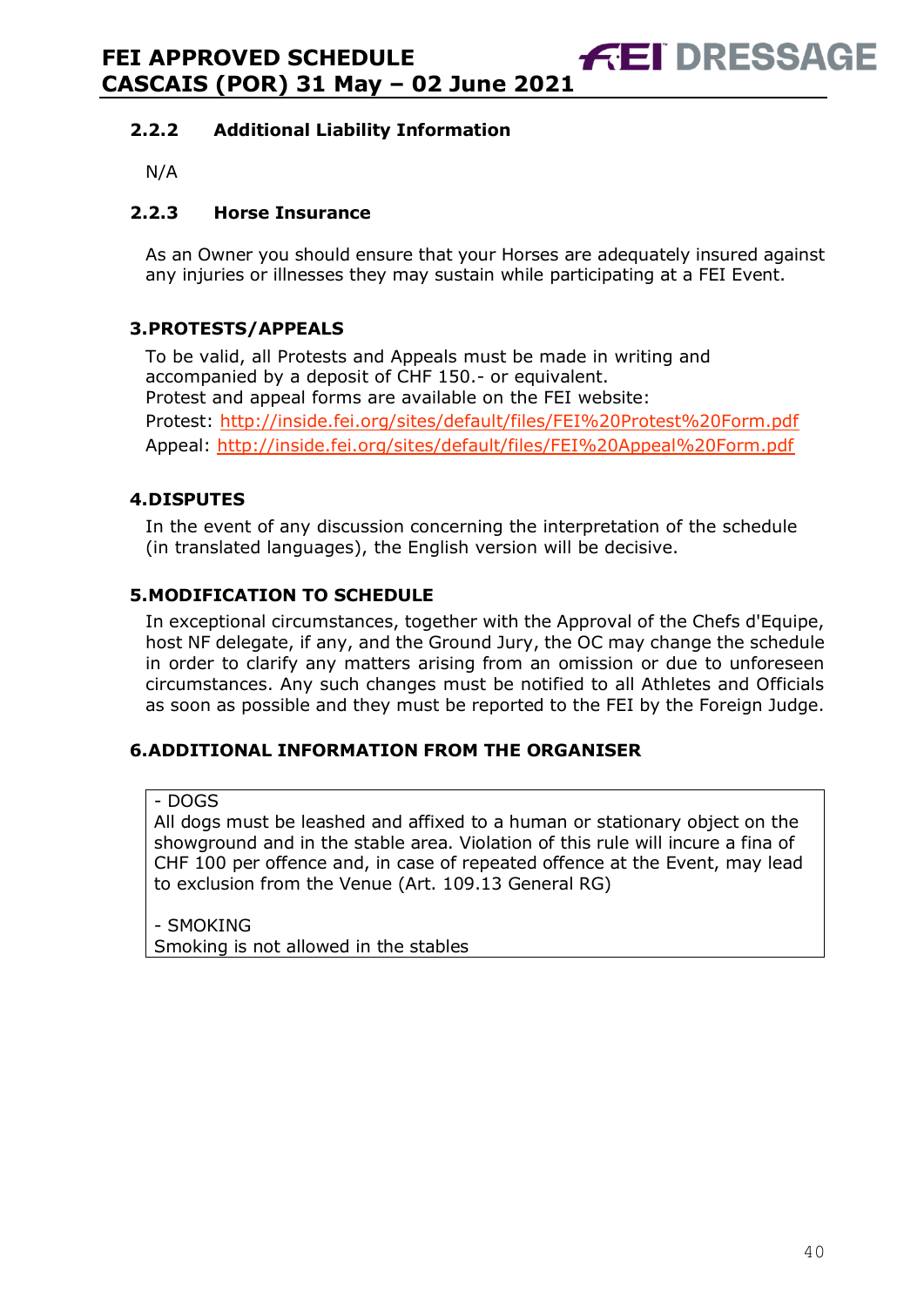| <b>Event's Category</b>               | <b>Age of Athletes</b>                     | <b>Age of Horses</b>        |
|---------------------------------------|--------------------------------------------|-----------------------------|
| <b>Grand Prix/Grand Prix Special/</b> | As of 16 <sup>th</sup> year                | Min 8 y.o.                  |
| <b>Grand Prix Freestyle/</b>          |                                            |                             |
| Intermediate II/Intermediate          |                                            |                             |
| A/ Intermediate B                     |                                            |                             |
| Prix St. Georges/Intermediate         | As of 16 <sup>th</sup> year                | Min. 7 y.o.                 |
| I/ Intermediate I Freestyle           |                                            |                             |
| CH-Y/CDIY/CDIOY                       | As of $16th$ year to end $21st$ year       | Min. 7 y.o.                 |
| CH-J/CDIJ/CDIOJ                       | As of $14th$ year to end $18th$ year       | Min. 6 y.o.                 |
| CH-P/CDIP/CDIOP                       | As of $12^{th}$ year to end $16^{th}$ year | Min. 6 y.o.                 |
| CH-Ch/CDICh/CDIOCh                    | As of $12^{th}$ year to end $14^{th}$ year | Min. 6 y.o.                 |
| CH-U25/CDIU25/CDIOU25                 | As of $16th$ year to end $25th$ year       | Min. 8 y.o.                 |
| <b>CDIAm</b>                          | As of 26 <sup>th</sup> year                | Min. 7 y.o.                 |
|                                       |                                            | Medium tour Min. 8 y.o.     |
| <b>CDIYH</b>                          | As of $16th$ year                          | Min. $5 y.o. - Max. 7 y.o.$ |
| CH-M-YH-D                             | As of $16th$ year                          | $5$ y.o. / 6 y.o. / 7 y.o.  |
|                                       |                                            |                             |

**FEI DRESSAGE** 

### **DEDUCTIONS FROM PRIZE MONEY AT COMPETITIONS:**

Full details of any deductions from prize money must be outlined in the schedule. This includes government taxes. If it is necessary for Organisers to deduct such taxes, they must provide participants with an official form indicating the amount of tax deducted.

The tax form must be provided to the athletes upon arrival and returned to the Organiser prior to departing.

### **IMPORTANT**

### **The total amount of prize money shown for each Competition in the schedule must be distributed. (FEI General Regulations articles 127 and 128)**

The value of the 1st prize must not exceed 1/3 of the total prize money announced for the competition. Distribution of prize money: distributed to 25 % of participants. If there are between 5 and 19 athletes in the competition, min 5 prizes must be distributed.

| Number of<br><b>Starters</b> |     | $\overline{2}$ | 3   | 4   | From 5 and<br>above                                        |
|------------------------------|-----|----------------|-----|-----|------------------------------------------------------------|
|                              |     |                |     |     |                                                            |
| 1 <sup>st</sup>              | 33% | 33%            | 33% | 33% | All the                                                    |
| 2 <sub>nd</sub>              |     | 25%            | 25% | 25% | prize                                                      |
| 3 <sup>rd</sup>              |     |                | 20% | 20% | money                                                      |
| 4 <sup>th</sup>              |     |                |     | 15% | scheduled                                                  |
| Total<br>distributed         | 33% | 58%            | 78% | 93% | must be<br>distributed<br>among all<br>placed<br>athletes. |

If there are 4 or less athletes in the competition, the table below applies.

The amount to be given to each athlete must be stated in the schedule.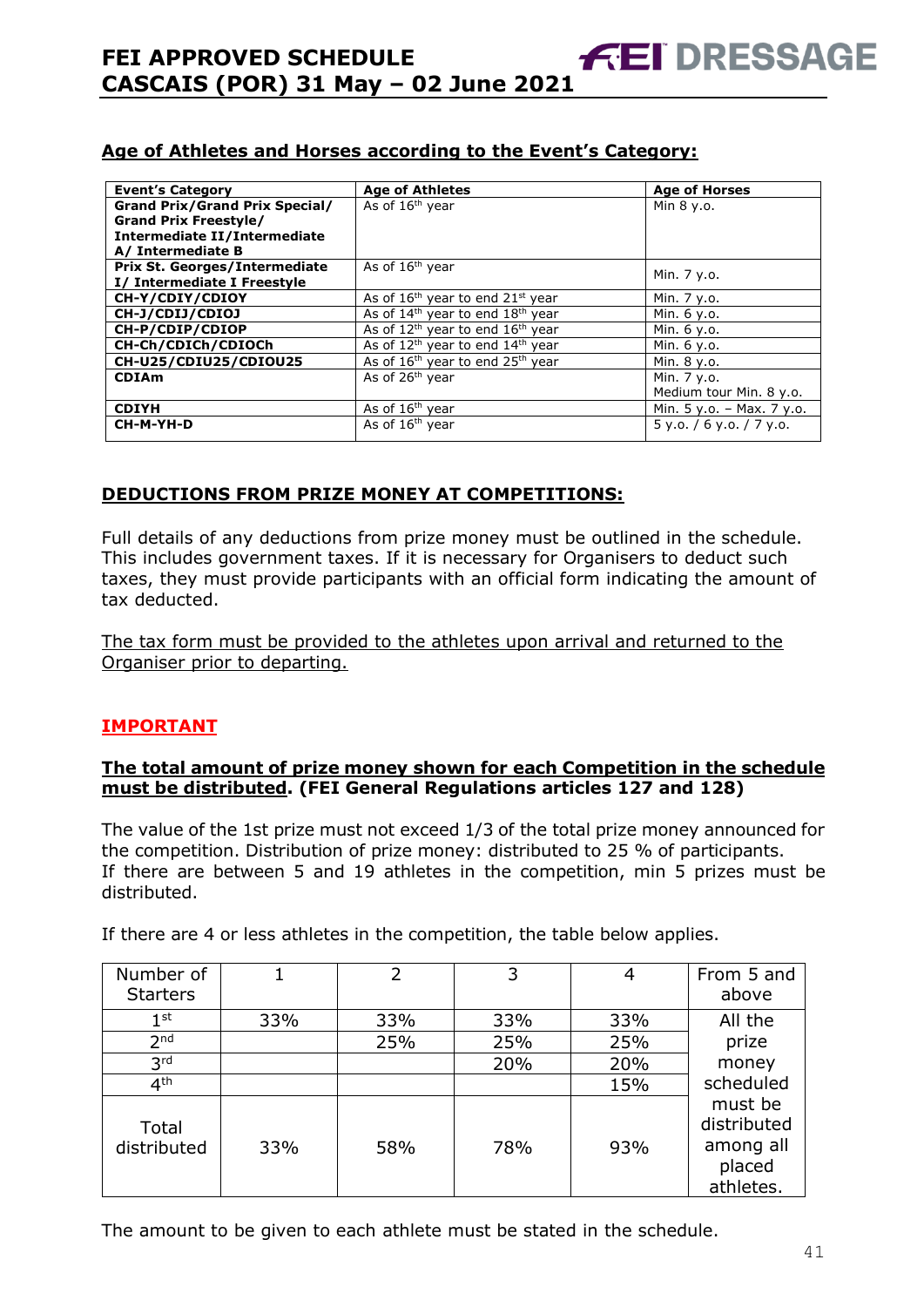# <span id="page-41-0"></span>**XV. ANNEXES**

### <span id="page-41-1"></span>**1. FEI ENTRY SYSTEM**

Please fill the form below in order to provide you and the other members of your committee or your IT Providers access to the FEI Entry System.

| FEI $ID^1$ :          | 10164177                           |                      |  |  |  |
|-----------------------|------------------------------------|----------------------|--|--|--|
| Name*:                | <b>GAMBINI</b>                     |                      |  |  |  |
| First Name*:          | Adele                              |                      |  |  |  |
| E-Mail*:              | geral@centrohipicocostaestoril.com |                      |  |  |  |
| Access Rights*:       | $\boxtimes$ Admin <sup>2</sup>     | Consult $3$          |  |  |  |
| FEI ID <sup>1</sup> : | 10034629                           |                      |  |  |  |
| Name*:                | QUEIROZ                            |                      |  |  |  |
| First Name*:          | Goncalo                            |                      |  |  |  |
| $E-Mail*$ :           | goncalo@gqhorses.pt                |                      |  |  |  |
| Access Rights*:       | $\boxtimes$ Admin <sup>2</sup>     | Consult <sup>3</sup> |  |  |  |
| FEI $ID^1$ :          |                                    |                      |  |  |  |
| Name*:                |                                    |                      |  |  |  |
| First Name*:          |                                    |                      |  |  |  |
| E-Mail*:              |                                    |                      |  |  |  |
| Access Rights*:       | Admin <sup>2</sup>                 | Consult <sup>3</sup> |  |  |  |

<sup>1)</sup> If already have an FEI user account.

<sup>2)</sup> Provide you the required access to manage entries and substitutions and download entries/lists.

3) You are just able to consult and download the entries/lists.

\*) Mandatory Fields